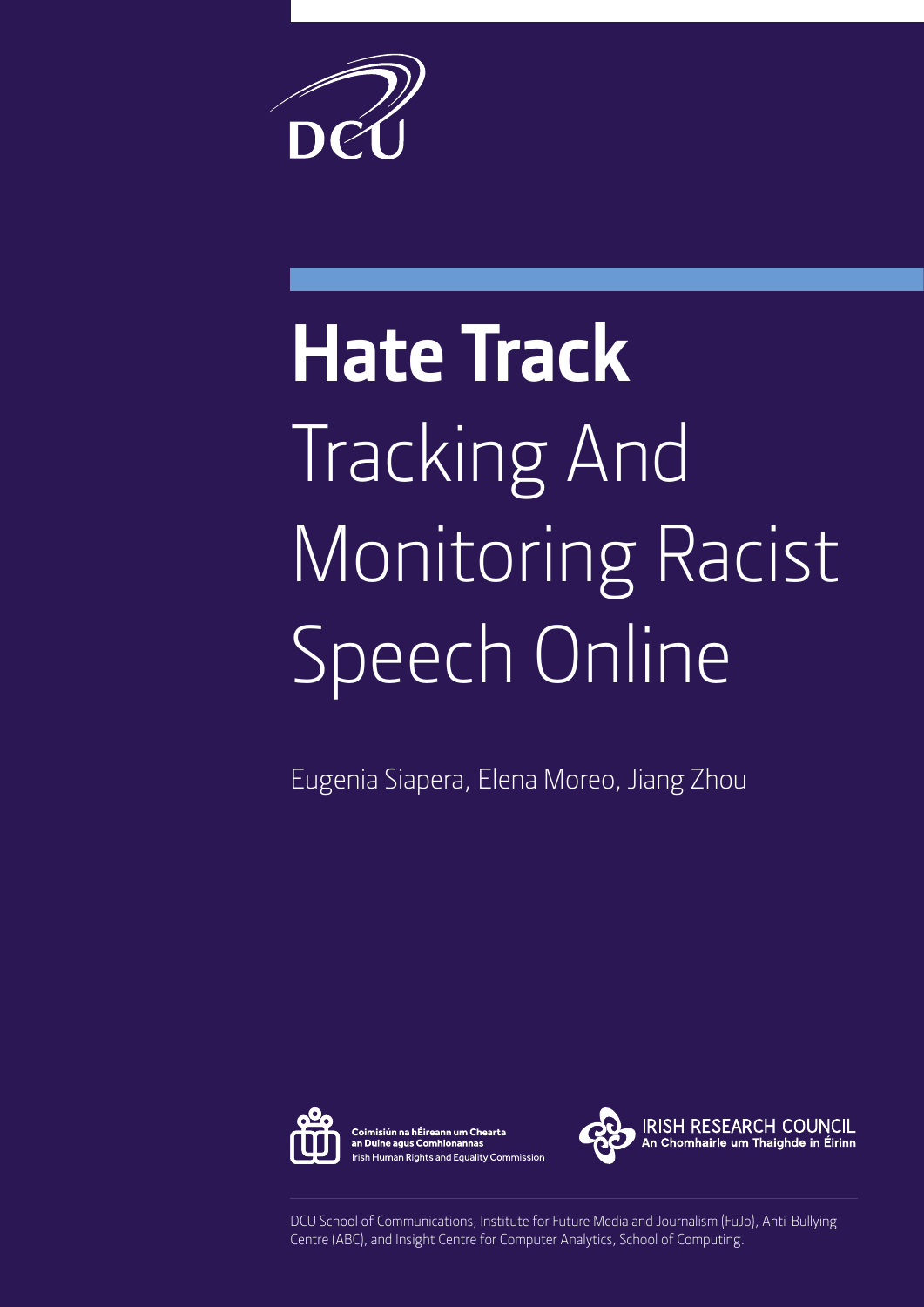#### **ABSTRACT**

The HateTrack Project is an experimental, exploratory research project that combines social, scientific and computational methods to understand online racist speech in the Irish context. The project used insights from civil society and experts in the field of race, racism and hate speech to build a computational tool that harvests and classifies Facebook and Twitter posts in terms of their probability to contain racially-loaded toxic contents. The tool is designed as a monitoring and diagnostic tool of the state of the Irish digital public sphere. While it is currently focused on racially-toxic contents, it can be scaled to other forms of hate and toxicity, such as misogyny and homophobia. Using HateTrack, we generated a dataset which was subsequently analysed in terms of the toxic repertoires it contained, the communities targeted, the kinds of people posting, and the events that trigger racially-toxic contents. Finally, we held workshops with students to identify their views on reporting racist hate speech online.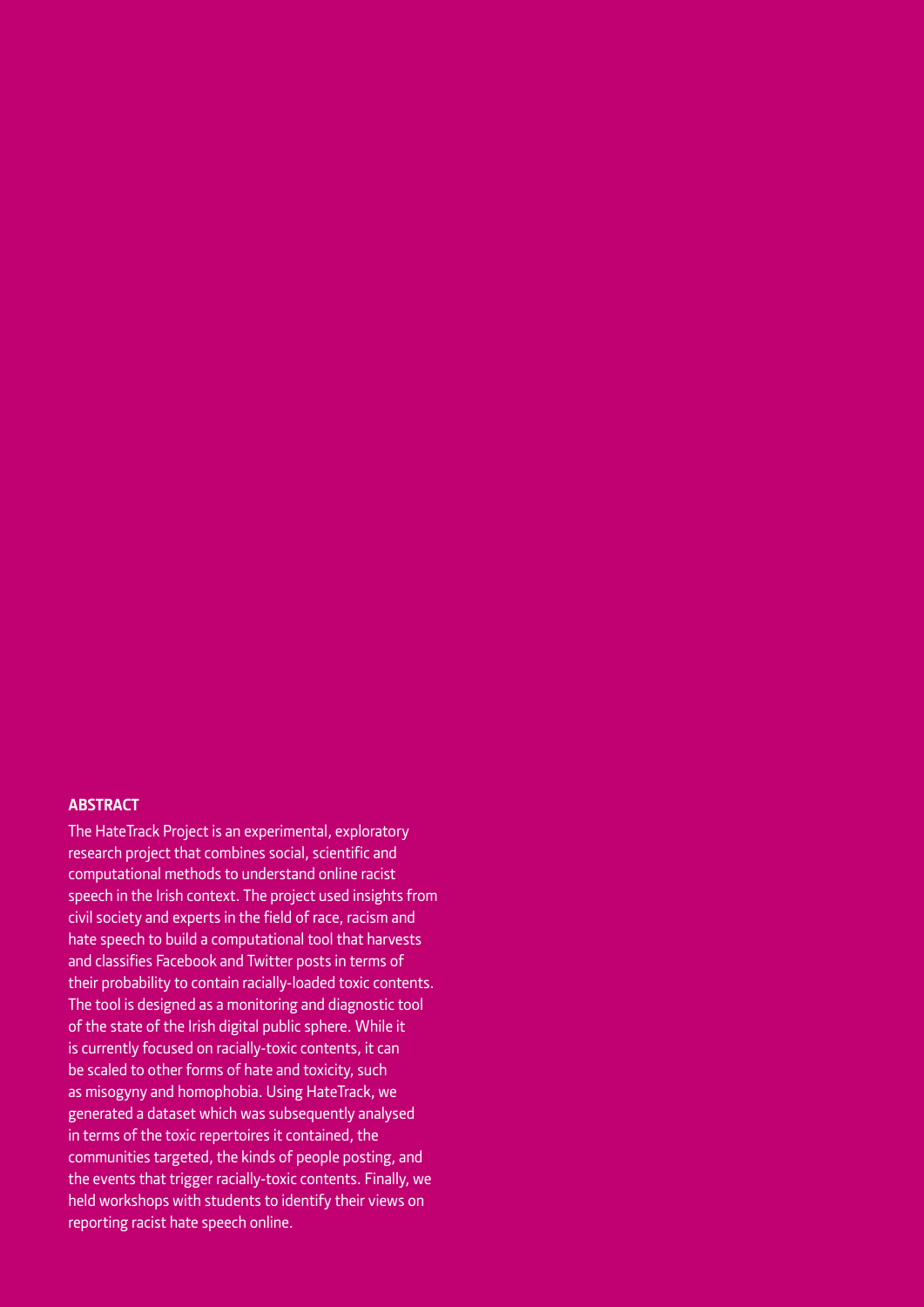# **Contents**

|                                                                                                                                         | 1                                  |  |  |
|-----------------------------------------------------------------------------------------------------------------------------------------|------------------------------------|--|--|
| Overview and Key Findings <b>Example 2018</b>                                                                                           | $\overline{\mathbf{3}}$<br>5<br>-7 |  |  |
|                                                                                                                                         |                                    |  |  |
| <b>Introduction</b><br>and the control of the control of the control of the control of the control of the control of the control of the |                                    |  |  |
|                                                                                                                                         |                                    |  |  |
| Race and Racism in the Irish Context<br>11                                                                                              |                                    |  |  |
|                                                                                                                                         |                                    |  |  |
|                                                                                                                                         |                                    |  |  |
|                                                                                                                                         |                                    |  |  |
| 16<br>Conceptual Tensions                                                                                                               |                                    |  |  |
|                                                                                                                                         |                                    |  |  |
|                                                                                                                                         | 21                                 |  |  |
| Stage I: Focus Groups and In-Depth Interviews___________________________________                                                        | 21                                 |  |  |
|                                                                                                                                         |                                    |  |  |
|                                                                                                                                         | 22                                 |  |  |
| Stage III: Discourse Analysis of the Dataset                                                                                            | 24                                 |  |  |
|                                                                                                                                         | -25                                |  |  |
| Research Ethics <b>Committee Committee Committee Committee Committee Committee Committee Committee Committee Committee</b>              | 25                                 |  |  |
|                                                                                                                                         | 27                                 |  |  |
|                                                                                                                                         | 27                                 |  |  |
| Stage II: Building HateTrack https://www.assett.com/www.assett.com/www.assett.com/www.assett.com/www                                    | 29                                 |  |  |
| Stage III: Analysis of the Dataset example and the stage of the Dataset                                                                 | 30                                 |  |  |
|                                                                                                                                         |                                    |  |  |
|                                                                                                                                         | 38                                 |  |  |
|                                                                                                                                         | 39                                 |  |  |
|                                                                                                                                         | 40                                 |  |  |
| <b>Conclusions</b>                                                                                                                      | 42                                 |  |  |
|                                                                                                                                         | 43                                 |  |  |
|                                                                                                                                         | 44                                 |  |  |
|                                                                                                                                         | 45                                 |  |  |
| <b>Bibliography</b><br><u> 1980 - Jan James James Barbara, martxa a fizikar a</u>                                                       | 47                                 |  |  |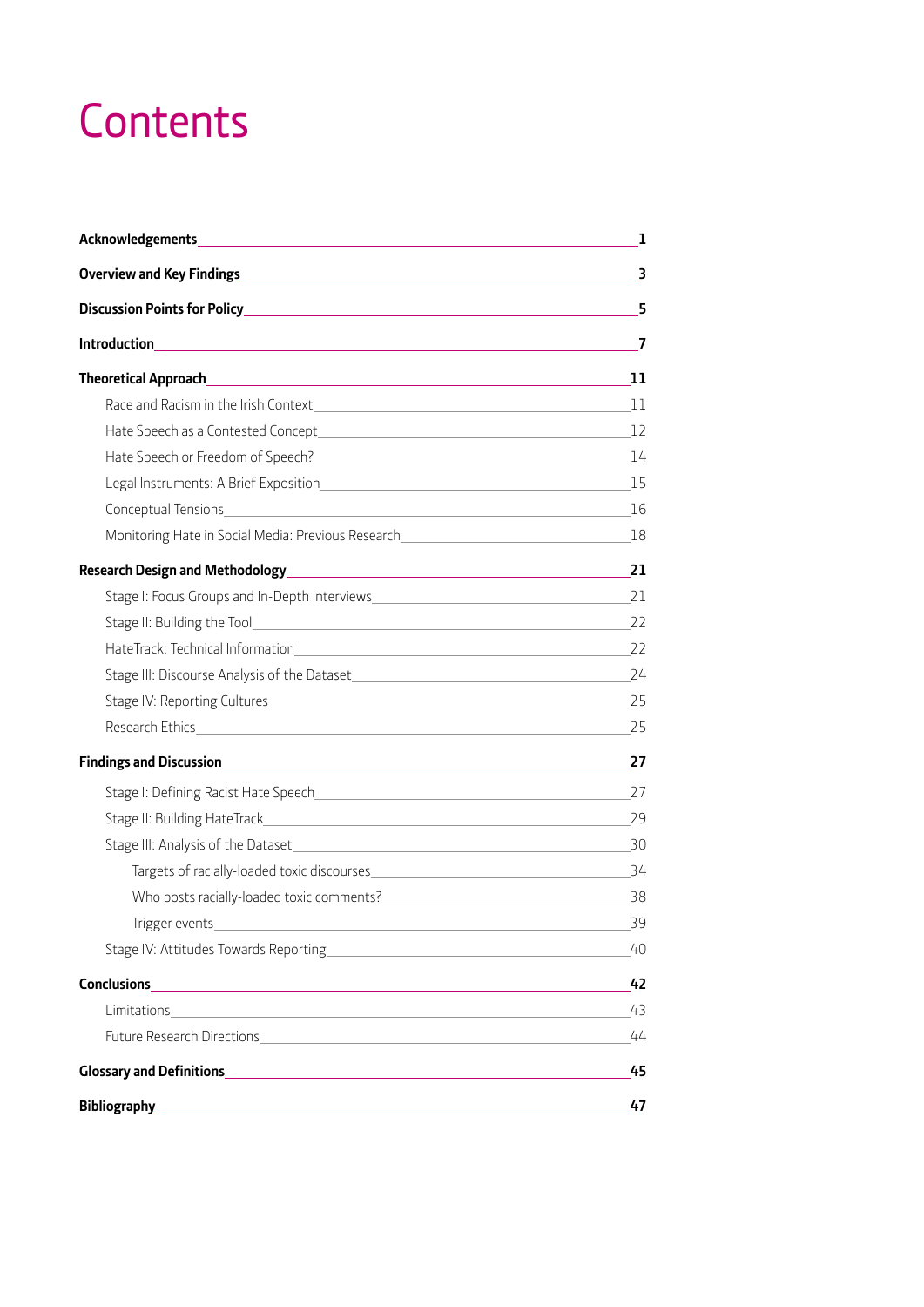# **Acknowledgements**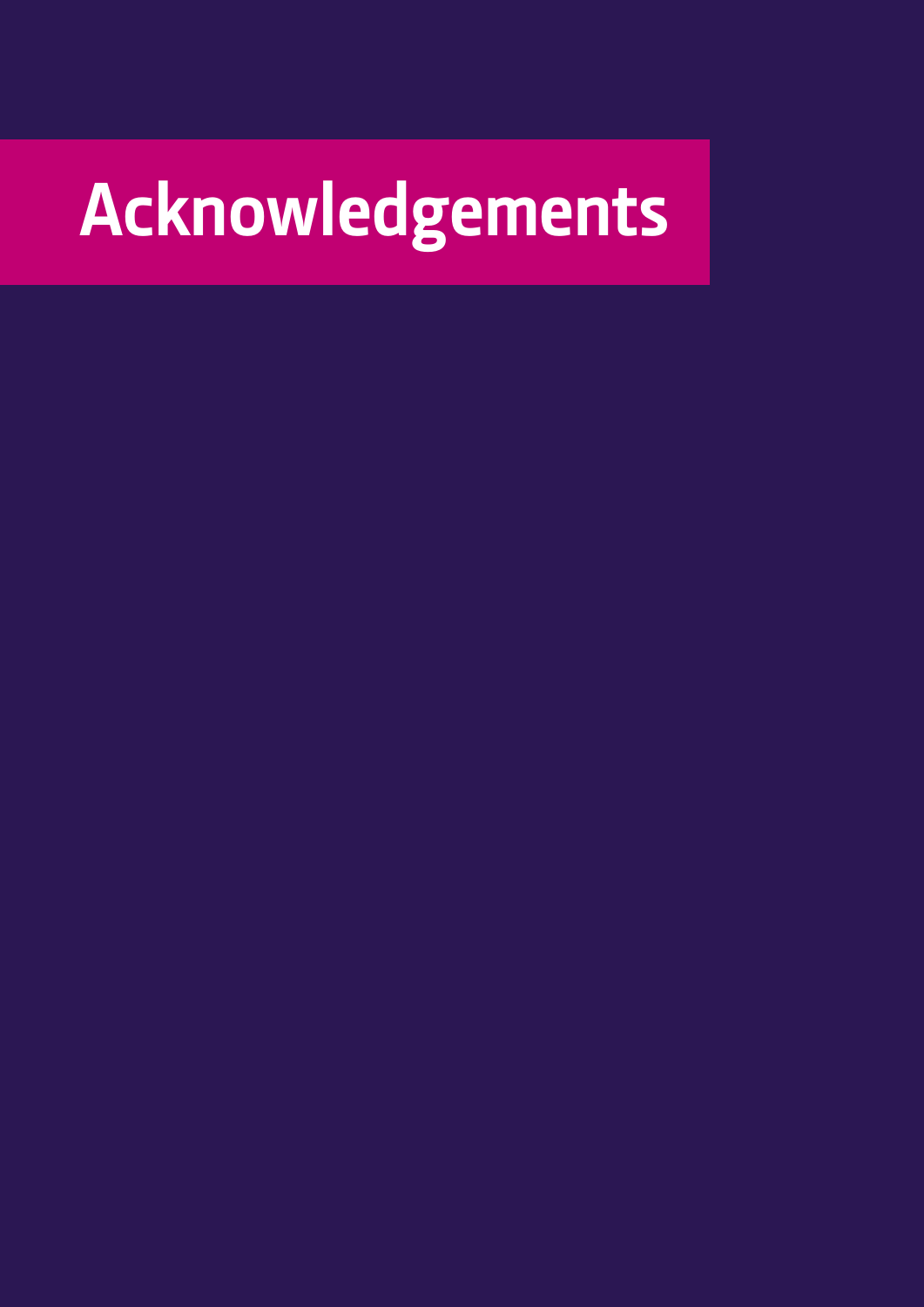# Acknowledgements

This project has provided us with a great opportunity to learn more about this topic which we strongly believe is of crucial social relevance. We are sincerely grateful for the funding that the Irish Research Council and the Irish Human Rights and Equality Commission made available for the project. We would also like to take this opportunity to thank the members of the Steering Committee for their time and input in this project: Ronit Lentin (TCD), Shane O'Curry (ENAR Ireland), Eoin O'Dell (TCD), James O'Higgins-Norman (DCU), and especially Walter Jayawardene from IHREC. We are also extremely grateful to Suzanne Little from the School of Computing at DCU, whose help and guidance in developing HateTrack has been invaluable. None of this would be possible without our key informants, representing anti-racist and refugee/migrant support organisations in Ireland, academics, and media professionals. We also wish to thank the students who attended our presentations at DCU, Colaiste Dhulaigh and Trinity College, for their feedback, challenging questions, and for sharing their views on reporting. We hope that we have made justice to their many points, comments, observations and concerns.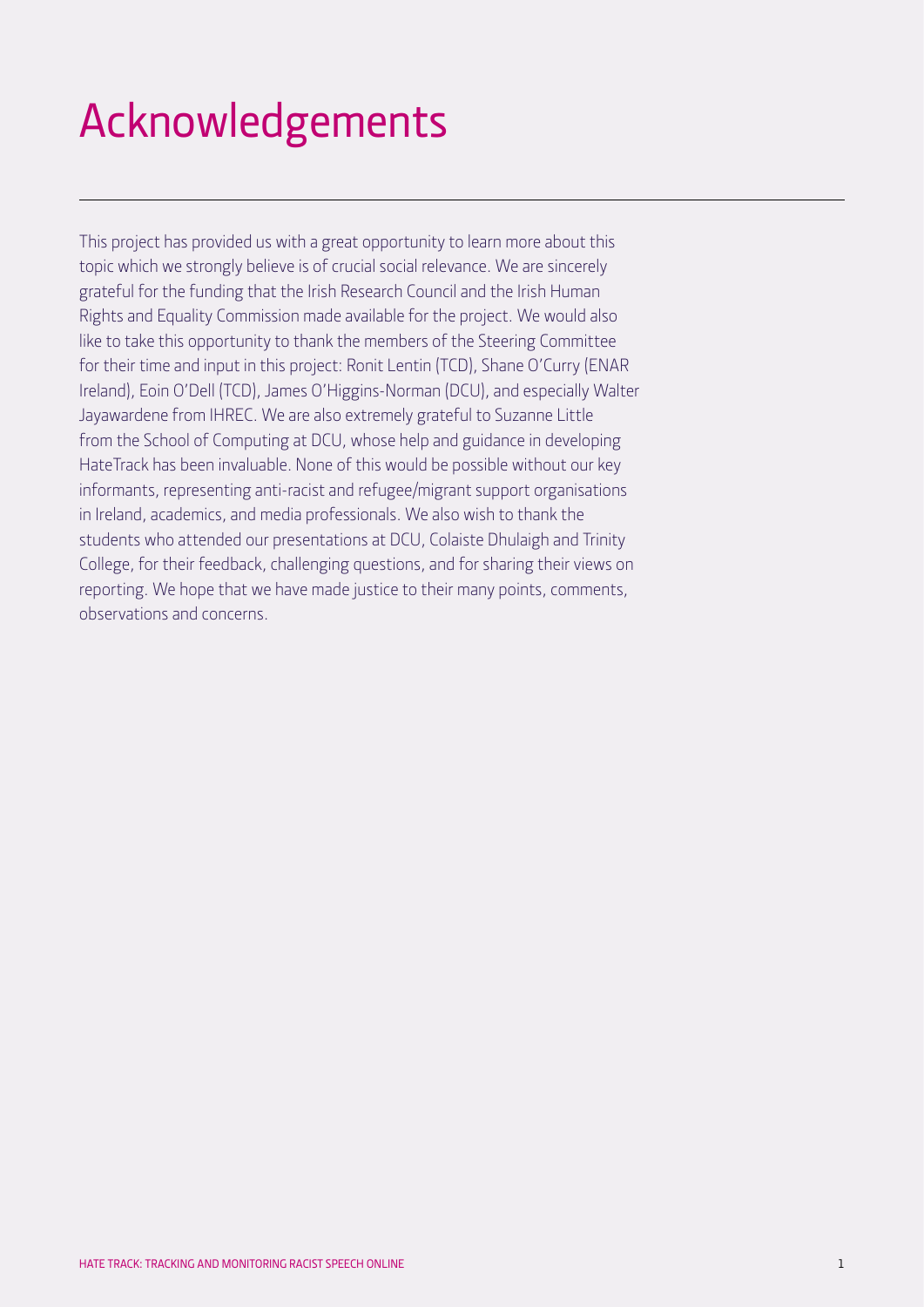# **Overview and Key Findings**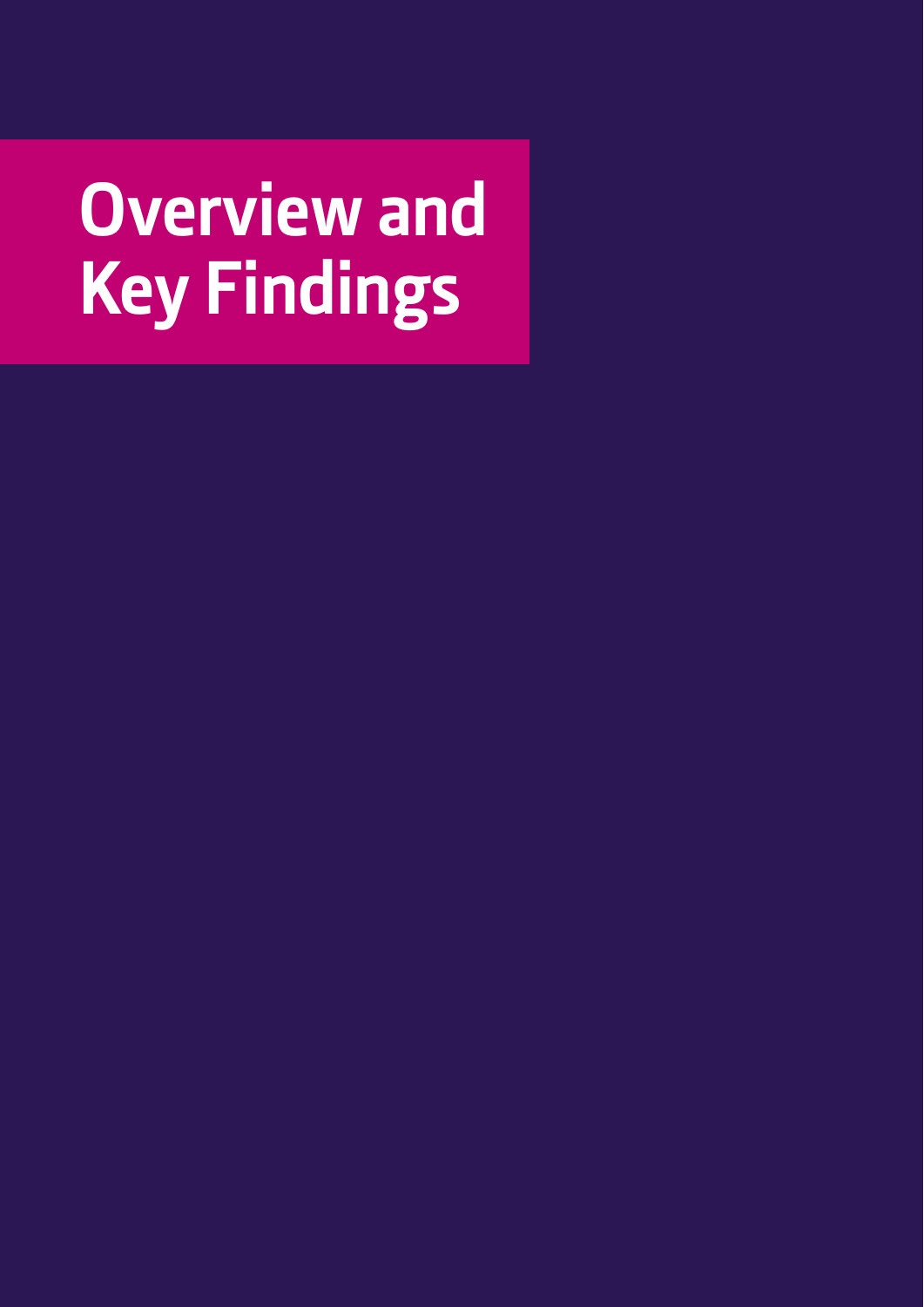# Overview and Key Findings

This report presents the findings of the 12-month HateTrack project, conducting research into developing and implementing a *machine learning* [see Glossary and Definitions] tool for the monitoring and study of online racist hate speech. The tool is conceived and designed as a diagnostic tool, seeking to identify the current state of the Irish *digital public sphere* [see glossary and definitions]. It is not intended as a censorship or removal tool, but as a means for tracking racist discourses and gaining a better understanding of their trajectories across the digital public sphere. The tool can be potentially extended to include different kinds of hate speech, for example misogynistic or homophobic speech. The project operated in four stages. The first stage involved a qualitative study discussing racism and hate speech with anti-racist and community-based organisations, as well as with academic and other experts. In the second stage of the research, these discussions fed into the coding of a manually collected corpus of online materials found on Facebook and Twitter. This coded corpus formed the 'ground truth' used to train the *algorithm* [please see Glossary and Definitions] that classifies online contents harvested from Facebook and Twitter. This constituted the second stage of the research, which was mainly undertaken by Dr Jiang Zhou. Dr Zhou developed HateTrack, a computer application that collects and classifies online contents in terms of their probability to contain 'racially-loaded toxic speech'. In the third stage of the project, we used HateTrack to collect a larger dataset, comprising over 6,000 entries, which were subsequently analysed further to pick up on the racially-loaded repertoires formed, the communities targeted, the types of people posting such contents, and the events that seem to trigger these. In the fourth and final part of the research, we sought to identify what kinds of contents people tend to report using the social media platforms' flagging systems, and how they justify these decisions. The key findings are outlined below.

### **Stage I: Defining racist hate speech: findings from the focus groups and interviews**

— **Online racist speech is pervasive but it is not all the same**. It can be thought of in terms of a continuum, with extreme, vicious and overt racist speech occupying one end and a subtler, more masked kind of racist speech occupying the other end. Instances of extremely racist speech that dehumanise, demean and clearly mean to belittle and discriminate are easy to identity. On the other end, we encounter instances of coded racist speech, that are less

clear and more difficult to decode, but which are equally problematic as they too 'racialise' and through this seek to subjugate those targeted.

- Processes of adaptation and learning mean that **racist speech is dynamic and evolving**, often using tropes such as slang, circumlocutions (speaking around something, being evasive and vague), irony, and ambiguity.
- Variants of racist discourses include '**whataboutery'** (e.g. 'what about our own'), **narratives of elsewhere** (e.g. 'look at Sweden'), **use of bogus statistics** (e.g. '80% of Africans are unemployed'), and **metonymies** (substituting a word with something closely related, here in an ironic sense, for e.g. 'religion of peace' to refer to Islam typically used with a view to associate Islam with violence).
- **Civil society is primarily concerned with the impact that racist and racialising speech** has on those targeted, such as harm, exclusion, a chilling effect, but also material losses, as certain people who could use the digital sphere to generate income, for example on YouTube or through their online writing, are now avoiding placing themselves in potentially harmful and traumatic situations.
- **Online racist hate speech cannot be understood in isolation from racist structures and institutions**, and from media and political discourses that racialise certain groups.

### **Stage II: Operationalising the definitions and building HateTrack**

- Racially-loaded toxic speech: we develop this compound term to capture the different forms and intensities of racist speech.
- Racially-loaded toxic speech is defined as language and contents that entrench polarisation; reinforce stereotypes; spread myths and disinformation; justify the exclusion, stigmatisation, and inferiorisation of particular groups; and reinforce exclusivist notions of national belonging and identity.
- Rather than using Naïve Baynes, Method52 or other 'hand-crafted' models, HateTrack builds on deep neural network techniques, and specifically on the Long Short-Term Memory (LSTM) network.
- This method can potentially extend to cover other forms of hate contents, for example misogyny and homophobia.
- HateTrack can harvest Facebook comment threads and Twitter posts, based on account handles or keywords. The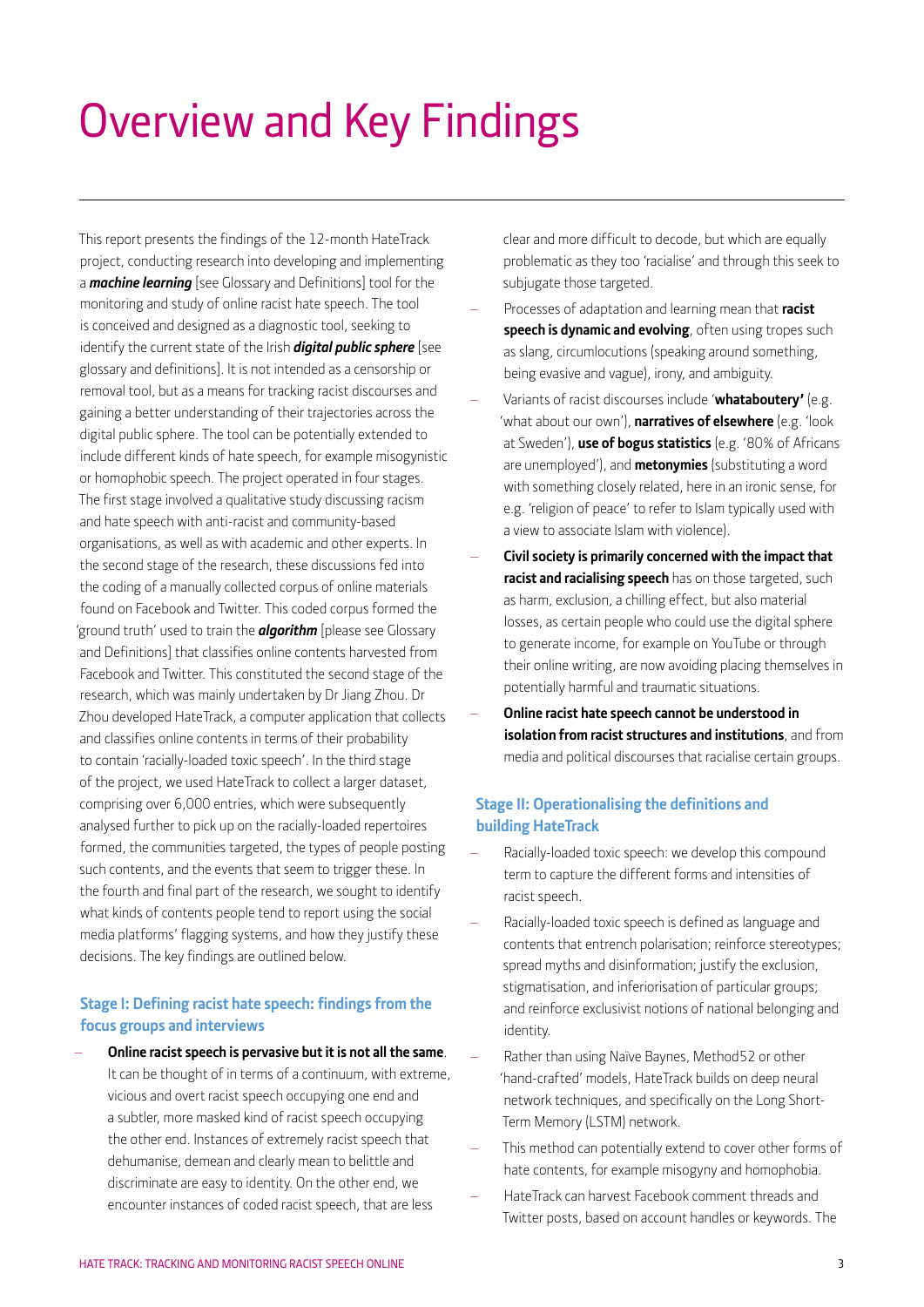tool classifies posts in terms of their probability to contain racially-loaded toxic speech (1=high, 0=low). Users can select, save and download contents in a spreadsheet format.

— The downloaded data is anonymised so that it does not contain any information on those who posted the information. The tool can be further refined through manually coding contents and saving the classification.

### **Stage IIIa: Dataset analysis: racially-loaded toxic contents in the Irish digital sphere**

- Crude and coded forms of *racially-loaded toxic contents* [for full definitions see the glossary and definitions section] utilise different discursive strategies (including grammar, semantics, style of argumentation).
- Crude forms typically employ insults, slurs, profanity, animal comparisons, direct denigration, or appeals to well-entrenched racial stereotypes or long debunked 'race science' myths.
- Coded forms rely on supposedly race-neutral principles like culture, values, ethnicity, and tend to employ seemingly well-reasoned or common sense arguments, for example, 'taking care of our own' or distinguishing between 'deserving' and 'undeserving' groups.
- Racially-loaded toxic discourses often coalesce around notions of 'Irishness' and what it means to be Irish, which is constructed as exclusively White and Christian.
- Calling out racism in online environments typically leads to accusations of being over-sensitive or 'playing the race card', or 'being racist' against white people.
- There are clear patterns of shared language between international and Irish groups, including the adoption of racist ideologies produced in the context of the United States and the European Identitarian movement. Key terms include 'white genocide' and 'population replacement' and the localised term 'new plantation'.
- Racially-loaded toxic discourses feed on fake news and bogus statistics revolving around the alleged failures of multi-culturalism, no-go Muslim areas, and African youth gangs terrorising locals.
- Social media pages of news outlets seem to play an important role in channelling racially-loaded toxic contents through the comment threads on their posts. The way mainstream media frame and present news has an impact on the comments left.
- Expressions of racism online are punctuated with misogynist, homophobic, and transphobic attacks directly targeting women and members of the LGBT community.

Social media affordances and tropes lend themselves to racially-loaded toxic contents, which can include memes, multimedia materials, hashtags, tagging and other forms that allow the materials to travel further.

### **Stage IIIb: Targeted communities**

- Anti-immigrant and anti-refugee discourses revolve mainly around three inter-related tropes: access to welfare and housing; moral deservedness; and the good versus bad immigrant trope.
- Anti-Muslim discourses mobilised four tropes: terrorism; clash of civilisations; Muslim men as misogynist and sexually deviant; and a general and unspecified antipathy.
- Typically, Traveller and Roma people are targeted as undeserving, 'uncivilised', thugs and criminals; they can further be targeted using a dehumanising language.
- Jewish people are targeted as hidden figures, globalists scheming behind the scenes; as Shylock, devious merchants and userers; as 'unassimilable'; through denying the importance and magnitude of the Holocaust.
- Black people are targeted in the anti-refugee/migrant discourses, in the anti-Muslim/Islamophobic ones, as well as the attacks against second generation Irish people. But it is important to further identify the specific ways in which Black people are targeted as such. Some of the ways we identified in our dataset include the trope of criminality; the trope of being 'uncivilised', lazy, 'parasites'; and the dehumanising trope of African men as animals.
- Second-generation Irish people are targeted through the trope of population replacement or colonisation; and through making a distinction between 'real' Irishness, which is an outcome of both a 'biological' and a 'cultural' bond and Irish citizenship which is a kind of 'fake', 'paper' Irishness.
- **Trigger events** [see glossary and definitions]: while there is a constant undercurrent of racially-toxic contents in circulation at any given time, we identified three types of trigger events: exceptional, one-off events, for example, the case of Ibrahim Halawa or the stabbing in Dundalk that trigger a high volume of racially-toxic contents; topics that touch upon social tensions, for example, housing and welfare; and finally, topics that explicitly thematise questions of the nation, 'race' and culture, for example, of refugees and migration, Direct Provision, anything about Travellers and Roma, or Islam.
- Who is posting racially-toxic contents? The main distinction we identified is between people versed in a particular ideological and political language and discourse, and those who merely reproduce 'racial common sense'.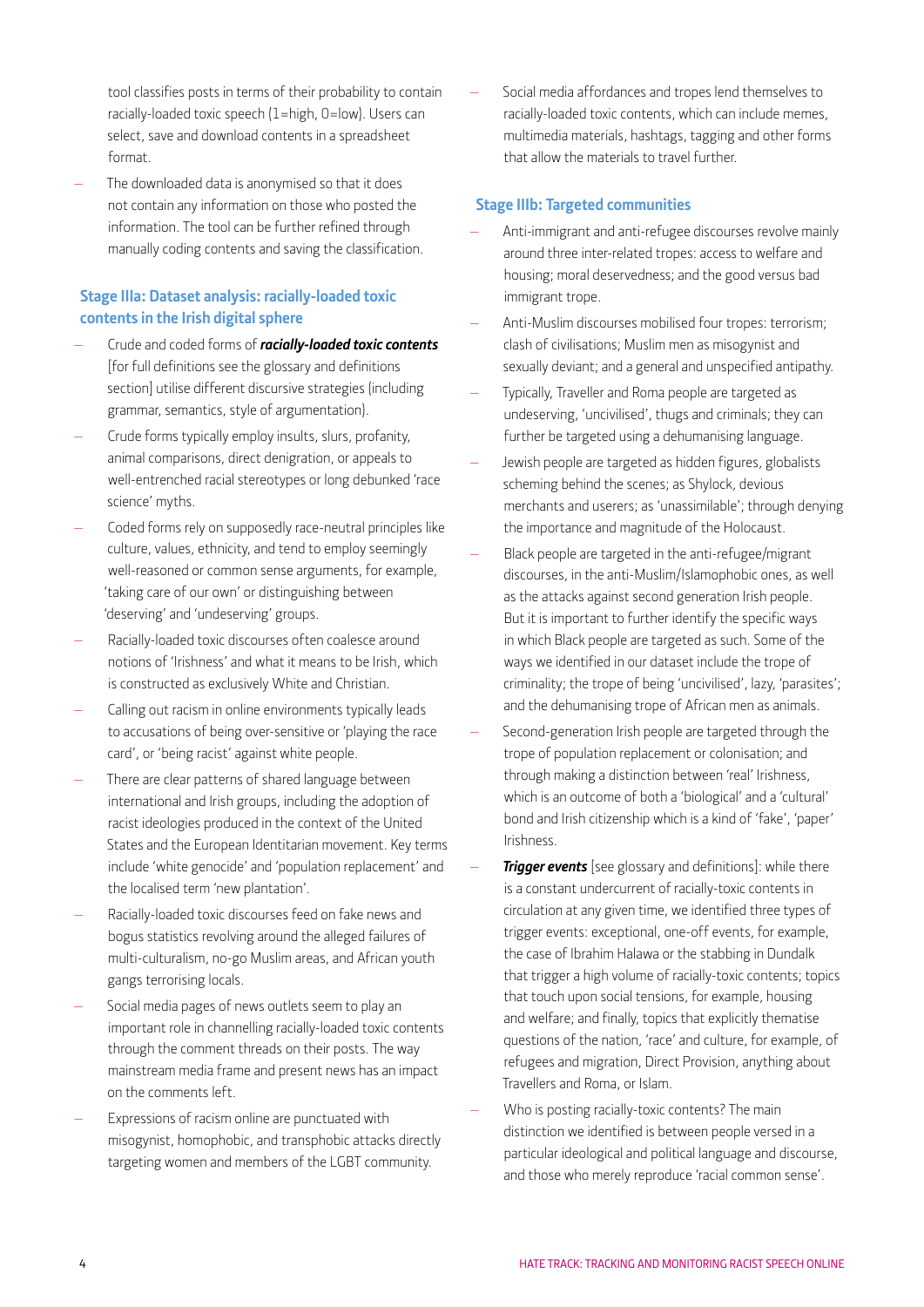### **Stage IV: Reporting cultures**

The main finding in this part of the research is that people tend to under-report online racist speech. We identified four repertoires that may act as barriers: freedom of speech/expression as an absolute; racist speech is only uttered by people who are not worth dealing with; reporting is pointless because there is so much racist speech online; and a 'bystander' effect or disavowal of responsibility, with some respondents feeling that it was not their job to report anything.

## **Discussion Points for Policy**

HateTrack is a small exploratory project that does not allow for concrete policy recommendations to be made. Nevertheless, we identified some relevant points for discussion that can help guide policy thinking.

- 1. The benefits in tackling online hate and racism are not solely felt by individuals and groups targeted but are likely to benefit the entire online community by ensuring that online spaces remain civil, safe, and democratic. The toxicity of hateful comments has a ripple effect felt across society and not only by those immediately targeted.
- 2. In contrast, and despite its broader toxic effects, the burden for dealing with racially-toxic speech falls disproportionately on those targeted by it. Making online racist speech an issue for the whole society to deal with will mark an important step forward. Developing understandings of digital citizenship that include codes of ethics of online behaviour and responsibility to others can be part of this.
- 3. Building up on this, a point that was raised repeatedly during the focus groups and interviews is that the examples set by public figures, the media, and the Garda Síochána can have a powerful effect on how victims of online abuse feel. Public commitment by a variety of key actors to counteract online racism and take racist incidents seriously can help minimise some of the toxic effects of online hatred.
- 4. It is noted that online racially-toxic speech cannot be countered on its own and in isolation from other forms of racism. This point emerged very clearly from discussions with anti-racist and community groups. Those representing some of the communities targeted made references to ongoing discrimination, exclusion and aggression in many face-to-face contexts, and felt that all these have to be addressed in tandem.
- 5. Social media platforms already rely on trusted partners – NGOs and various organisations – that promptly flag problematic or hateful content. These types of collaborations could be extended and mainstreamed.
- 6. To effectively neutralise racially-loaded toxic contents, counter-speech has to be tailored to the specific points made by the discourses or repertoires identified.
- 7. As young people increasingly use the internet as a library and Facebook and Twitter as sources of news, it is important that digital media literacy become a key part of the curriculum and that educators help young people to develop critical thinking about race and racism. Multiple literacies of digital media, social justice, and anti-racism can help minimise what Daniels (2008: 146) calls 'epistemological vulnerability', that is, the susceptibility of young people to hateful arguments.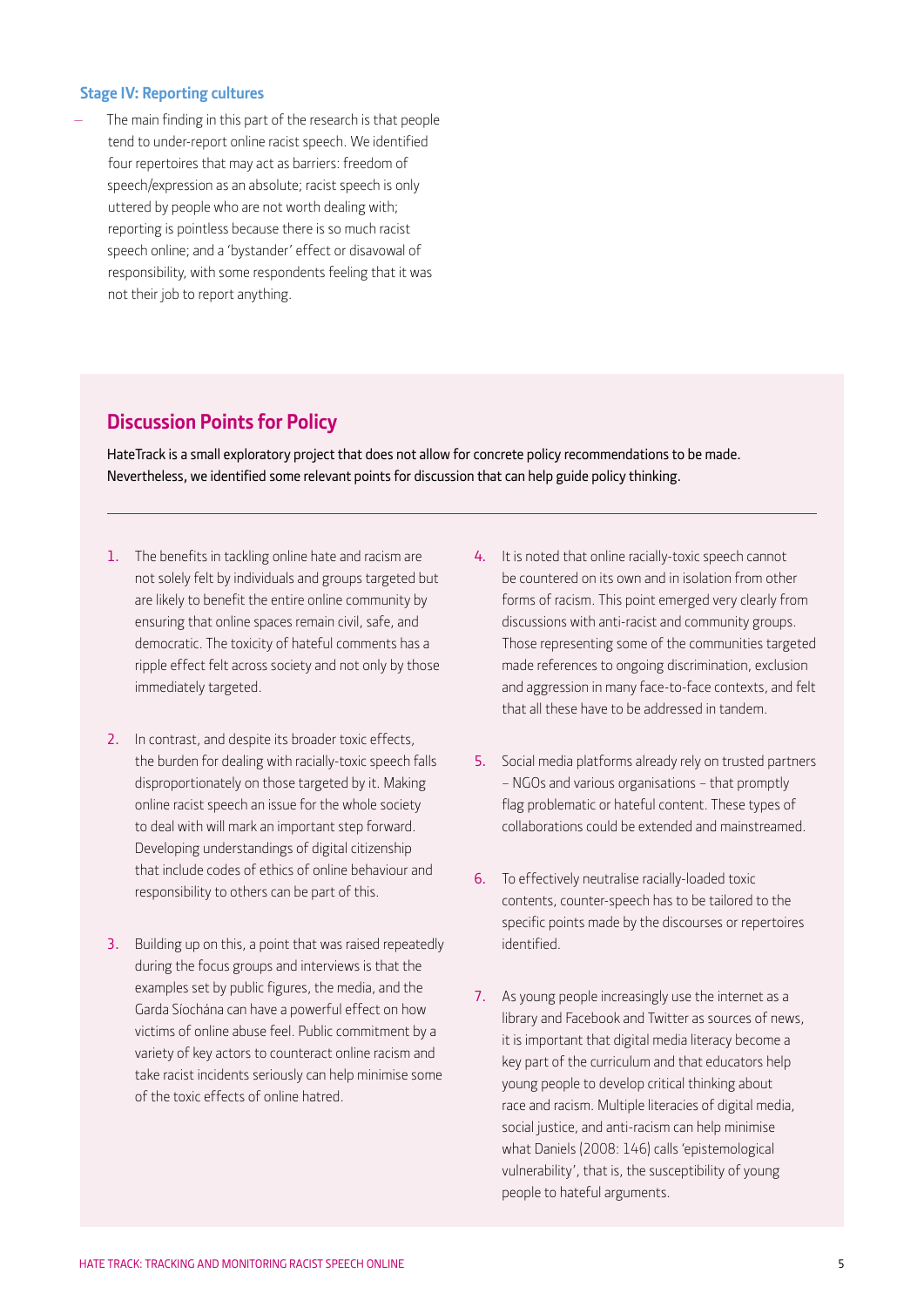# **Introduction**

*Evil settles into everyday life when people are unable or unwilling to recognise it. It makes its home among us when we are keen to minimise it or describe it as something else*

**TEJU COLE, 2016**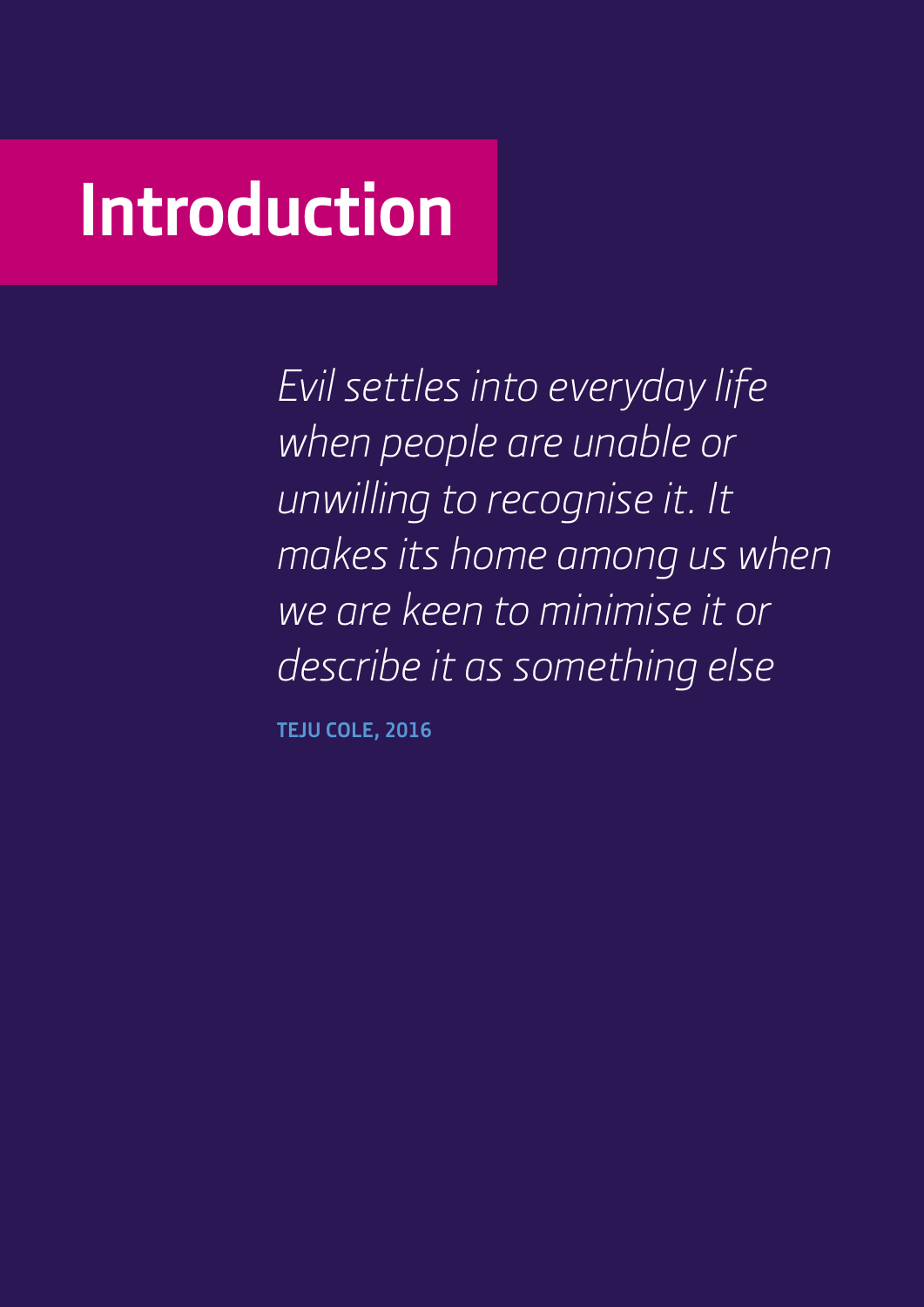# Introduction

Social media facilitates the rapid spread of ideas online, and hate speech is no exception. Neo-Nazi, Far-right, and fascist groups have all capitalised on social media's broad reach, easy access, and anonymity to spread racist, homophobic and misogynist rhetoric through targeted online posts, videos, forum discussions. While explicit Islamophobic, xenophobic, anti-Semitic groups may be responsible for much of what would be unequivocally considered hate speech, online racism is not solely the preserve of groups with a marked ideological profile, but proliferates in a variety of more or less coded guises and through 'everyday' discourses (Essed, 1991). Researchers and media analysts have agreed that events like the 2016 US Presidential election, the 'refugee crisis' in Europe, and the Brexit referendum have resulted in a worrying escalation of racist hate speech and racist incidents.<sup>1</sup>

Many of our most important public and civic spaces exist online and the capabilities deriving from social media platforms to shape public attitudes are immense. The proliferation of such platforms has created an entirely new frontier in thinking about and addressing racism, bringing up challenges in terms of how online racism should be defined and whether the notion of hate speech can capture the unstable and adaptable nature of racist discourses – the 'motility' of racism, in Lentin's (2016) definition. Governments, IT companies, and civic society groups have focused their efforts on counteracting the effects of an increasingly toxic online environment on civic life and the broader public sphere, seeking to strike a balance between safeguarding the core tenets of freedom of speech and defending the rights of individuals and groups not to be subjected to vilification, the threat of violence, and abuse. However, the tools for addressing the challenges of hate speech and fake news have been at times inadequate to the task or ineffective.

Although research has shown that forms of racism such as Afrophobia (Michael, 2017), Islamophobia (Carr, 2015), anti-Traveller and anti-Roma racism (Twomey, 2017) are present in Ireland, we have less information about the online domain. There is little research on the nature and distribution of online hate in the Irish context and the existing data is based on reported racist incidents. According to ENAR Ireland's report<sup>2</sup>, 111 cases of racist hate speech online were lodged through the iReport mechanism between January and June 2017. Eighty-two of these incidents related to content published on Facebook (37), Twitter (35), and YouTube (10). The report found that over half of the Facebook posts reported as racist were published on the pages of named groups alongside other explicit white supremacist, racist and anti-refugee content and met the criteria under Irish law for Incitement to Hatred. Twelve other reports concerned racist speech on Facebook on personal pages. The report also found an increase in the number of organised groups reported and evidence that some of these are linked to groups already prosecuted for incitement to hatred and racist crimes in other countries. The analysis also pointed to the existence of a small number of anti-refugee groups that, while claiming to express 'concerns' about the number of asylum seekers in Ireland, stoke up hatred towards refugees and asylum seekers through falsified stories, memes, and outright racist and supremacist language. Ultimately, the report highlighted a link between racist harassment and hateful speech on Twitter, with Irish Twitter users being directly harassed, attacked, and bullied online by other accounts based in the US, UK, Australia and other locations. While ENAR has done important work through the publication of bi-annual reports, they can only present data that are based on incidents reported by victims or bystanders. The lack of a comprehensive and systematic mechanism for monitoring or collecting hate speech in Ireland means that there remains a paucity of information on its scale, features, and possible effects.

The focus of existing policies by both states and social media corporations are oriented towards improving efficiency in terms of the time it takes to take down hate contents, but there is little if any understanding of what constitutes hate speech and what may motivate users (victims and bystanders) to report some materials but ignore or simply block others. Without knowing the barriers to the reporting process and the reasoning behind reporting online hate, it is difficult to obtain an understanding of the nature of what is reported and what stays online, its severity, spread and frequency. In short, we lack a benchmarking study that will help establish the scope

<sup>1</sup> For example, the Southern Poverty Law Centre found, between November 8th and December 8th 2016, more than 1,750 photos and memes demonising Islam and Muslims or attacking public personalities like Angela Merkel or Mayor of London Sadiq Khan. Worrying "spikes" of Islamophobic hatred were detected in the wake of the terrorist attacks in Paris, Brussels and Nice. For a few hours after the Paris attacks, #matadatodoslosmusulmanes ("kill all Muslims") became the third most used hashtag in Spain (Jubany and Roiha 2016).

<sup>2</sup> The report is found at: http://enarireland.org/wp-content/ uploads/2018/01/iReport 1516 jan-jun2017.pdf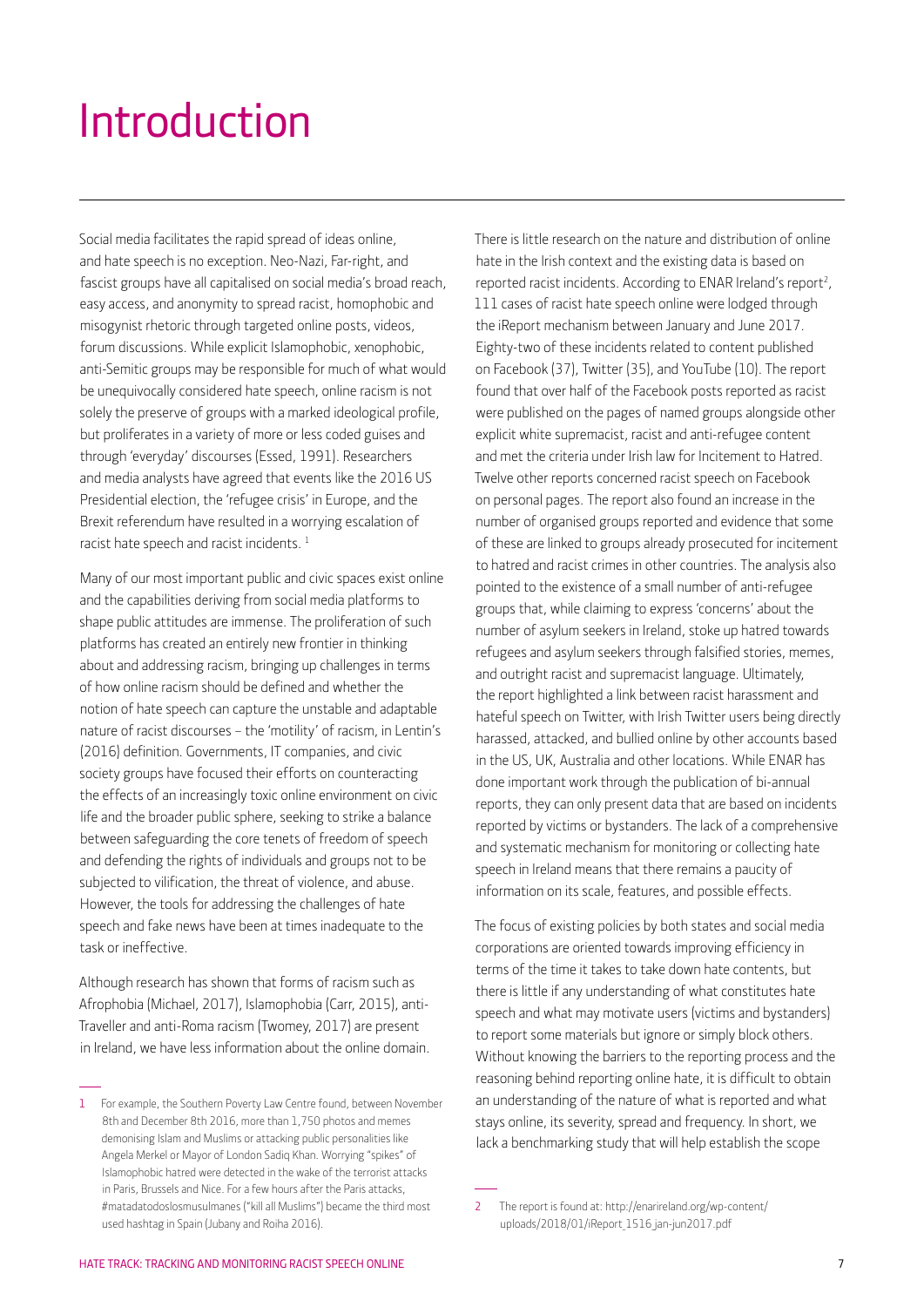and effectiveness of codes of practice and reporting systems compared to what circulates in social media platforms. In other words, in order to develop appropriate policy, we need to understand the various types of racist speech circulating in online environments.

An additional element concerns the overall structure and quality of the informational ecosystem, or what we refer to here as the **digital public sphere**. The past year has seen discussions of 'fake news', the use of bots, the reckless use of private data by social media companies and other issues of public concern. It is at this level that we locate the issue of racist hate speech and online racism more broadly. Democracies rely on a healthy public sphere, which is open to all, and which enables people to present, deliberate and exchange views on matters of interest thereby formulating an opinion (Habermas, 1992). While in earlier times the mass media were the main platforms for the public sphere, social media has now taken over; it is important therefore to examine the health and operations of this digital public sphere and the extent to which it is able to fulfil its functions. It is in this context that the HateTrack project was developed.

### **HateTrack Research and Aims**

The HateTrack project sought to address these gaps with a view to contributing to opposing racism and creating a more inclusive online environment and in general improving the quality of the informational ecosystem. Specifically, the project sought to address **three related aims.** The **first aim** of the project is to develop a methodological tool for the identification, collection and tracking of racist hate materials on public Facebook pages and on Twitter. The **second aim** of the project is to generate a preliminary dataset of online hate materials from public Facebook pages and Twitter accounts collected over a period of three months. The dataset can then be used to identify the range of racist repertoires circulating in the context of Ireland. The **third aim** is to explore some of the reporting barriers and cultures that feed into decisions to report or not report online racist hate speech.

This project is not the only one to have studied racist hate speech online. European initiatives, such as the work undertaken by the UK-based Centre for Analysis of Social Media of the think-tank Demos<sup>3</sup>, the EC REC (Rights, Equality and Citizenship) Mandola project<sup>4</sup>, as well as the newly funded Hatemeter project<sup>5</sup>, have developed their own computational approaches to the study of hate speech (see more details on

p. 17). However, the present project departs from these in two significant dimensions: firstly, rather than relying on formal and legal definitions of hate speech, it undertakes original research with anti-racist activists and members of targeted communities in order to explore their experiences and own understandings of racist speech; secondly, it focuses specifically on the Irish context, and provides an in-depth qualitative analysis of online racist speech.

The research is limited to two social media platforms: Facebook and Twitter. Ireland is a high internet usage country, with over 89% of households having access to the internet at home<sup>6</sup>. Facebook is the platform of choice, with 64% of internet users in Ireland having an account. Twitter is the second most popular platform with 28% internet users having an account<sup>7</sup>. In terms of actual numbers, 2.2 million people in Ireland have a Facebook account, and 835,000 have a Twitter account<sup>8</sup>. These platforms, therefore, host a sizeable part of the population of Ireland and this is why they were selected for this project. However, it should be noted that although these platforms are extensively used by people in Ireland, they do not represent Irish society in its entirety. Additionally, these platforms are not used by all social groups. Younger, better educated, more affluent groups are more likely to use social media platforms. For example, only about 12% of the total number of users are in the 45-54 age category. Moreover, 6 out of 10 users may visit but do not post or comment on anything<sup>9</sup>. All this means that the present study cannot be taken as a comprehensive study of the digital public sphere, but a limited study of some of the contents found on these two platforms.

We conceptualised this research project as an exploration of the co-articulation of racism with social media. It is undertaken in an experimental manner, to examine if a bottom up definition of problematic, toxic and hateful contents can be operationalised in a manner understood by computers, and if this can be used to collect further data for analysis. Throughout this research, we were mindful of ongoing discussions on freedom of expression and censorship, a concern that was repeatedly expressed by the participants in this study. The computational tool is, therefore, conceived as a means for collecting and classifying online discourses and not as a tool for removing contents. In this manner, the HateTrack tool constitutes a monitoring and diagnostic tool that can hopefully aid civil society and academic researchers in deepening their

<sup>3</sup> https://www.demos.co.uk/research-area/centre-for-analysis-ofsocial-media/

<sup>4</sup> http://mandola-project.eu/

<sup>5</sup> https://ict.fbk.eu/projects/detail/hatemeter/

<sup>6</sup> Source: Central Statistics Office, http://www.cso.ie/en/ releasesandpublications/er/isshh/informationsocietystatisticshouseholds2017/

<sup>7</sup> Source, ISPOS MRBI, https://www.ipsos.com/sites/default/files/ct/news/ documents/2017-10/Social-Networking-Aug-17.pdf

<sup>8</sup> Source: Consumer Barometer, GlobalWebIndex 2016 Q4, IPSOS MRBI, http://connector.ie/infographic/

<sup>9</sup> Source: http://connector.ie/infographic/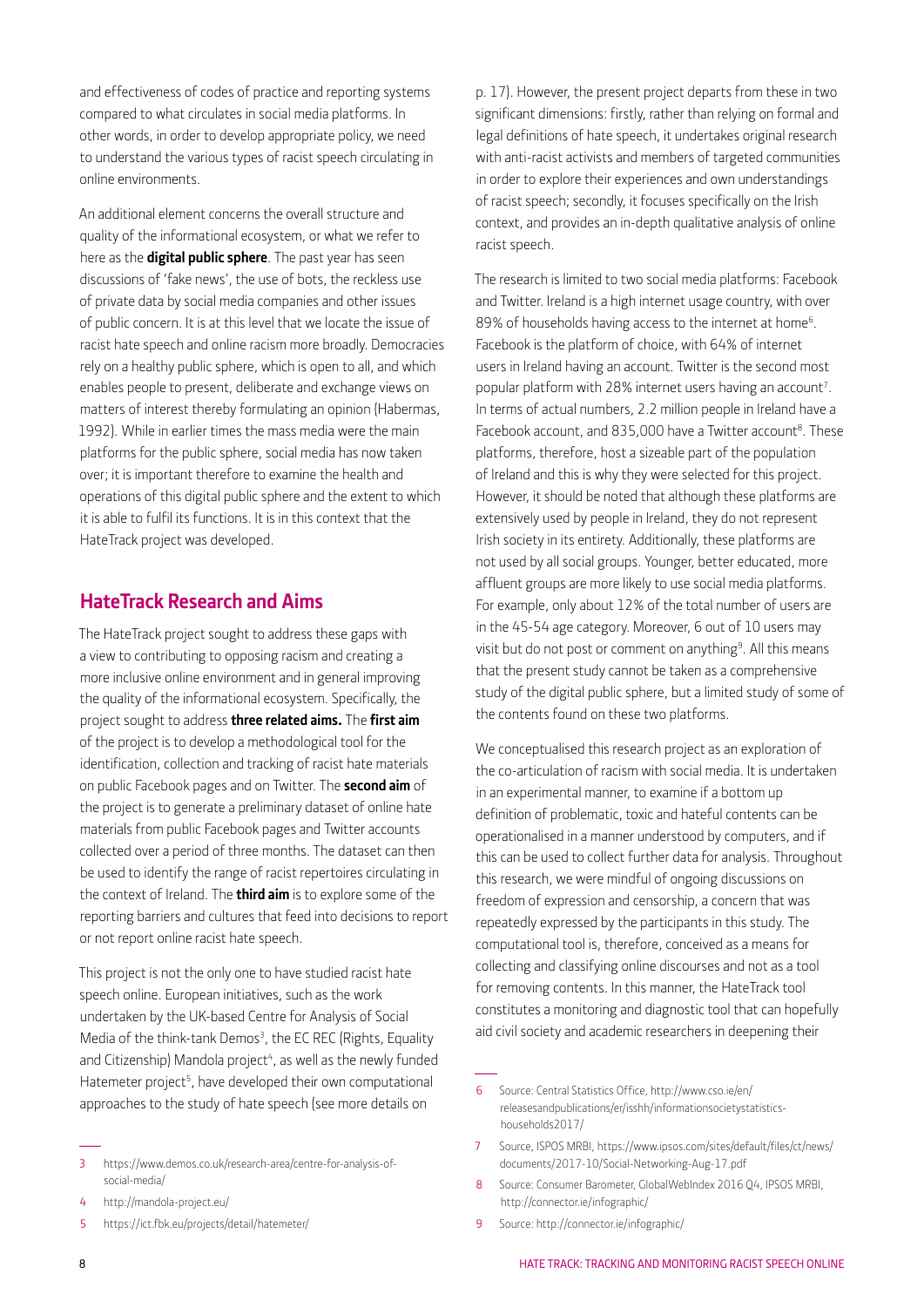understanding of current racist discourses and develop appropriates responses to these.

In combining social, scientific, qualitative methodology with computer science, the project has a clear interdisciplinary character. Its approach is uniquely innovative in that this is a project primarily driven by social scientists who undertook original research to then inform the computer scientists and play the role of the so-called 'ground truth'. A similarly innovative approach was used in the interpretation of the data generated by the tool, which relied on grounded theory and discourse analysis. It was especially challenging to understand and contextualise the problematic discourses we encounter in the Irish digital public sphere in terms of broader, global and transnational discourses associated with the rise of the so-called alt-right and identitarian movements. Similarly, the combination of racist, misogynist and anti-feminist, as well as homophobic discourses required a sound grounding in feminist theory and theories of intersectionality.

In short, the HateTrack project is the first of its kind to seek to gain an overall understanding of hate speech in Irish social media through a mixture of automated techniques and discourse analysis. To operationalise participants' definitions and collect examples to design and train the algorithm has proved challenging on many levels. The automated identification of hate speech is difficult: firstly, there are a multitude of semantic combinations and codes for channelling racist ideas, without the need to use insults, slurs and other expressions which a programmer can anticipate. Secondly, an algorithm may be unable to identify the nuances of the context within which a statement is made (Bartlett et al. 2014: 25). To address these challenges, we opted for a mixed and multi-faceted methodological approach combining qualitative methods – focus groups and interviews – algorithmic techniques for harvesting data; and content discourses analysis of a selection of the data set.

This report proceeds by explaining the theoretical approach to hate and racist speech; the research design and methodology of the project; and the findings of the analysis of the dataset generated using the HateTrack tool. The final section presents the findings of a series of workshops we conducted with students on the question of reporting problematic contents.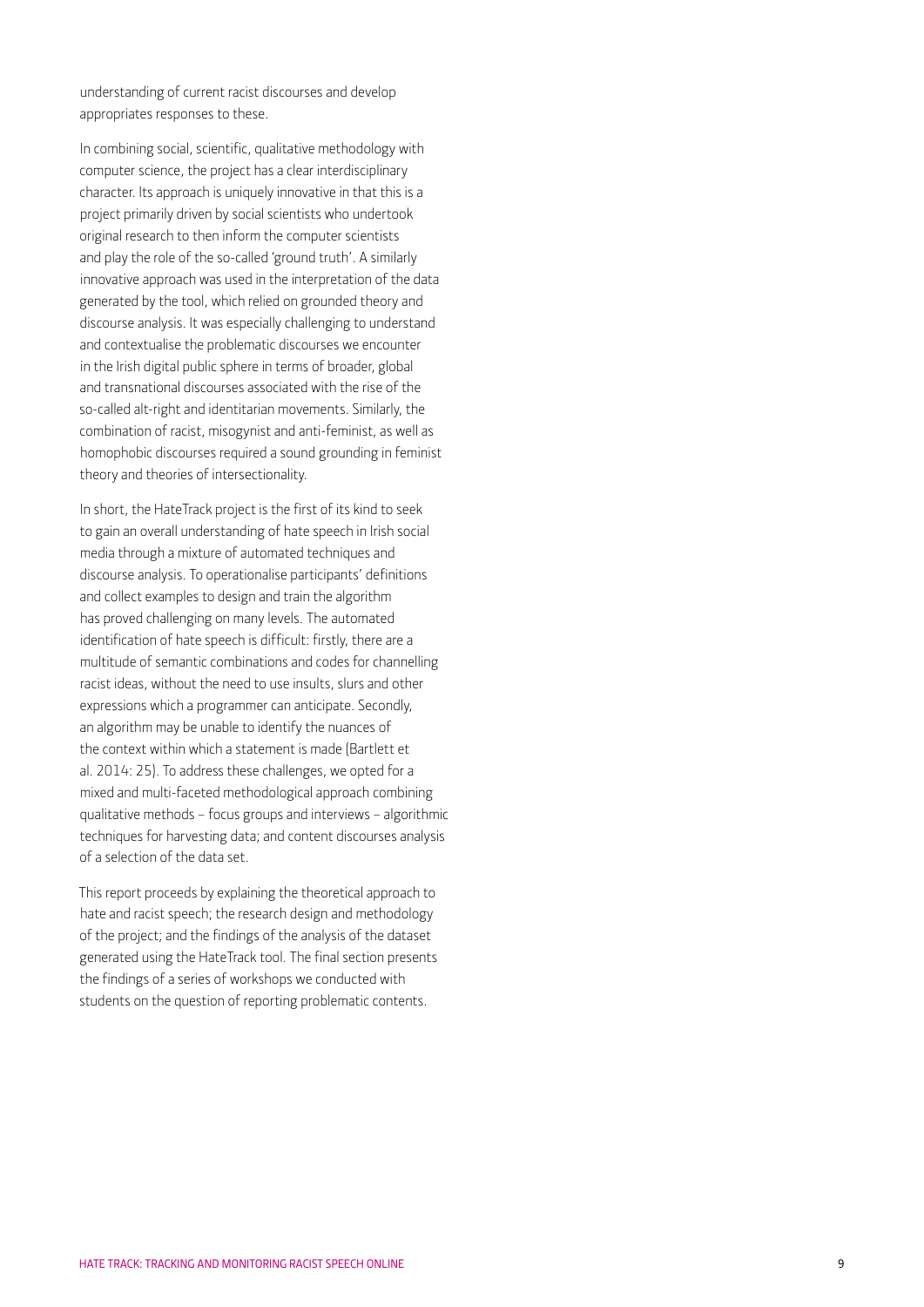# **Theoretical Approach**

- 
- 
- 
- 
-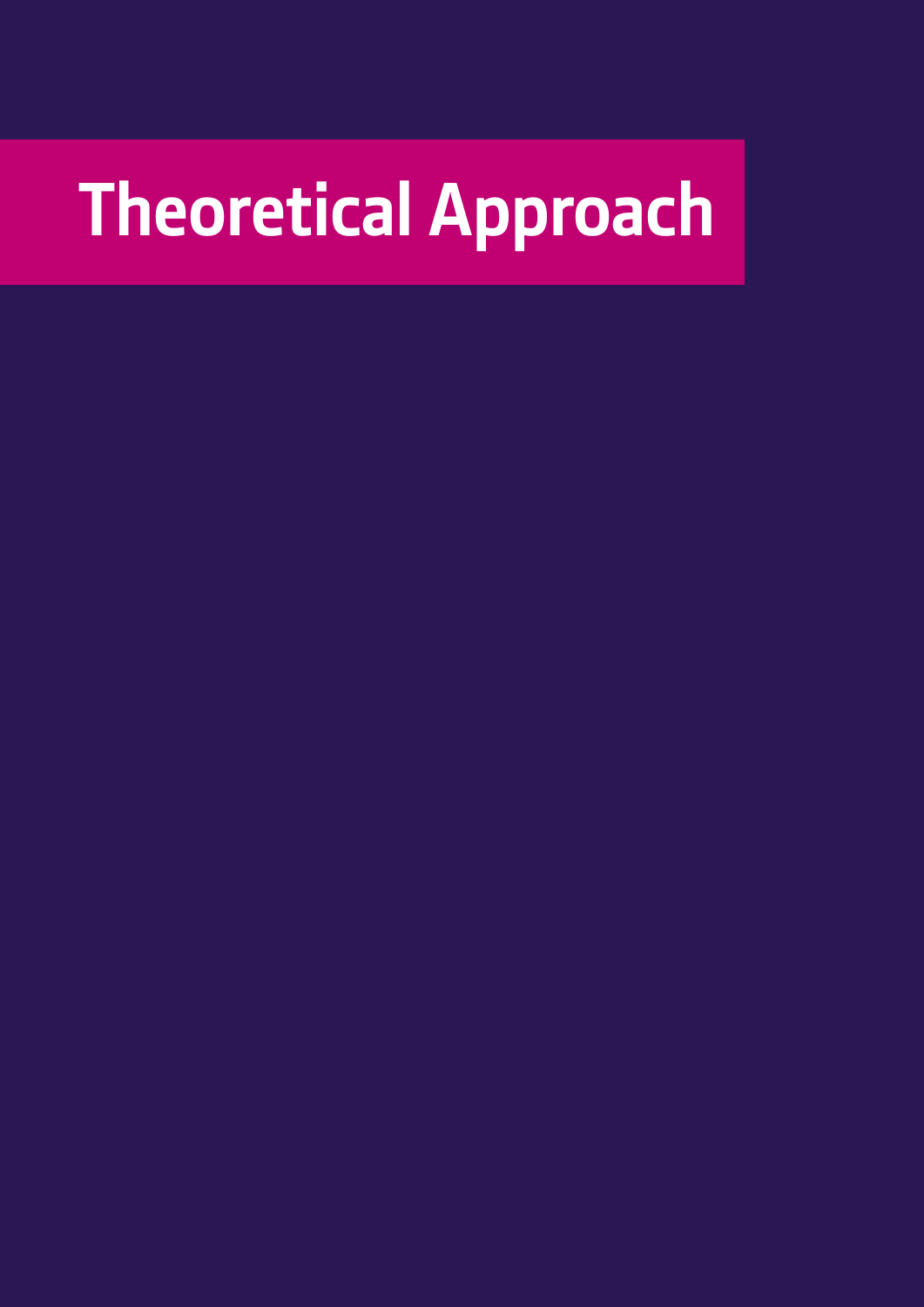# Theoretical Approach

This section begins with a discussion of the literature on race and racism in Ireland. It will then outline the notion of hate speech, before embarking on a discussion of the dilemmatic construction of hate speech versus freedom of expression.

### **Race and Racism in the Irish Context**

In discussing race and racism, the first issue that needs to be addressed concerns the very notion of race. The broader theoretical framework adopted here is influenced by Critical Race Theory, which views race and racism as a historically and geographically specific socio-political system (Goldberg, 1993). In understanding how this operates in practice, we draw upon the work of a variety of scholars, most notably Essed (1991) and van Dijk (1993). These authors understand racism not simply as an 'ethnocentric dislike and distrust of the Other' but rather as an ideology and political project: racism emerges at the point where 'differences become essentialised as hard-wired, biological attributes of particular individuals and groups and thus mobilised to justify systems of discriminatory practices, structures and institutions against them (Fredrickson, 2002: 5). While we are aware that anti-Semitism, Islamophobia, and xenophobia have distinct characteristics, in this study we subsume them under the category of racism. We further understand racism as a "scavenger ideology" (Mosse, 1985) to suggest that while racism evolves, adapting to current socio-historical contexts and capitalising upon new technocultural affordances, it relies on the same process involving naturalisation of supposed biological or cultural characteristics, using them to justify subjugation. Racism is reproduced through everyday, routine, banal interactions, and especially through discursive interactions – ranging from informal conversations, to elite discourses, and online discussions.

In the Irish context, the main expressions of racism include anti-black racism (Michael, 2017), Islamophobia (Carr, 2015; 2017) and anti-Traveller racism (Twomey, 2017), though there are reports of hate crime against LGBT people as well (Sheehan and Dwyer, 2017; Giambrone, 2017). Additionally, recent research has uncovered a focus on whiteness, which appears to 'racialise' migrant groups, including those coming from the EU (Joseph, 2017). Michael (2017) draws upon the ENAR iReport system which she co-designed to discuss the victimisation of persons identifying as Black in both public and intimate spaces, such as their own homes. Michael notes that the experiences of some Black people include persistent low-

level harassment that creates a threatening environment and that occasionally erupts into violence. Victims report the use of racial stereotypes such as 'dirty' or 'lazy', references to disease such as Ebola, references to animals and biological inferiority and so on. Islamophobia or anti-Muslim racism proceeds by way of *racialisation* [see also glossary and definitions], i.e. through rendering Muslims a racial group always associated with certain characteristics and primarily through positing the essential incompatibility of Muslimness and Irishness; additionally, Islam is typically associated with terrorism, while Carr (2017) notes a gendered element in Islamophobia, in women reporting anti-Muslim hostility in greater numbers than men (44% compared to 28% respectively). Travellers, whose recognition as a distinct ethnicity occurred in Ireland only in March 2017, are equally racialised and subjected to a number of stigmatising stereotypes as criminal, undeserving, dishonest, and immoral (Joyce et al. 2017). Relying on employment statistics and semistructured interviews, Joseph (2017) identified the operation of a racial hierarchy in the Irish labour market, with White settled Irish on top, followed by other EU white people, namely Spanish and Polish, and with Nigerians at the bottom. Joseph's work is suggestive of a particular dynamic at play whereby migrants are subjected to racialisation processes, but with 'whiteness' still prevailing. An IHREC-ESRI study (McGinnity et al., 2017) supports Joseph's findings, reporting that while women and older people tend to report more instances of workplace discrimination, Black respondents reported higher discrimination across the workplace, public service and private services. Travellers were ten times more likely to report discrimination in seeking employment and 22 times more likely to experience discrimination in private services, for example in pubs, restaurants and shops.

Looking at the attitudes of the Irish public, a second IHREC-ESRI study (McGinnity et al., 2018) confirms the studies discussed above. The racial stratification is evident in the finding that while 58% of the Irish-born respondents would accept 'many or some' immigration from the same ethnic group as most Irish (i.e. white), the figures dropped to 41% and 25% respectively for Muslim and Roma immigrants (McGinnity et al, 2018: 24). To give some context, the average figures of ten other Western European countries were at 75%, 54% and 44% respectively for white, Muslim and Roma immigrants. The survey further measured beliefs about biological and cultural superiority among Irish respondents. The findings show that 17% of the respondents believe that some races are born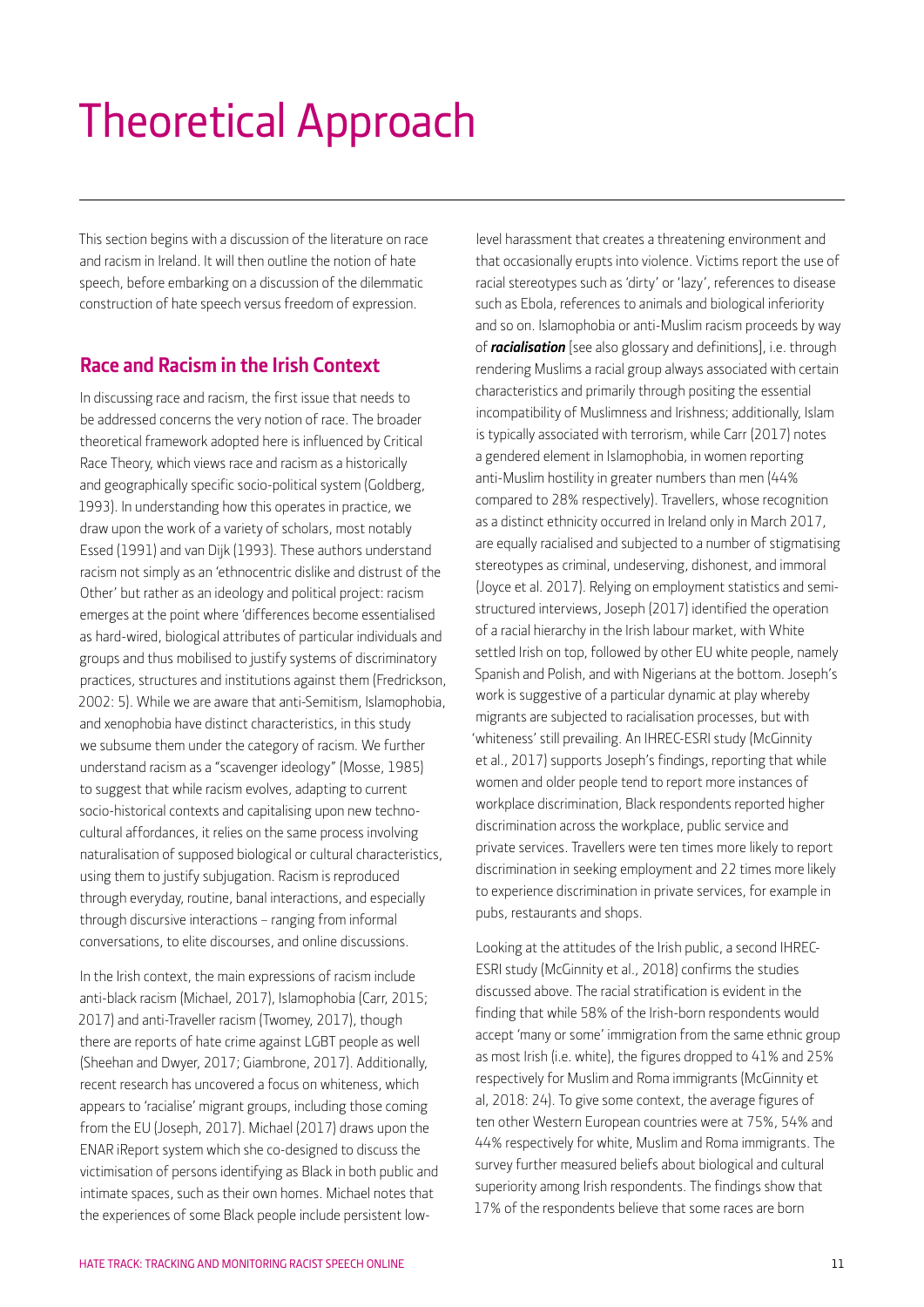less intelligent, 45% that some races are more hard-working, and 50% that some cultures are better than others. The ten country average for these questions was at 14%, 40% and 45% respectively for the intelligence, hard work and cultural superiority questions. Another relevant finding reported in this survey includes the frequent contact with outgroups, typically rated as neutral, good and extremely good. Finally, drawing on the European Social Survey findings, attitudes to immigration in the years 2000-2014 vary in accordance with the economic performance of the country, so that during times of economic growth attitudes tend to be more positive.

Overall, these studies indicate that Ireland follows a number of other Western countries in creating a racial hierarchy, with white settled natives on top followed by other ethnic groups. While most of these studies focused on reported incidents of hate crime and discrimination, there were few references of hate speech as a specific category of hate crime. Twomey (2017) referred to incidents of hate speech against Roma perpetrated through a Facebook page, and a series of threats against the Pavee Point co-director Martin Collins via Facebook's messenger. None of these resulted in any prosecutions. Carr (2017) referred to hate mail sent to various Muslim associations in 2013 and Michael (2017) found that some of the reports to ENAR iReport system concerned the use of racial slurs. It is, therefore, important to understand the specificity of hate speech as a particular category of hate crime. The next section is concerned with this.

## **Hate Speech as a Contested Concept**

There is no universally accepted definition of hate speech and the notion itself, along with its legal and ethical implications, has been debated at great length by sociologists, political scientists, philosophers, historians, and law experts (Banks, 2011; Citron, 2009; Heinze, 2016; Herz and Molnar, 2012; Matsuda *et al*, 1993). Historically, the genealogy of the term 'hate speech' is quite recent: Walker (1994) notes, in relation to the US, that in the late 1920s and early 1930s racist and offensive expressions were referred to as 'race hate'. Beginning in the 1940s, speech attacking or defaming a particular group on the basis of its race, ethnicity, gender orientation, religion, or other such characteristic, was known as 'group libel'. The term 'hate speech' only became popularised in the 1980s.

*There is no universally accepted definition of hate speech and the notion itself, along with its legal and ethical implications, has been debated at great length by sociologists, political scientists, philosophers, historians, and law experts.*

In its current usage, hate speech is generally taken to refer to a rather heterogeneous set of manifestations, ranging from unlawful criminal acts to speech which is offensive and disturbing, but not necessarily unlawful (Gagliardone *et al.*, 2014). Some definitions of hate speech include any expression of contempt and animosity towards groups and individuals and utterances that are stereotyping and demeaning (Coliver, 1992; Wentraub-Reiter, 1998). Raphael Cohen Almagor's (2011: 1-2) definition is typical of this 'broad' conceptualisation of hate speech:

'Hate speech is defined as bias-motivated, hostile, malicious speech aimed at a person or a group of people because of some of their actual or perceived innate characteristics. It expresses discriminatory, intimidating, disapproving, antagonistic, and/or prejudicial attitudes toward those characteristics, which include gender, race, religion, ethnicity, colour, national origin, disability, or sexual orientation. Hate speech is intended to injure, dehumanise, harass, intimidate, debase, degrade, and victimise the targeted groups, and to foment insensitivity and brutality against them. A hate site is defined as a site that carries a hateful message in any form of textual, visual, or audiobased rhetoric.'

The Council of Europe's Committee of Ministers' Recommendation 97(20) defines hate speech as encompassing *'all forms of expression which spread, incite, promote or justify racial hatred, xenophobia, anti-Semitism or other forms of hatred based on intolerance, including: intolerance expressed by aggressive nationalism and ethnocentrism, discrimination and hostility against minorities, migrants and people of immigrant origin'*10. While this definition is quite wide-ranging, the Council of Europe distinguishes between expressions which, although offensive, shocking, and insulting, are fully protected by the right to freedom of expression, and expressions that do not enjoy that protection.

Generally, definitions of what constitutes unlawful hate speech emphasise the element of 'intent', or 'incitement', assessing the unlawfulness of speech acts on the basis of their direct and immediate harmful potential to individuals or public order. Individual legislations diverge greatly in terms of the types of speech that are prohibited, with national statutes often mirroring the political and constitutional traditions of that country and local cultures of speech. In the US, the First Amendment means that prohibited hateful speech only applies to 'fighting words', 'those that by their very utterance inflict injury or tend to incite an immediate breach of the peace $'{}^{11}$ ; offensive and demeaning remarks or racist slurs do not qualify as "fighting words", unless they are personally abusive. On

<sup>10</sup> https://rm.coe.int/168071e53e

<sup>11</sup> https://www.law.cornell.edu/wex/fighting words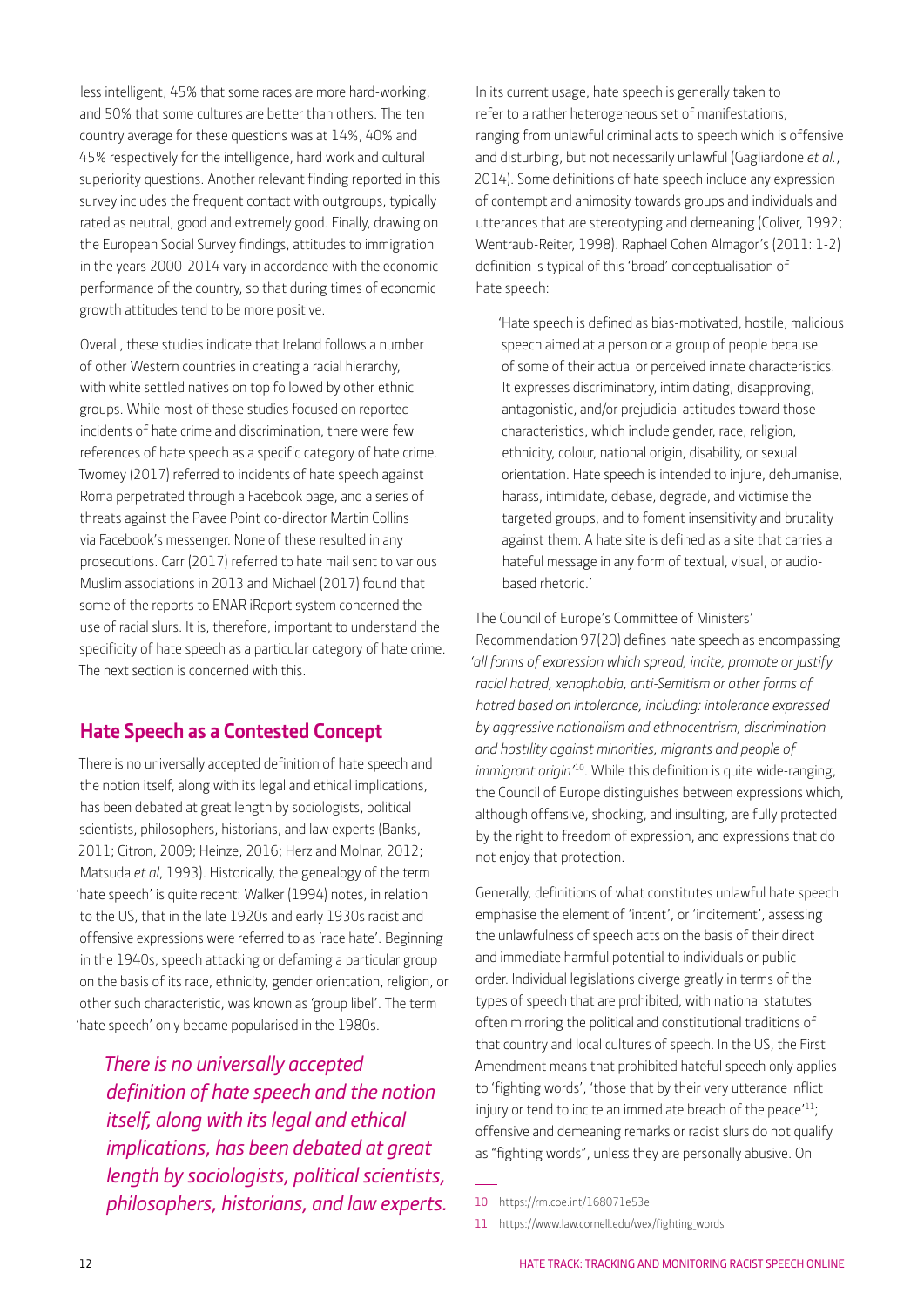the contrary, legislatures in most European countries prohibit certain forms of speech based on the content *itself* even in the absence of direct and explicit threats to violence. However, there remains considerable national variations: in some European countries, the denial of the Holocaust, the apology of fascism, or blasphemy are considered hate speech, whereas in others these conducts are not proscribed (Banks, 2011) notwithstanding the EC Framework Decision of 2008, which is discussed below. The Council of Europe has developed a series of measures in order to lead to some kind of international harmonisation, most notably through the introduction of the Additional Protocol to the Convention on Cybercrime, which criminalises the publication of 'racist and xenophobic material' that promotes or incites hatred, discrimination or violence, against any individual or group of individuals, based on race, colour, descent or national or ethnic origin.<sup>12</sup> The protocol also extends the scope of extradition provisions to include those sought for Internet hate speech crimes.

Social media corporations broadly follow international and EU legal guidelines when it comes to policy rules regulating hate speech on their platforms. Both Facebook and Twitter contain references to the same vulnerable groups identified in the Universal Declaration of Human Rights and enshrined in the International Convention for Civic and Political Rights (ICCPR, see below). Facebook's community standards are influenced by all these and prohibit "*content that directly attacks people based on their: race, ethnicity, national origin, religious affiliation, sexual orientation, sex, gender or gender identity, or serious disabilities or diseases*".13 An analysis of Facebook's leaked training materials $14$  shows that this understanding of hate speech is operationalised in terms of removing contents that incite to violence or are dehumanising against the above 'protected categories' but not contents that are, for example, 'degrading generalisations' or that address non-protected categories or 'quasi-protected categories', such as for example 'migrants' (Siapera, Viejo-Otero and Moreo, 2017).

In the Irish context, the principal legal instrument to tackle hate speech is the 1989 Prohibition of Incitement to Hatred Act. The Act does not contain a precise definition of hate speech but makes it an offence *'to publish, display or distribute written or visual materials – as well as saying words or engaging in behaviour – which are threatening, abusive or insulting and are intended or, having regard to all the circumstances, are likely to stir up hatred'*15. The Act prohibits incitement to hatred *'against a group of persons in the State or elsewhere on account of* 

- 12 http://conventions.coe.int/Treaty/Commun/ChercheSig.asp?N T=189&CM=8&DF=17/02/2006&CL=ENG
- 13 https://www.Facebook.com/communitystandards#hate-speech
- 14 https://www.propublica.org/article/Facebook-hate-speech-censorshipinternal-documents-algorithms
- 15 http://www.irishstatutebook.ie/eli/1989/act/19/enacted/en/html

*their race, colour, nationality, religion, ethnic or national origins, membership of the Travelling community or sexual orientation'*. While the Act is technically broad enough to include online offences, there are difficulties in adapting current legislation to online platforms; to date, public shaming and media outrage, rather than legal sanctions, have been the typical response to racist online utterances in Ireland as elsewhere (O'Mahony, 2011; Twomey, 2017).<sup>16</sup> Anti-discrimination campaigners and international monitoring bodies have also argued that the current legislation is outdated and that much broader hatecrime legislation is required at a time when racist incidents and cyberhate are on the rise (ENAR, 2018).

In 2016, the Law Reform Commission (LRC) published a report on 'harmful communications', focusing in particular on the need to develop a new legal framework for dealing with new forms of harassment, such as victim-blaming and sharing intimate pictures without consent, practices often referred to as 'revenge porn' and 'upskirting' (LRC, 2016). The report further examined the intersections between the online harmful communications and hate speech but considered that online hate speech would be better addressed through reforming hate speech regulation.

At the same time, the LRC report noted that Ireland is expected to ratify the Council of Europe Convention on Cybercrime, which may also include the ratification of the Additional Protocol to the Convention concerning the criminalisation of acts of a racist and xenophobic nature committed through computer systems. Ireland is also required to implement the 2008 EU Framework Decision on combating racism and xenophobia, discussed more extensively below. In the most recent report on the implementation of the Framework Decision in 2014, it was noted that Ireland does not have any legislation criminalising acts such as public condoning, denial or gross trivialisation of genocide, crimes against humanity and war crimes, as well as denial or gross trivialisation of the crimes defined in the Charter of the International Military Tribunal (i.e. the crimes of the European Axis countries during WWII). Moreover, Ireland has included an exception to criminalising incitement to hatred, by making dependent on it being threatening, abusive or insulting (EC, 2014).

Recent initiatives taken by the Irish Government to target abuse and harassment online may signal an increase in enforcement as well as a shift towards recognising the specificity of the online domain. As the then Minister for Communications

<sup>16</sup> https://www.irishtimes.com/news/crime-and-law/courts-service-revealsfive-convictions-for-hate-crime-since-1989-1.3124352. The act has been remarkably underused: according to documents released by the Courts Service under the Freedom of Information Act, there have been 44 prosecutions under the Act since 2000, of which only five resulted in convictions. Of the 44 cases, 22 were struck out or dismissed by the court and seven were withdrawn by the Director of Public Prosecutions.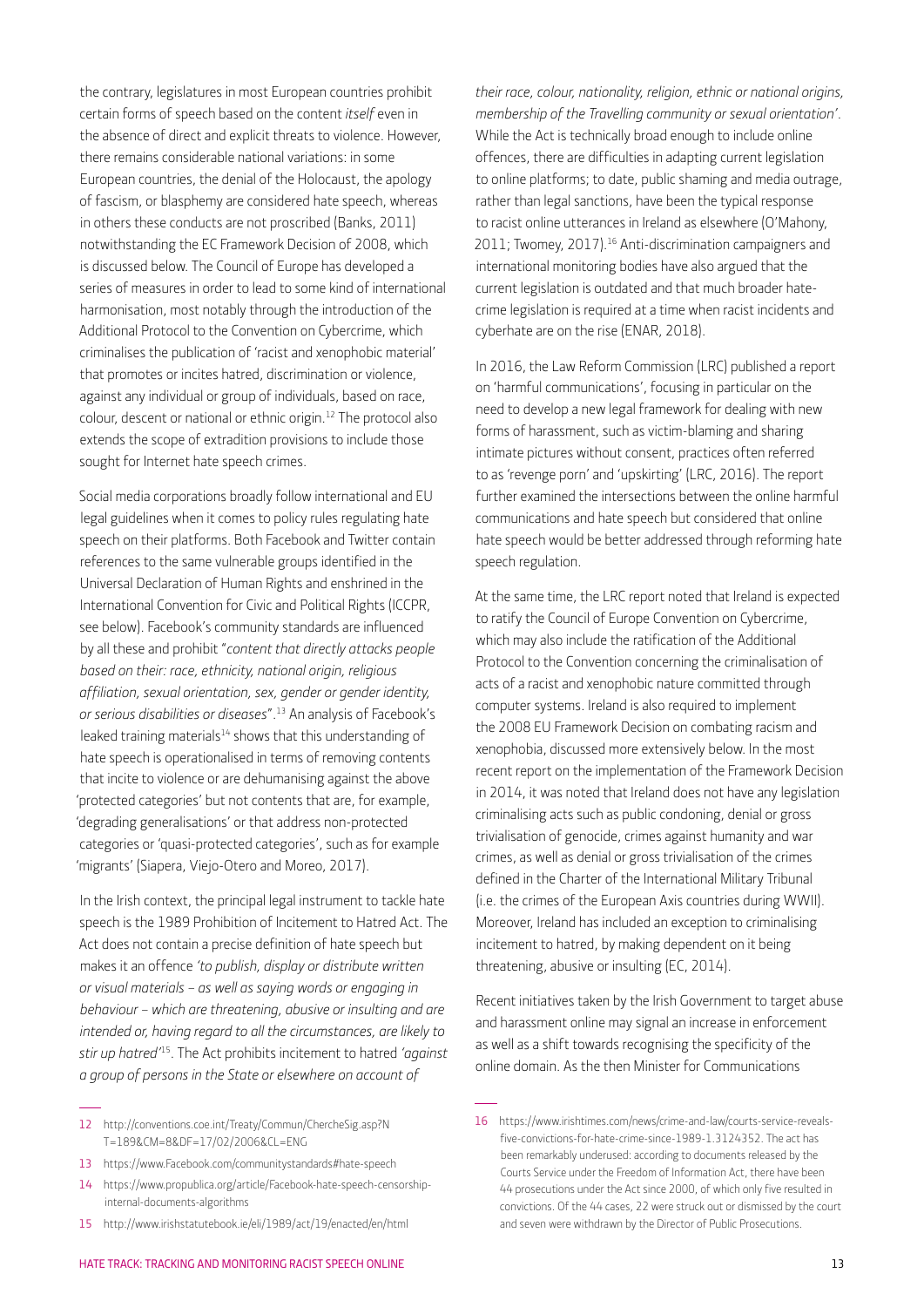Denis Naughten announced in February 2017, the intention is to appoint a statutory Digital Safety Commissioner with the authority to compel social media platforms to remove harmful content promptly from their services. It is proposed that the new office will be tasked with drafting a statutory code of practice on digital safety: the focus seems primarily to be on child protection issues, like online bullying and harassment, so it is unclear whether it will cover broader issues of hate speech (Linehan, 2017)17 .

To summarise, the main issue here concerns the specificity of online hate speech and online racism. Some of the questions emerging include the extent to which existing measures address online hate speech, and the role of digital platforms and their technical features in enabling such forms of speech. The Law Reform Commission operates under the principle of technology neutrality, according to which regulation should address the behaviours or actions and not the means used. This points to a general understanding that unless the behaviours or actions are themselves different, existing legislation should cover them wherever they take place and via whatever means. The next section considers the legal instruments and the debates they are part of.

*Some of the questions emerging include the extent to which existing measures address online hate speech, and the role of digital platforms and their technical features in enabling such forms of speech.*

## **Hate Speech or Freedom of Speech?**

Public debates around hate speech and freedom of speech tend to be highly polarised in the Irish context, as elsewhere<sup>18</sup>. When Nicholas Pell penned a controversial article in the *Irish Times* about the alt-right movement – which included a glossary of sexist, racist and hateful terms used – many journalists and readers protested against the newspaper's decision to publish the article, claiming that it normalised racism and hate rhetoric

(Mullally, 2017).19 The *Irish Times* stood by its decision, claiming that the publication of the article did not amount to condoning the views of the Alt-Right but rather sought to inform and challenge readers to form their opinions on the matter. In a poll on *Claire Byrne Live show*, conducted soon after the article controversy, 65% of respondents expressed the view that no limits should be placed on freedom of speech to protect people from being offended (Leonard, 2017)<sup>20</sup>. However, when Katie Hopkins was invited to appear on *The Late Late Show*, RTÉ received over 1600 complaints from people arguing that Hopkins' hateful rhetoric should not be given exposure on TV or through other media (Griffin and McMahon, 2016)<sup>21</sup>. When the Irish online news outlet Journal.ie decided to introduce a series of changes to their comments section, with the aim of improving readers' experiences and standards of 'decency and civility', many readers protested what they considered was an attempt to stifle debate and their freedom of speech.<sup>22</sup>

While such debates take place in print and broadcast media, they are echoed in the social media sphere, where increasingly, as noted by Titley (2017a), freedom of speech is appropriated and mobilised by the far right. Titley discusses the post-Charlie Hebdo context, where ostensibly in the name of 'freedom of speech' far right groups and political parties staged events such as 'Everybody Draw Mohammed Day', showing that the notion of freedom of speech is in danger of changing from a political right to a racialised strategy. The tensions in how hate speech and freedom of speech are conceived and mobilised become more apparent in the digital domain, firstly because of the '*informational libertarianism*' [see glossary and definitions] that is an integral part of cyberculture (Jordan, 2001; Barbrook and Cameron, 1996); and secondly, because of the '*spreadability*' [see glossary and definitions] of ideas and information in the digital sphere (Jenkins, Ford and Green, 2013). Both of these add to the already existing complexity of these questions. In order to understand the current regulatory and legal framework, the sections below offer a discussion of the legal instruments that pertain to questions of racial discrimination and freedom of expression, and their conceptual antecedents and tensions.

17 https://www.irishtimes.com/news/social-affairs/digital-safety-watchdogcould-prove-a-milestone-online-1.2967204, accessed 11/10/2017

18 A similar debate erupted during the recent controversy surrounding broadcaster George Hook's 'rape comments', as evidenced for example, in Fintan O'Toole and Kitty Holland's articles in the Irish Times, available at: https://www.irishtimes.com/opinion/george-hook-s-right-to-free-speechends-where-it-does-gratuitous-harm-1.3222409?mode=sample&authfailed=1&pw-origin=https%3A%2F%2Fwww.irishtimes. com%2Fopinion%2Fgeorge-hook-s-right-to-free-speech-ends-whereit-does-gratuitous-harm-1.3222409 and https://www.irishtimes.com/ opinion/george-hook-should-be-challenged-not-silenced-1.3219952 [Accessed June 15, 2018]

- 19 https://www.irishtimes.com/opinion/una-mullally-why-the-irish-timesshould-not-have-published-nicholas-pell-1.2926726 [Accessed March 12, 2018]
- 20 http://www.sin.ie/2017/01/25/free-speech-vs-hate-speech-wheres-theline/ [Accessed March 12, 2018]
- 21 https://www.irishtimes.com/news/ireland/irish-news/rt%C3%A9-receives-1-300-complaints-over-katie-hopkins-interview-1.2864436 [Accessed March 12, 2018]
- 22 http://www.thejournal.ie/journal-comments-section-changes-3286318- Mar2017/ [Accessed March 12, 2018].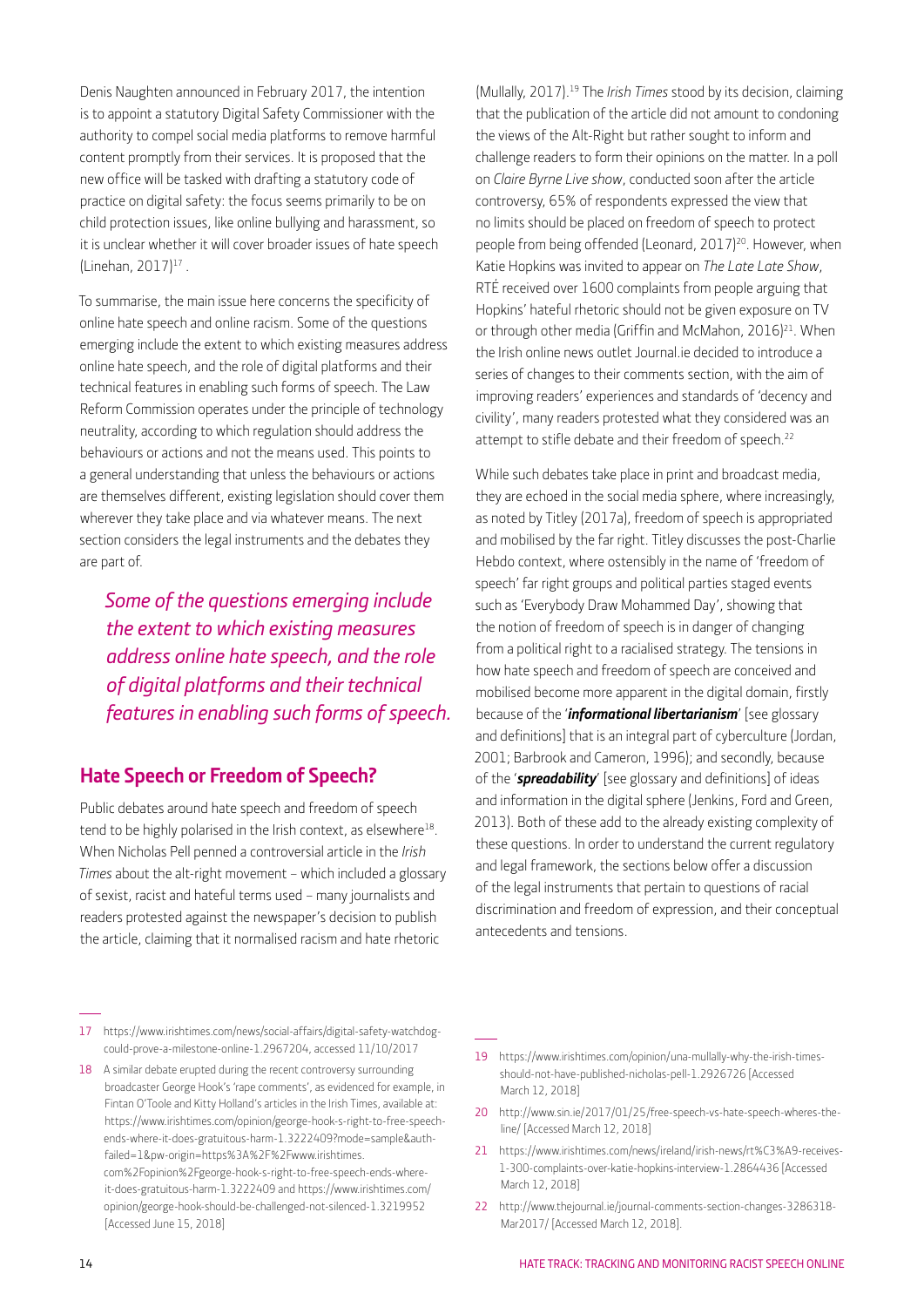### **Legal Instruments: A Brief Exposition**

Historically, the current understandings of hate speech and its relationship to freedom of speech/expression can be traced to the 1948 Universal Declaration of Human Rights. Three articles are relevant here: Articles 2, 7 and 19. Article 2 is concerned with establishing the right of non-discrimination: "Everyone is entitled to all the rights and freedoms set forth in this Declaration, without distinction of any kind, such as race, colour, sex, language, religion, political or other opinion, national or social origin, property, birth or other status."

Article 7, which refers to a universal right to equal protection: "All are equal before the law and are entitled without any discrimination to equal protection of the law. All are entitled to equal protection against any discrimination in violation of this Declaration and against any incitement to such discrimination." This is almost identical to Article 2 but with the crucial addition of the notion of incitement to discrimination.

Thirdly, Article 19 refers to the issue of freedom of expression: "Everyone has the right to freedom of opinion and expression; this right includes freedom to hold opinions without interference and to seek, receive and impart information and ideas through any media and regardless of frontiers."

These articles are contradictory to the extent that protections offered under Article 19 can clearly compromise the right to non-discrimination of Articles 2 and 7. The main way in which the tension between the right to be protected from discrimination and the right to freedom of expression was resolved in most legal systems is through making punishable incitement to hatred and violence against groups of people.

The Universal Declaration of Human Rights constitutes part of the tri-partite International Bill of Human Rights; the other two parts are the International Covenant of Civil and Political Rights (ICCPR) and the International Covenant of Economic, Social and Cultural Rights (ICESCR). The ICCPR constitutes a revision and reiteration of the main articles of the Declaration. While the UDHR takes the form of recommendations, the ICCPR is legally binding. In terms of racism and hate speech, the relevant Articles do not depart substantially from those in the UDHR . Article 19 on freedom of expression remains substantially the

same, complemented by Article 20<sup>23</sup> on prohibiting incitement to hatred, while Article 26 provides the necessary protection against discrimination. It should be noted here that the wellknown Article 19 on freedom of expression is not absolute but comes with 'special duties and responsibilities'.

While these instruments are addressing human rights in general, the United Nations felt that it was necessary to address the specific issue of racism and discrimination. The International Convention on the Elimination of All Forms of Racial Discrimination (ICERD) which was adopted in 1965, defines racial discrimination and develops a set of articles seeking to eradicate this across the signatory states, currently 179 out of the 193 state-members of the UN. Crucially, Article 4 obliges states to prohibit incitement to racial hatred and violence.<sup>24</sup>

23 *Article 19.* 1. Everyone shall have the right to hold opinions without interference. 2. Everyone shall have the right to freedom of expression; this right shall include freedom to seek, receive and impart information and ideas of all kinds, regardless of frontiers, either orally, in writing or in print, in the form of art, or through any other media of his choice.3. The exercise of the rights provided for in paragraph 2 of this article carries with it special duties and responsibilities. It may therefore be subject to certain restrictions, but these shall only be such as are provided by law and are necessary:(a) For respect of the rights or reputations of others; (b) For the protection of national security or of public order, or of public health or morals.

*Article 20.* 1. Any propaganda for war shall be prohibited by law. 2. Any advocacy of national, racial or religious hatred that constitutes incitement to discrimination, hostility or violence shall be prohibited by law. *Article 26.* All persons are equal before the law and are entitled without any discrimination to the equal protection of the law. In this respect, the law shall prohibit any discrimination and guarantee to all persons equal and effective protection against discrimination on any ground such as race, colour, sex, language, religion, political or other opinion, national or social origin, property, birth or other status.

" [ICCPR, 1976, pages 178-179, full text available at: https://treaties. un.org/doc/publication/unts/volume%20999/volume-999-i-14668 english.pdf, accessed June 14, 2018 ]

24 *Article 4*: States parties condemn all propaganda and all organisations which are based on ideas or theories of superiority of one race or group of persons of one colour or ethnic origin, or which attempt to justify or promote racial hatred and discrimination in any form, and undertake to adopt immediate and positive measures designed to eradicate all incitement to, or acts of, such discrimination and, to this end, with due regard to the principles embodied in the Universal Declaration of Human Rights and the rights expressly set forth in Article 5 of this Convention, inter alia:

(a) Shall declare an offence punishable by law all dissemination of ideas based on racial superiority or hatred, incitement to racial discrimination, as well as all acts of violence or incitement to such acts against any race or group of persons of another colour or ethnic origin, and also the provision of any assistance to racist activities, including the financing thereof; (b) Shall declare illegal and prohibit organisations, and also organised and all other propaganda activities, which promote and incite racial discrimination, and shall recognise participation in such organisations or activities as an offence punishable by law;

(c) Shall not permit public authorities or public institutions, national or local, to promote or incite racial discrimination. [full text available here: https://www.ohchr.org/EN/ProfessionalInterest/Pages/CERD.aspx, accessed June 18, 2018]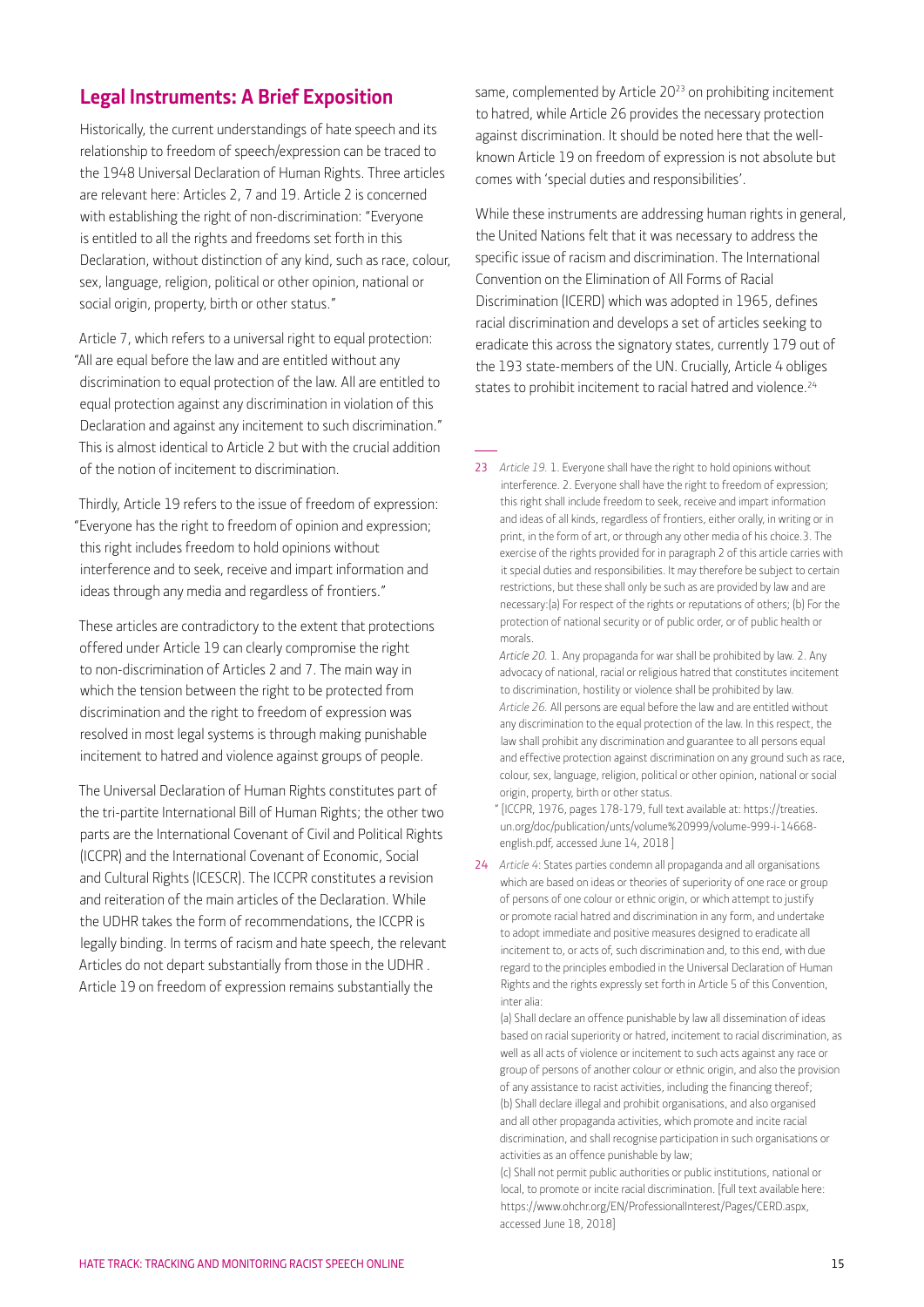Regionally, in the Council of Europe system, Article 10 of the European Convention on Human Rights<sup>25</sup> recognises the right to freedom of expression, subject to 'formalities, conditions, restrictions or penalties as are prescribed by law and necessary in a democratic society'.<sup>26</sup> The case law<sup>27</sup> of the European Court of Human Rights (ECtHR) has demonstrated that any such restrictions to freedom of expression must be 'proportionate to the legitimate aim pursued', $^{28}$  and has found against governments which have failed to meet this standard. The ECtHR has also found certain forms of speech, including negationism and Holocaust denial, to be excluded from the protections of the Convention where they negate its fundamental values.29

The EC Framework Decision 2008/913/JHA of 28 November 200830 requires member states to take measures to tackle xenophobia and hate speech that includes incitement "to violence or hatred directed against a group of persons or a member of such a group defined by reference to race, colour, religion, descent or national or ethnic origin"; the "public dissemination or distribution of tracts, pictures or other material" that incites to violence or hatred; the trivialisation of genocide, crimes against humanity, war crimes, and crimes as defined by the Tribunal of Nuremberg (EC, 2008: 328/56). In the European Union, national governments are expected to make the necessary amendments to their national legislation to bring it in line with this decision. According to the 2014 report

- 27 For an overview of ECtHR Case Law in the area of hate speech and freedom of expression, see the Court's regularly updated fact sheet on Hate Speech. The most recent version, updated March 2018, is available at https://www.echr.coe.int/Documents/FS\_Hate\_speech\_ENG.pdf [last accessed 26 June 2018].
- 28 *Handyside v. the United Kingdom*, judgment of 7 December 1976, application no. 5493/72, § 49.
- 29 For example, the Court's negative admissibility decision in *M'Bala M'Bala v. France*, application no. 25239/13, concerning a public comedy performance which included demonstrations of hatred, anti-Semitism, negationism and Holocaust denial. Article 17 of the ECHR states that 'Nothing in this Convention may be interpreted as implying for any State, group or person any right to engage in any activity or perform any act aimed at the destruction of any of the rights and freedoms set forth herein.'
- 30 Full text available here: http://eur-lex.europa.eu/LexUriServ/LexUriServ. do?uri=OJ:L:2008:328:0055:0058:EN:PDF [accessed March, 12, 2018]

on the implementation of this framework decision, Ireland has no criminal law provision for public condoning, denial or gross trivialisation of genocide, crimes against humanity and war crimes or for the crimes crimes defined in the Charter of the International Military Tribunal, while it has also added an exception to the inclusion of racist motivation as an aggravating factor in crime, arguing that it can always be considered by the courts (EC, 2014)31.

### **Conceptual Tensions**

In the legal instruments, therefore, the tension is resolved through limiting the category of hate speech in the ways seen above, and in offering explicit protection to freedom of expression. However, as the digital domain is expanding, opportunities for expression, tensions re-emerge.

# *As the digital domain is expanding, opportunities for expression, tensions re-emerge*

Similar tensions are encountered in the academic and scholarly debates on hate speech which are equally shaped by the dilemma of freedom of speech/expression versus controlling hate speech (Garton Ash, 2016; Heinze,2015; Matsuda et al., 1993; Butler, 1997; Waldron, 2012). Typically, scholars and legislators focus on the role of freedom of speech in a democracy, on the one hand, and the harm and injury caused by hate speech on the other. While it is beyond the scope of this report to offer more than an overview of these debates, or to make a case for or against hate speech bans, it is useful to summarise the different and often contradictory social imaginaries which animate them. The absolute freedom of speech/expression position is most clearly articulated in Eric Heinze's work. Heinze (2015) argues that freedom of speech must be seen not merely as an individual right but as a fundamental attribute of democratic citizenship itself: the constitutions upon which democracies rely, and their amendments, and by extension all laws and procedures that make up democracies, are based on public discourse. If this is in any way limited, curbed or compromised, all these processes are themselves compromised. Hence, there can be no limits based on the contents of public discourse, and this is what hate speech regulations are seeking to do. Heinze is not oblivious to the potentially pernicious effects of hate speech; he argues that such effects are largely dependent on specific socio-historical contexts and that, in liberal and wellestablished Western democracies, the harms of hate speech can be dealt with in non-legal ways without placing limits on

<sup>25</sup> The European Convention of Human Rights entered into force in 1953 of as part of a regional system put in place as a response to the Second World War on the one hand and on the rise of the power of the USSR and what was perceived at the time as a potential threat to liberal democratic values (Rainey, Wicks and Ovey, 2014). The Strasbourg-based European Court of Human Rights (ECtHR) hears cases alleging breaches of the Convention.

<sup>26</sup> ECHR Article 10(2). The Article continues 'in the interests of national security, territorial integrity or public safety, for the prevention of disorder or crime, for the protection of health or morals, for the protection of the reputation or rights of others, for preventing the disclosure of information received in confidence, or for maintaining the authority and impartiality of the judiciary.'

<sup>31</sup> Full text on the report of the implementation is found here: https://eur-lex. europa.eu/legal-content/EN/TXT/?uri=celex:52014DC0027 [accessed on June 19, 2018].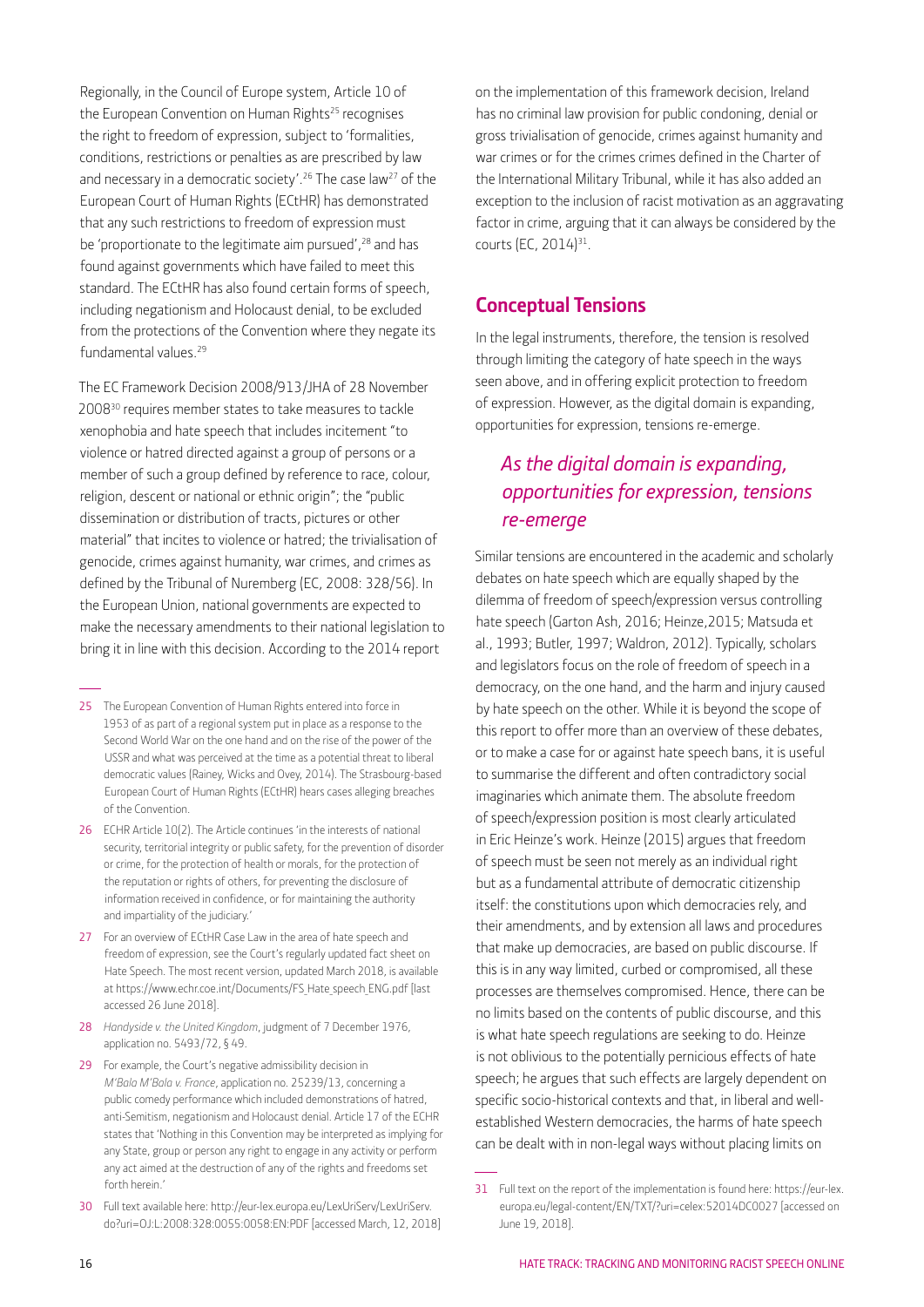public discourse. The social imaginary that underpins Heinze's account is one that prioritises liberal principles and pluralism and underplays the role of hate speech in legitimising systemic forms of inequality or oppression. For Heinze, the existence of stable and mature democratic institutions are in themselves a sufficient guarantee that hateful speech does not translate into actual violence or discrimination. The question for Heinze's view that emerges here concerns the extent to which the State and its institutions are neutral (Lentin and Lentin, 2006).

In contrast, Matsuda, Lawrence, Delgado and Crenshaw (1993) begin from a different standpoint, that of critical race theory. Critical race theory focuses and values the historical experience of oppressed communities and prioritises analysis and tools that aim to eradicate race-related inequalities and racial injustices. It, therefore, focuses on the harm caused by hate speech and its role in reinforcing and perpetuating the social structures that enact discrimination. In Matsuda *et al.'s* (1993) view, what is at stake in hate speech regulation is a vision of society where ideals of freedom and equality are redefined. Hate speech regulation is, therefore, necessary to protect the rights of those who have been and continue to be denied access to the full benefits of citizenship and to repair the effects of historical wrongs.

Heinze critiques Matsuda *et al*'s position based on the argument that in liberal democratic contexts, anti-hate speech measures are unnecessary, ineffective, and counterproductive. A different critique is put forward by philosopher Judith Butler (1991) who argues that hate speech bans can be used to take the politics out of the struggle for racial justice, limiting political engagement to calls for regulating or suppressing harmful language, with the attendant risk of reducing issues of racism to individual grievances rather than viewing them as manifestations of systemic oppression.

Like Matsuda *et al*'s, Jeremy Waldron's analysis focuses on the harms of hate speech but seen through the lens of classical republicanism. Hate speech is harmful because it damages societal inclusiveness, which Waldron conceives as a 'public good', something that societies should sponsor and be committed to. Waldron (2012: 4) explains that people and groups should be accepting of the fact that society is "not just for them; but it is for them too, along with all of others. And each person, each member of each group, should be able to go about his or her business, with the assurance that there will be no need to face hostility, violence, discrimination, or exclusion by others". For Waldron, hate speech functions as a slow-acting toxic agent, incrementally and effectively poisoning the fabric of public life and the very civic spaces we inhabit. From this point of view, the 'health' of Western democracies that Heinze seems to take for granted, may be allowed to erode because of this toxicity.

It is evident that societies are called to develop a balanced set of policies that protects the rights of minorities while safeguarding the fundamental democratic right of freedom of expression. The civil rights of minority members, especially the right to enjoy all aspects of social life, including participation in the digital domain, need to be protected. At the same time, democratic societies cannot exist without the freedom to express diverse opinions.

*The civil rights of minority members, especially the right to enjoy all aspects of social life, including participation in the digital domain, need to be protected. At the same time, democratic societies cannot exist without the freedom to express diverse opinions.*

In May 2016, the European Commission signed a voluntary Code of Conduct with the main four social media corporations (Facebook, YouTube (Google), Microsoft, and Twitter), concerning 'illegal hate speech'32. In January 2018, two more platforms signed up (Instagram and Google+) followed by Snapchat in May. The main commitments of the social media companies include the following:

- 1. to develop and implement processes by which to review notifications of hate speech and to provide clear guidelines to their users, prohibiting incitement to violence and hateful conduct;
- 2. to quickly and efficiently review notifications based on their own rules and the EC Framework Decision 2008/913/ JHA or national legislation that supplements it;
- 3. to undertake the majority of reviews and removals of contents as appropriate in less than 24 hours;
- 4. to work with civil society actors in order to identify hateful conduct more readily and secondly in order to enable them to develop effective counter-narratives.

In the latest review in January 2018, the Commission reported significant progress, with 70% of illegal hate speech reported by NGOs and other organisations participating in the evaluation and in more than 81% of the cases this happens within 24 hours<sup>33</sup>.

<sup>32</sup> European Commission – Press Release, European Commission and IT Companies announce Code of Conduct on illegal online hate speech, Brussels, 31 May, 2016, full text available at: http://europa.eu/rapid/ press-release\_IP-16-1937\_en.htm. Accessed March 12, 2018.

<sup>33</sup> EC, Countering illegal hate speech online – Commission initiative shows continued improvement, further platforms join, Press release, January 19, 2018, full text found here: http://europa.eu/rapid/press-release\_IP-18- 261 en.htm - accessed June 20, 2018.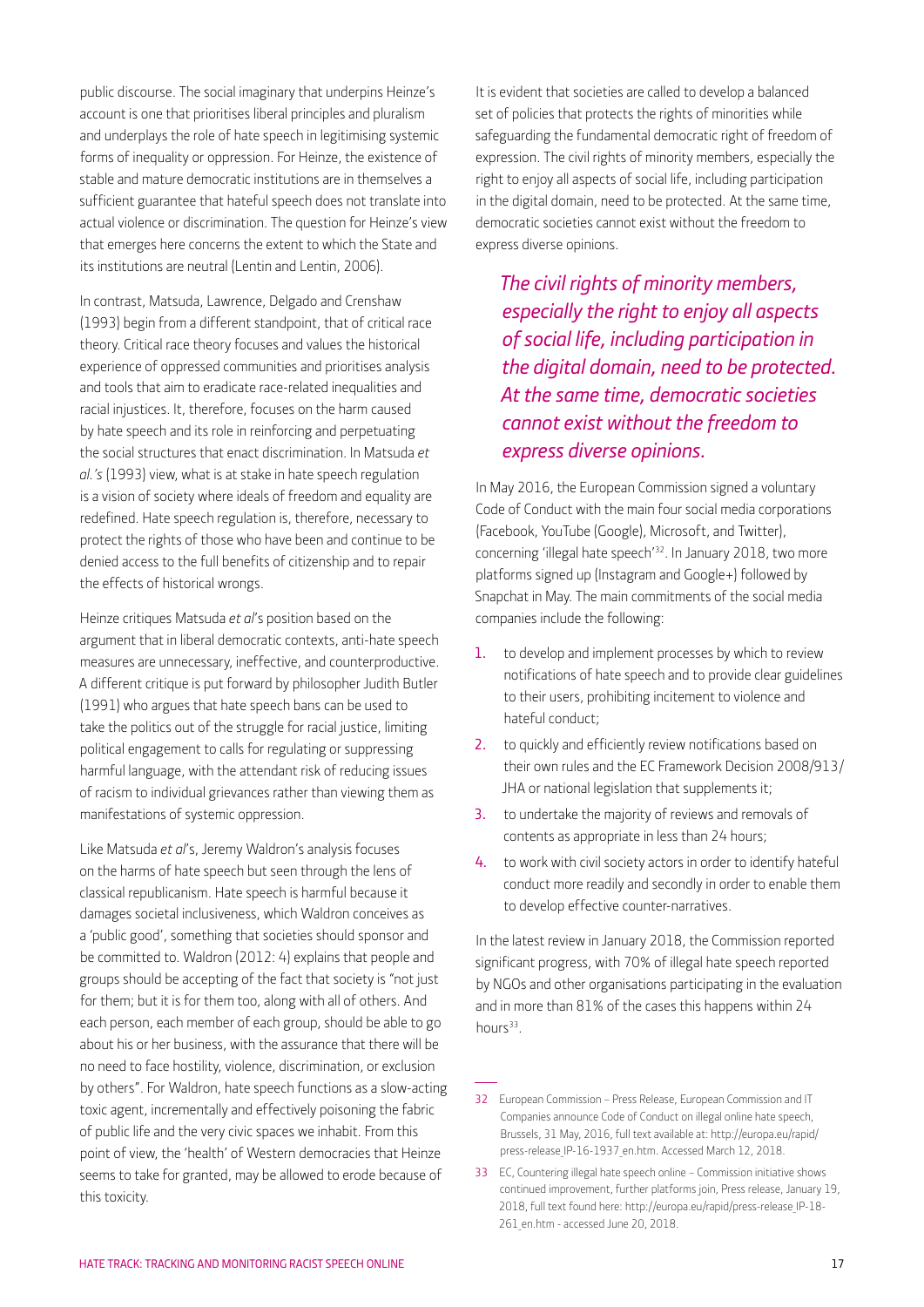Adding to the Code of Conduct, in March 2018, the Commission released a set of recommendations regarding illegal content, which are primarily operational rules for the effective removal of such contents. These recommendations are:

Clearer 'notice and action' procedures: Companies should set out easy and transparent rules for notifying illegal content, including fast-track procedures for 'trusted flaggers'. To avoid the unintended removal of content which is not illegal, content providers should be informed about such decisions and have the opportunity to contest them.

More efficient tools and proactive technologies: Companies should set out clear notification systems for users. They should have proactive tools to detect and remove illegal content, in particular for terrorism content and for content which does not need contextualisation to be deemed illegal, such as child sexual abuse material or counterfeited goods.

Stronger safeguards to ensure fundamental rights: To ensure that decisions to remove content are accurate and well-founded, especially when automated tools are used, companies should put in place effective and appropriate safeguards, including human oversight and verification, in full respect of fundamental rights, freedom of expression and data protection rules.

Special attention to small companies: The industry should, through voluntary arrangements, cooperate and share experiences, best practices and technological solutions, including tools allowing for automatic detection. This shared responsibility should particularly benefit smaller platforms with more limited resources and expertise.

Closer cooperation with authorities: If there is evidence of a serious criminal offence or a suspicion that illegal content is posing a threat to life or safety, companies should promptly inform law enforcement authorities. Member States are encouraged to establish the appropriate legal obligations.

(EC, 2018, A Europe that protects: Commission reinforces EU response to illegal content online)<sup>34</sup>

While the EC commitment to the implementation of the EC Framework Decision of 2008 and its corresponding national legislations is important, societies need to remain vigilant in terms of new developments in the sphere of social media. Further, in order to be able to counter more effectively hate speech and online hateful conduct, an in-depth knowledge of this conduct is necessary. The first step for this requires the development of tools to monitor the digital domain. The current project represents one such monitoring effort in the context of Ireland. The section below offers more details of previous relevant research.

## **Monitoring Hate in Social Media: Previous Research**

Monitoring hate speech on social media can take a variety of forms depending on the purpose and the methodology used. Some projects, like the Umati in Kenya, focus on real time monitoring, often operating as 'an early warning system' during times of political volatility or tension (e.g. political elections, referendum campaigns). Other studies undertake after-the-fact analysis, looking at archives of messages and posts which are analysed through automated techniques or by researchers. Monitoring projects may prioritise content and discourse analysis techniques with the aim of understanding the features, ideologies, and effects of such messages within specific social and political contexts. While they may track trends in frequency or location, their main goal is to understand how hate messages are constructed; how they influence recipients; and to identify recurrent themes and patterns of speech as well as networks of hate sites (MRAP 2009; British Institute of Human Rights 2012). Online users can also play an important role in monitoring cyberhate by using hate speech hotlines or apps to alert relevant authorities to incidents or sites that warrant law intervention or notifying ISPs of material breaching their code of conduct (Lentin and Humphry, 2017). For instance, iStreetWatch $35$  is an app for reporting and tracking racist and xenophobic harassment in UK public spaces. Similarly, Islamophobia Watch<sup>36</sup> is used for reporting incidents of Islamophobic abuse. Kick It Out<sup>37</sup> has a number of reporting methods available to anybody who has seen, heard or been on the receiving end of discriminatory abuse in a football environment. However, reporting tools are designed for reporting only and no automatic data analysis is performed.

<sup>34</sup> Full text of the press release is found here: http://europa.eu/rapid/pressrelease IP-18-1169 en.htm - accessed June 20, 2018.

<sup>35</sup> https://www.istreetwatch.co.uk/

<sup>36</sup> http://islamophobiawatch.com.au/

<sup>37</sup> http://www.kickitout.org/get-involved/report-it/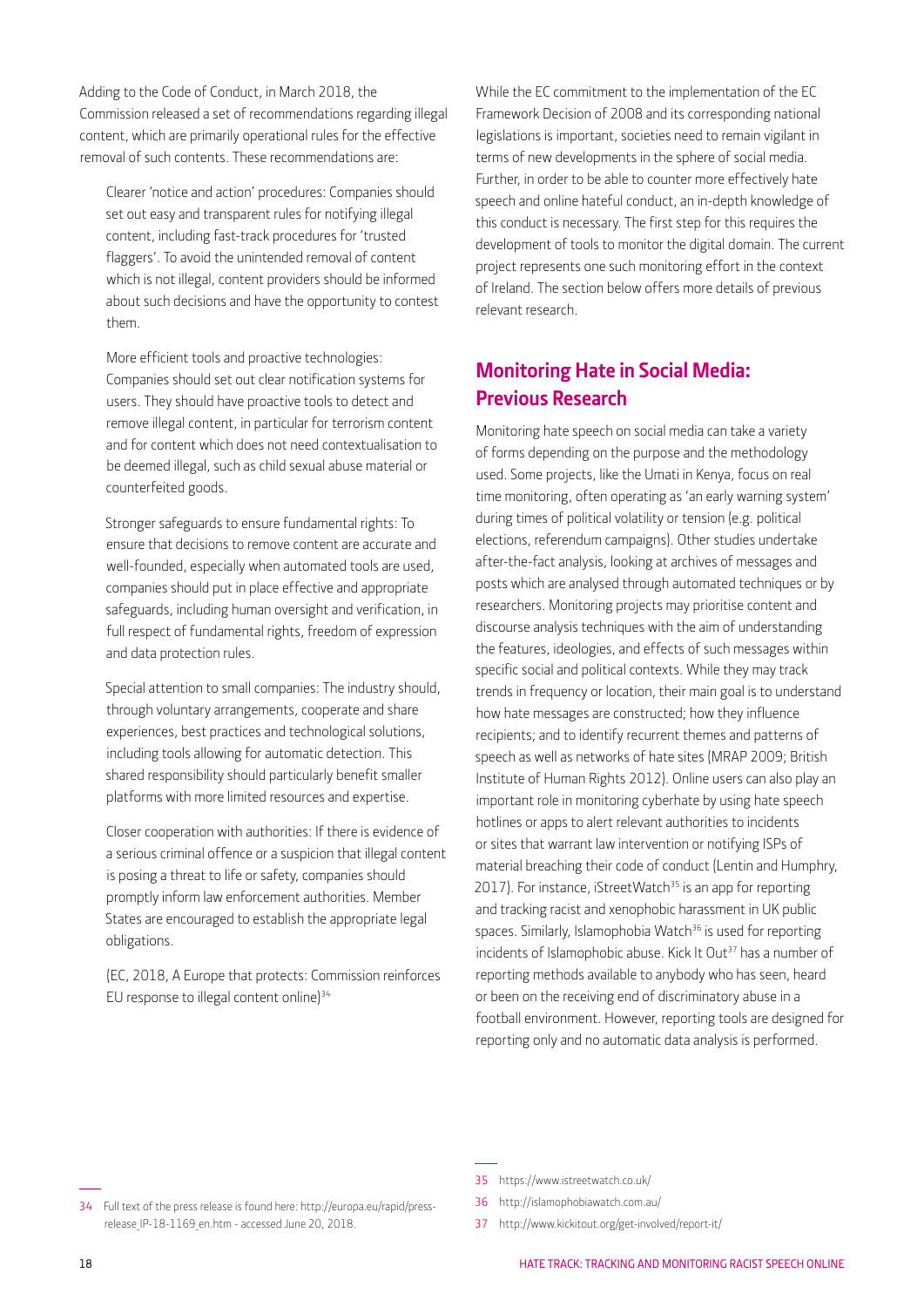Human monitoring enables researchers to assess the subtleties of content and context but is also labour and time intensive, and thus usually applied on relatively small sets of data. Approaches to monitoring hate speech increasingly use or experiment with automated techniques and machine learning tools capable of generating and analysing large datasets, often accessed in real time (Gagliardone et al. 2014; Prentice et al. 2012; Warner and Hirshberg, 2012). Large-scale monitoring projects often combine corpus linguistic techniques for the automated processing of messages with a qualitative analysis of smaller datasets to highlight the nuances of context and the specific features of online discursive interactions (see Brindle, 2009)38.

The Centre for the Analysis of Social Media based at the British think tank Demos has been at the forefront of this type of research using data mining through complex algorithms and qualitative content analysis of selected content<sup>39</sup>. Demos has published studies on the prevalence and patterns of use of racial and ethnic slurs on Twitter (Bartlett et al., 2014); on Islamophobia spikes on Twitter in the immediate aftermath of news events (Miller et al., 2016); on the volume of derogatory and/or hateful anti-Muslim tweets; as well as the impact of the Brexit Referendum on xenophobia and racism.

Another large monitoring project that uses IT and big data is the Mandola project co-funded by the Rights, Equality and Citizenship (REC) Programme of the European Commission. The Mandola project aim is 'to monitor the spread and penetration of online hate-related speech in Europe and in Member States using big-data approaches, while investigating the possibility to distinguish, amongst monitored contents, between potentially illegal hate-related speeches and potentially non illegal haterelated speeches'. Another aim of the project is to provide actionable information to inform policy, to identify and share best practices across Europe, and set a reporting mechanism through which ordinary citizens can report illegal hate speech.

38 Andrew Brindle (2009) used the computer programme WordSmith5 to analyse messages posted on the white supremacist web-forum Stormfront and identify words and phrases that appeared unusually often and/or together. He also carried out a critical discourse analysis of a small sample of the messages to understand supremacists' ideologies. Prentice et al. (2012) combined content analysis and semantic analysis in a study on Islamic extremists. The content analysis component involved researchers reading texts to identify occurrences of "persuasive devices" - such as persuasion, direct pressure, inspirational appeals, etc. - used by extremists to influence audiences. The semantic analysis relied on the computer programme WMatrix to identify concepts that appeared in the studied texts significantly more often than in 'normal' texts. It also identified how concepts occurred together in texts and revealed trends in the appearance of these concepts over time.

39 https://www.demos.co.uk/project/counter-speech-on-Facebook-phase-2/

It is in this context, and recognising the nuances and difficulties involved in dealing with hateful speech, we designed this study as a way into empirically apprehending online racist hate speech and its range, as well as the ways in which people deal with this kind of hate when they encounter it online. As mentioned in the introduction, HateTrack differs from previous projects in two main ways: (i) it moves beyond the notion of illegal hate speech, deriving a definition of racism and racially-loaded contents from civil society actors; (ii) it focuses on the specific national context of Ireland. We explain below the main research questions and research design of the project.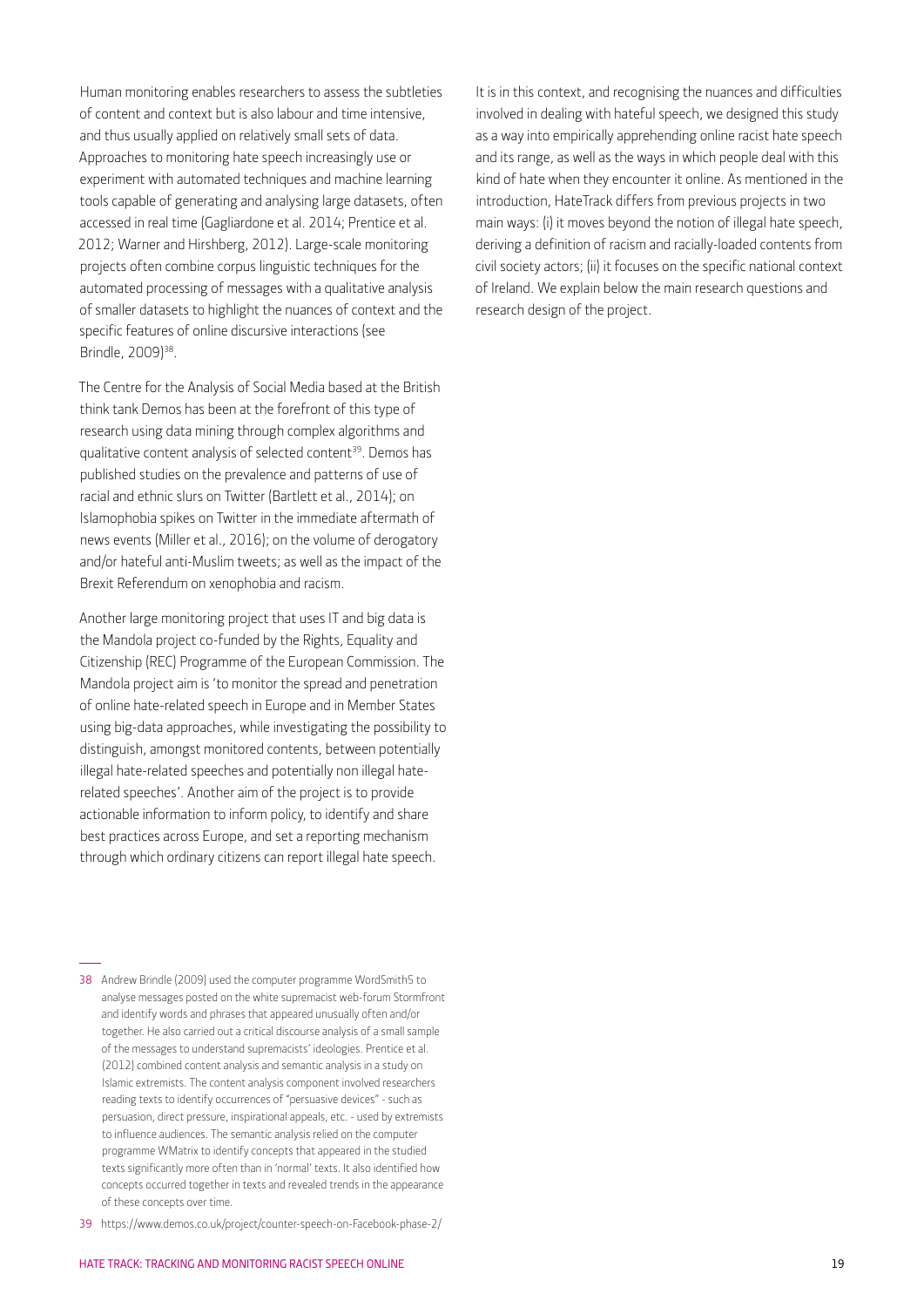# **Research Design and Methodology**

- 
- -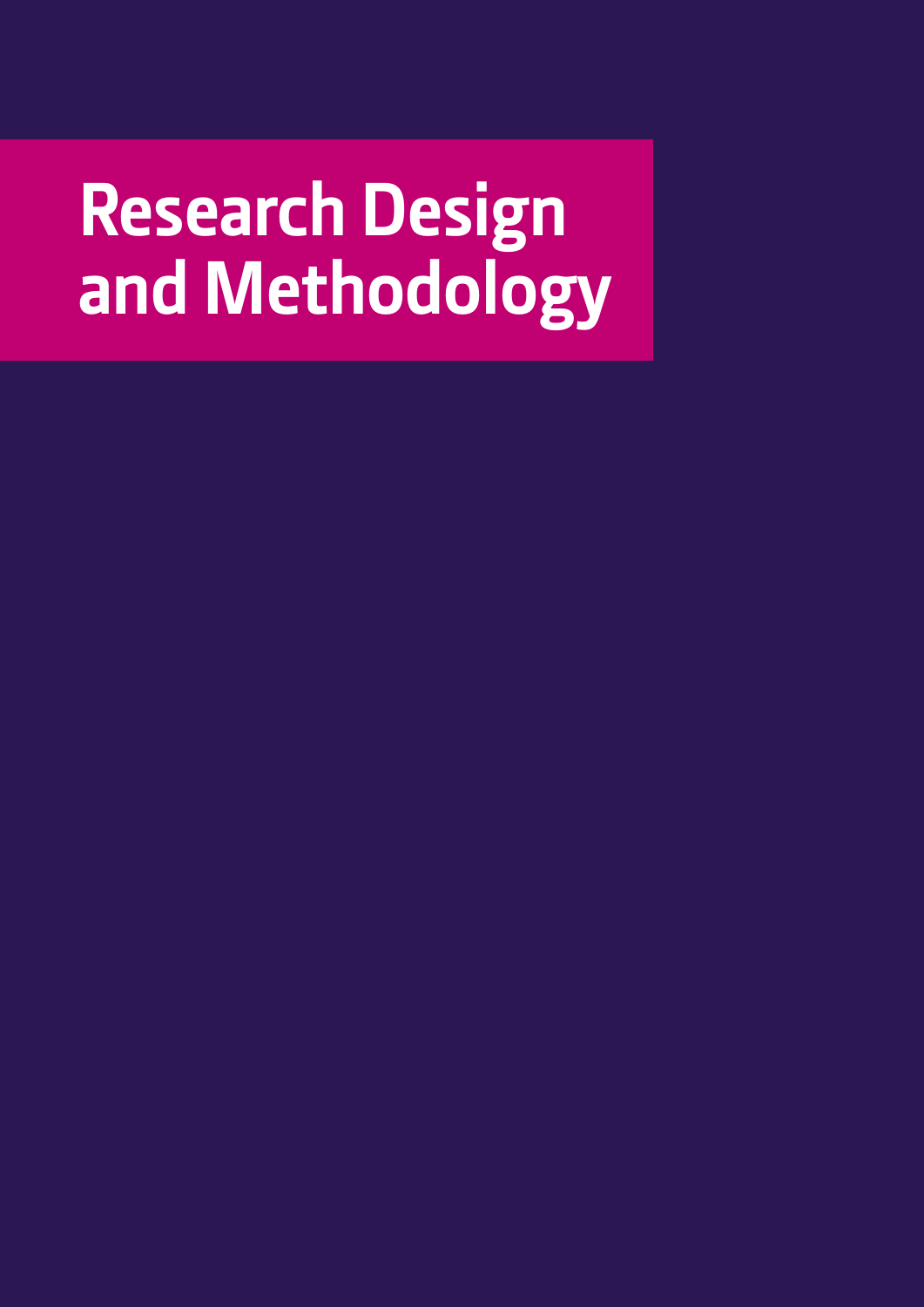# Research Design and Methodology

The project has posed the following three research questions:

**RQ1:** What are the defining characteristics, the range and severity of online racist hate speech?

**RQ2:** How can these materials be tracked on public pages on Facebook and on Twitter?

**RQ3:** What kinds of online racist incidents tend to get reported in Ireland and how do they compare to the broader racist hate materials circulating? What are the perceived barriers to reporting and what kinds of experiences do victims and bystanders of online racist hate have to report?

To address these questions, the project is divided into four stages.

In **Stage I**, we sought to obtain a more nuanced understanding of what constitutes (online) racist hate speech by looking at how civil society actors define and experience it.

In **Stage II**, we used these definitions to develop the HateTrack tool.

In **Stage III**, we harvested materials to generate a dataset comprised of about 6,000 online posts classified as containing racially-loaded toxic speech. The posts were subsequently analysed in terms of the repertoires they contained, the groups they targeted, the events that seemed to 'trigger' them, and the kinds of people writing and disseminating them.

Finally, in **Stage IV**, we held semi-public discussions with groups of students, discussing what gets reported and why or why not. The next section offers more details in terms of the methodology used for each stage.

The project adopted a mixed methods approach, using different methodologies for the different parts of the research. This section offers specific details on these methods and sampling decisions as these were applied to each of the different stages. Overall, in developing the conceptual framework for the analysis, we relied on two distinct scientific fields: in researching hate speech, we made use of legal and political theory; and in researching race and racism, we relied on the sociology of race, and especially critical race theory, which underpins current approaches to legal theory (especially Matsuda et al., 1993). Additionally, we reviewed several recent publications concerning

online hate speech, including Hate Spin (George, 2016), Hate Crimes in Cyberspace (Citron, 2014), Countering Online Hate Speech (Gagliardone et al., 2015) and After Charlie Hebdo (Titley et al., 2017). In terms of the actual analysis, given the exploratory nature of this study, we employed a combination of grounded theory and discourse analysis (Glaser and Strauss, 2017 [1999]; Fairclough, 2013) , that allows insights to emerge from the bottom up, looking for patterns and regularities as they occur in the text of interviews or the dataset through the use repetition of certain phrases, expressions, figures of speech and so on.

## **Stage I: Focus Groups and In-Depth Interviews**

We conducted five focus group discussions with anti-racism and migrant support NGOs and voluntary organisations, and Roma- and Traveller-led community-based organisations; as well as twelve one-to-one, in-depth interviews with: journalists and media professionals; activists; the communication officers of migrant support NGOs (who typically manage online platforms); ethnic minority broadcasters; and academics with expertise in the area of race, ethnicity, refugee and asylum, anti-Semitism, and Islamophobia. The sample is not comprehensive, nor do we consider it representative of the range of civil society groups active in this area. Rather, we consider it as an entry point into the theme of racist hate speech. Indeed, as discussed below, there was a high degree of consistency in what our informants imparted and what they viewed as important.

Before holding the focus groups, the research team organised an informal pilot focus group with PhD students and post-doc researchers based in DCU's School of Communications to get some input on methodology, facilitation skills, and tease out some ethical issues around discussing sensitive topics. The pilot focus group also provided an opportunity to discuss the complexities inherent to defining what constitutes racist hate speech and how best harvest examples to inform the design of the computation tool. The notions of 'racially-loaded content' and 'racist discourses' were suggested as a more nuanced and sensitive lens through which to analyse online content and the dynamics of cyberhate.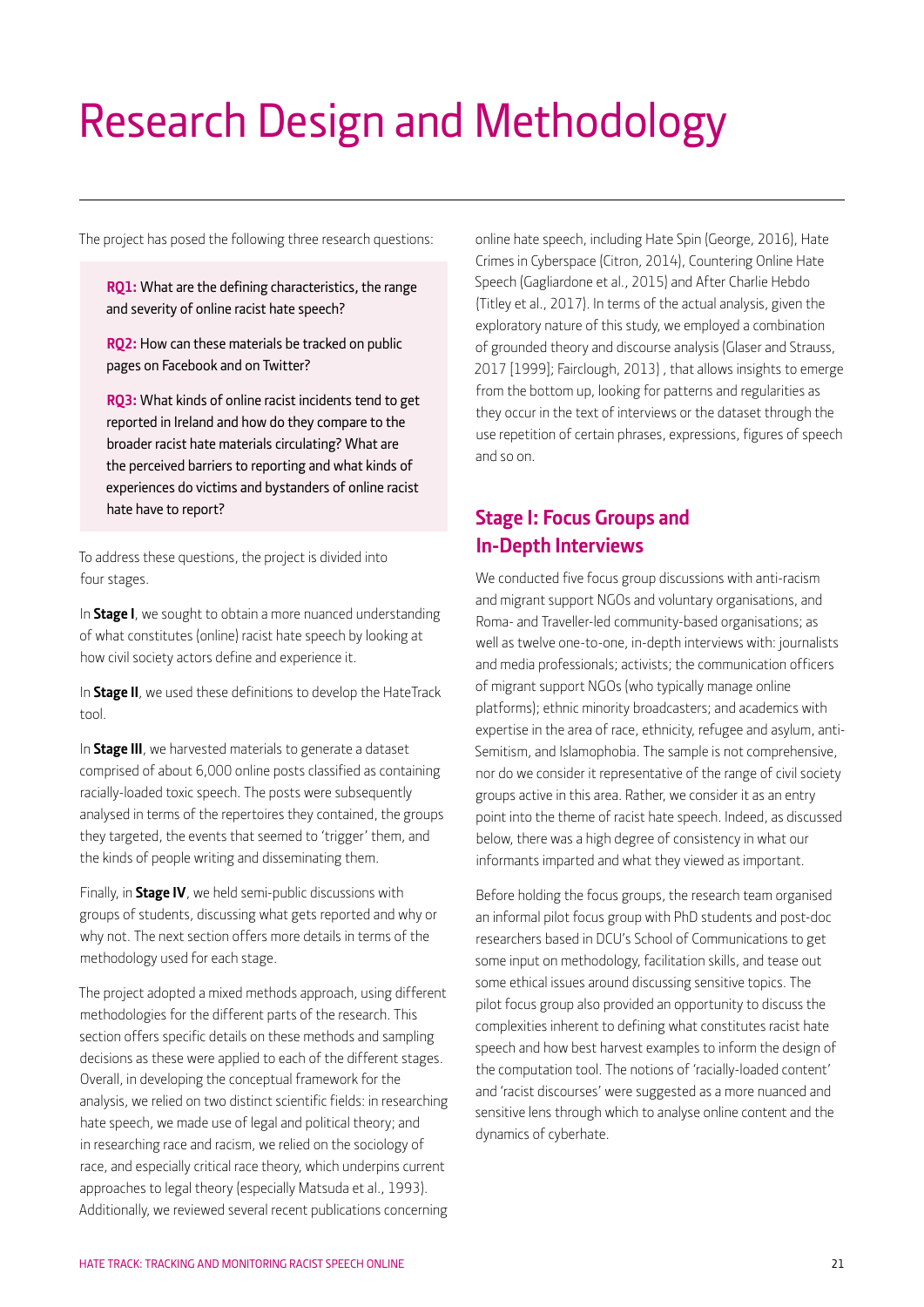Focus group participants and interviewees were selected on the basis that they are trained on issues of racial discrimination, work with clients who have directly experienced such problems, and have researched and written about such issues in relation to the Irish context. We treated participants' accounts as 'systems of knowledge' in their own right (Essed, 1991: 109). Consistency between accounts given by research participants, independent of each other, and between accounts and scholarly sources on online racism and hate speech is evidence of the reliability and validity of our approach.

Overall, participants' inputs provided: 1) the evaluative framework upon which specific online content was classified to inform the design of the algorithm; 2) insider knowledge of the specificities of the Irish socio-historical context and local cultures of speech; 3) examples of hateful, racially-loaded content as well as names of public organised groups and accounts operating from within Ireland.

While the topics discussed during the focus groups and interviews were raised with the requirement of training the algorithm, they were not limited to it. We asked participants to describe what type of racially-loaded concepts/ideas/images they had encountered online and to provide examples, if they felt comfortable; which social media platforms are more conducive to the circulation of hateful racist material/messages; which are the groups/communities most targeted; what topics/ issues tend to trigger racist or racially-loaded language; what was their experiences when reporting racist hate speech to Facebook and Twitter. Participants also elaborated upon their own personal experience of online harassment and shared the names of organised groups on Twitter and Facebook they had come across in their work or had blocked/muted because of abusive and racist posts.

## **Stage II: Building the Tool**

Research participants' definitions and understandings of racist hate speech reflect their concern with the impact and the effects it has on those attacked. Our informants were firmly oriented towards understanding how racism operates and becomes diffused in society. A similar commitment underpins the design and aims of the HateTrack. The main idea behind the HateTrack tool was to test the methodological viability of using definitions derived from civic society actors to train an algorithm to identify and classify instances of racist hate speech across social media platforms (specifically Twitter and Facebook). We used the definitions and problematic social media accounts that our informants provided, alongside with others linked to them, to gather examples of racist discourses and to help identify particular tropes/narratives (in total 113 Twitter public accounts were examined). More examples were collected through looking at comments posted under news articles published by the Irish Times, Irish Independent and Journal.ie on their eFACEBOOK pages. The examples collected were used to compile two corpora, each comprising nearly eight hundred instances of 'racially-loaded toxic content' and neutral content. The classification followed along the lines suggested by our informants, and the corpora were used for the initial training of the algorithm.

The section below outlines the more technical methodology and procedure by which HateTrack was built.

### **HateTrack: Technical Information**

The HateTrack system is concerned with identifying various forms of online racist hate speech ranging from racist slurs to more banal or 'everyday' racist discourses. It relies on a computational tool that can track hateful contents on public Facebook pages and Twitter accounts.

### **Front-end**

The front-end of the HateTrack system consists of two modules. The web-scraping module and the racially-loaded toxic content ranking module. The page for web scraping is shown as figure 1. The "Operation" drop-down list allows user to choose scraping posts or comments from Facebook and tweets from Twitter. Selecting an operation, more criteria such as the keywords, user name or post ID can be input to narrow the scraping. A jobs table records the user scraping history and displays the records chronologically. By ticking one or more records and clicking the view button, the system will navigate to the toxic content ranking page.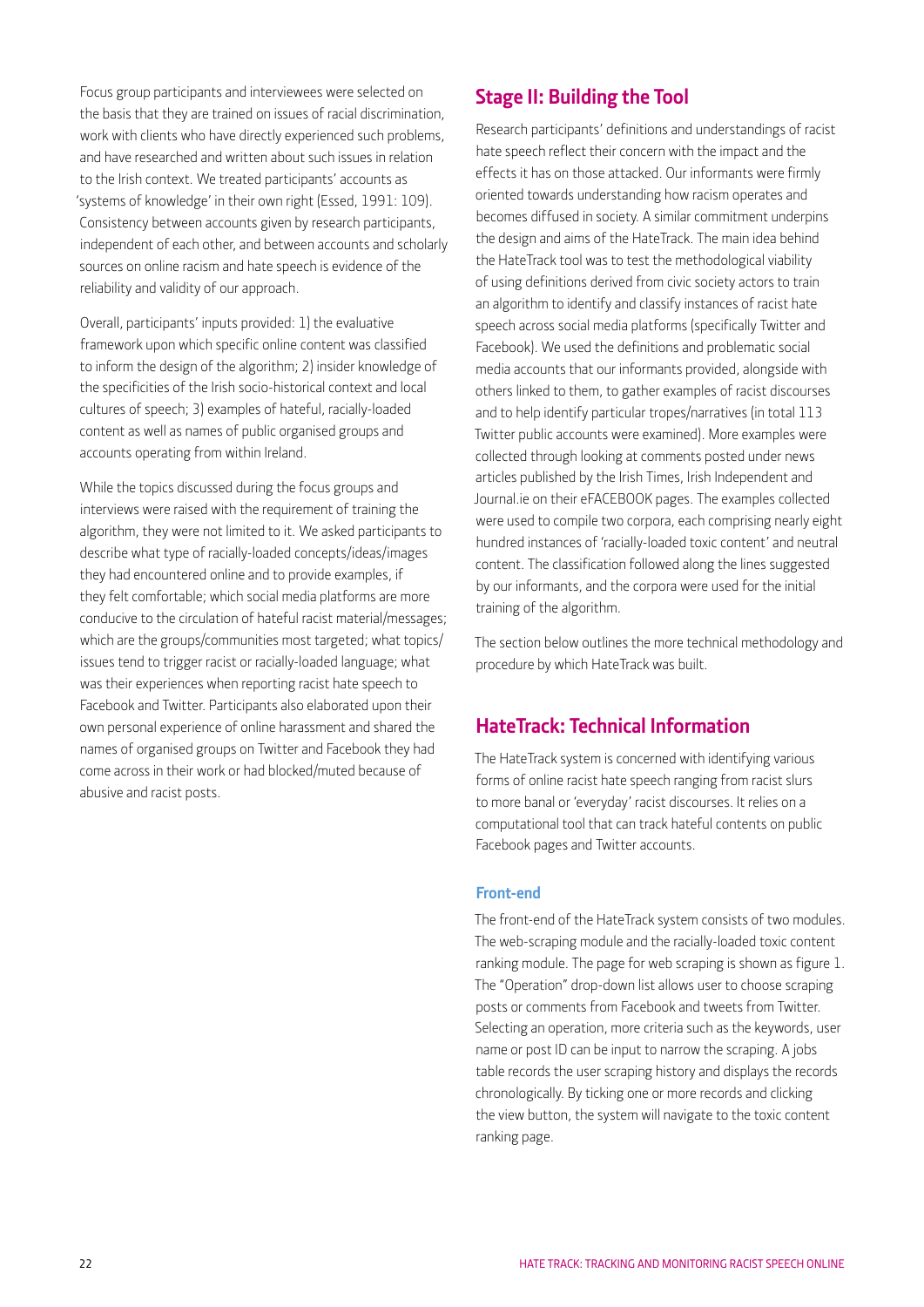|        |    |                            | <b>Jobs</b>                          | <b>Operation</b> |       |                                              |  |
|--------|----|----------------------------|--------------------------------------|------------------|-------|----------------------------------------------|--|
|        | id | status                     | created                              | type             | query | Choose a method                              |  |
|        | 44 | complete<br>d              | 2017-11-30 17:25:1<br>3              | keywords         |       | Choose a method                              |  |
| o      | 43 | complete<br>$\overline{d}$ | 2017-11-16 15:45:1<br>A.             | comments         |       | <b>Twitter scraping</b><br>Facebook scraping |  |
| o      | 42 | complete<br>d              | 2017-11-15 16:24:3<br>3              | account          |       |                                              |  |
| $\Box$ | 41 | complete<br>d              | 2017-11-15 14:53:4<br>$\circ$        | account          |       |                                              |  |
| $\Box$ | 40 | complete<br>d              | 2017-11-15 14:48:2<br>$\overline{ }$ | keywords         |       |                                              |  |
| ō      | 39 | complete<br>d              | 2017-10-27 13:47:0<br>9              | keywords         |       |                                              |  |
| n      | 38 | complete<br>d              | 2017-10-26 15:50:4<br>6              | comments         |       |                                              |  |
| $\Box$ | 37 | complete<br>d              | 2017-10-26 15:30:0<br>8              | comments         |       |                                              |  |
| $\Box$ | 36 | complete<br>d              | 2017-10-26 15:17:5<br>9              | comments         |       |                                              |  |

*Figure 1: Web-scraping page*

As shown in figure 2, the racially-loaded toxic contents are categorised into two tabs, "high probability" and "low probability", depending on their toxicity.

| Jobs    |               |           |                     |          |       |                         | Operation |  |  |
|---------|---------------|-----------|---------------------|----------|-------|-------------------------|-----------|--|--|
|         | M             | status    | created             | type     | query | <b>Twitter scraping</b> |           |  |  |
| o       | 11            | completed | 2017-00-17 13:50:34 | feed     |       |                         |           |  |  |
| o       | 10            | empty     | 2017-00-17 13:07:39 | feed     |       | <b>C.</b> key words     |           |  |  |
| o       | $\mathbf{r}$  | empty     | 2017-00-17 13:05:41 | feed     |       |                         |           |  |  |
| 16      | $\alpha$      | completed | 2017-00-17 12:48:20 | keywords |       | public account          |           |  |  |
| $\Box$  |               | completed | 2017-00-17 12:03:52 | keywords |       |                         |           |  |  |
| $\Box$  | $\sim$        | completed | 2017-00-17 11:47:16 | account  |       | scraping url<br>٠       |           |  |  |
| o       | $\leq$        | completed | 2017-00-17 11:37:25 | account  |       |                         |           |  |  |
| $\circ$ | $\lambda$     | completed | 2017-00-17 11:21:27 | account  |       |                         | Submit    |  |  |
| o       | $\mathcal{I}$ | completed | 2017-00-05 16:05:14 | account  |       |                         |           |  |  |
| o       | $\lambda$     | completed | 2017-00-05 18:15:42 | account  |       |                         |           |  |  |
| ō       |               | completed | 2017-09-20 12:20:13 | keywords |       |                         |           |  |  |

### *Figure 2: Toxic content ranking*

In each tab, contents are ordered according to their scores by default, which represent how likely those contents are to be in that category. This score with consecutive values is a key attribute of the HateTrack system as it allows users to explore the scraped content much quicker than inspecting unordered text line by line. For example, users may only focus on the extremely toxic content and the most ambiguous text when they analyse thousands of scraped tweets. Moreover, users can also order contents according to the number of 'likes/ favourites' or 'shares' they received, which may indicate their popularity and influence. An operation panel is also provided to refine the tab content by setting selected text as "high probability" or "low probability" manually. The score of handlabelled text will be 1.0 marked with green background. This gives a quick and easy way for researchers to feedback and train the algorithm further.

### **Back-end**

The data collected by HateTrack are organised in a database as shown in figure 3. Users' scraping actions in table "ht scraping" can be detailed in table "ht Twitter" and "ht Facebook" while table "ht method", "ht category" and "ht result" are used for recording the classification algorithm results of scraped text.

Method52 and its precursor Method51 are social media analysis platforms coupled with Naive Bayes models that help social scientists harness information from large amounts of unlabelled data. The platforms provide user interfaces to enable researchers to customise their data processing pipeline and employ supervised machine learning approaches for tailored automatic data analysis. Using Method52, a software that allows a collection of Tweets that contain specific keywords from Twitter's Stream and Search 'Application Programming Interface' (or APIs). Demos<sup>40</sup> conducted a study on tweets considered to be derogatory anti-Islamic. The classifiers detected 143 hatred tweets out of 200 with hand-crafted features such as words "Paki" and "terrorist" etc. The Mandola project (Dikaiakos et al., 2016) also deployed the Naive Bayes model for its hate speech data analysis with manual feature engineering. However, hand-crafting features are generally hard and expensive. Compared to Method52, HateTrack is a lightweight but more precise system designed specifically for online hate speech screening. HateTrack is flexible and extensible. Plugging in other classification models in the backend, HateTrack can be easily deployed as a versatile platform. In other words, in the future it can be extended to cover, for example, misogynistic hate speech.

Deep learning has brought a new era in machine learning. Rather than following the old school of machine learning techniques such as Naive Bayes and SVM etc., which have reached a plateau in performance, HateTrack uses deep *neural network* [see glossary and definitions] techniques that have shown significantly better results in many applications (Krizhevsky et al., 2012; Mikolov et al., 2013). More specifically, the HateTrack system developed a method based on the Long Short-Term Memory (LSTM) network that does not require expensive hand-crafted features. A dataset containing 290 high probability racially-loaded toxic text and 239 low probability racially-loaded toxic text was prepared using human labelling by our social scientists. Of these, we used 353 instances as balanced training data from this dataset and applied the remaining 176 instances for testing. Our method proved to have a 75.9% classification accuracy which is very promising.

<sup>40</sup> https://www.demos.co.uk/wp-content/uploads/2017/04/Results-Methods-Paper-MOPAC-SUMMITDemos.pdf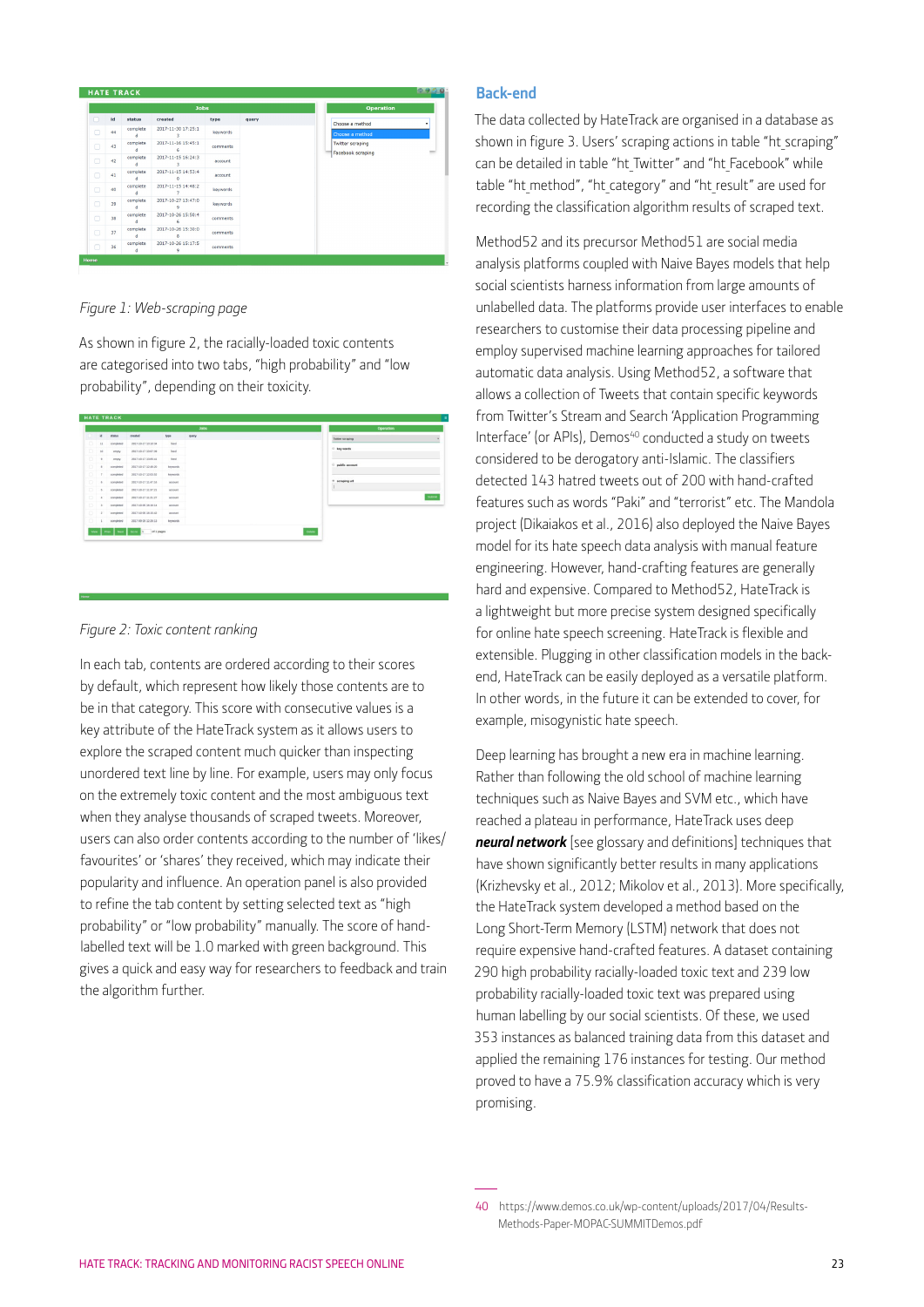

*Figure 3: ER diagram of HateTrack database*

### **Stage III: Discourse Analysis of the Dataset**

The dataset was generated in two parts: firstly, we manually collected and saved contents, using the account names and other information provided by our informants. This resulted in a sample of 5,725 comments and 113 Twitter accounts. Secondly, we conducted 92 searches (46 valid, 46 void) through HateTrack, using specific account handles, keywords, hashtags or news articles posted on Facebook. Tables 1 and 2 offer more detail. Valid searches were considered; those that returned results while void searches did not return any contents.

| <b>News</b><br><b>Outlet</b> | <b>Number of</b><br><b>Articles</b> | <b>Number of</b><br><b>Comments</b> |
|------------------------------|-------------------------------------|-------------------------------------|
| Journal.ie                   | 23                                  | 2,146                               |
| Independent                  | 12                                  | 1,065                               |
| <b>Irish Times</b>           | 20                                  | 2,514                               |
| <b>Total</b>                 | 55                                  | 5,725                               |

*Table 1. Facebook comment threads analysed*

| <b>Number of searches</b> | Number of<br><b>Comments/Tweets</b> |  |  |
|---------------------------|-------------------------------------|--|--|
| 92 (46 valid)             | 10,728                              |  |  |

#### *Table 2. HateTrack searches*

It should be noted that not all of these contents were problematic. While most of the searches were specific to the Irish context, focusing on accounts known to be Irish or Irish keywords, for example Lisdoonvarna or Direct Provision, some were much broader. The broader keyword searches generated the most contents; for example, the keyword that generated the highest number of results was 'white genocide'  $(11804)$ .

To analyse these contents, we employed a combination of grounded theory (Glaser and Strauss, 2017 [1999]) and discourse analysis (Fairclough, 2013 [1995]). Discourse analysis looks for patterns and regularities in texts, and then interprets these in terms of the relationships they engender and the socio-cultural practices they are associated with (Fairclough, 2103: 132). Rather than formulating hypotheses and then examining the data in order to see whether they support the hypotheses or not, in grounded theory researchers generate insights from the data in a bottom-up manner. Researchers read and re-read the contents in order to understand the patterns that emerge and then sought to connect these to

41 It should be noted here that searches on Twitter are limited to the past seven days from the day the search takes place. This is due to the platform's data policy.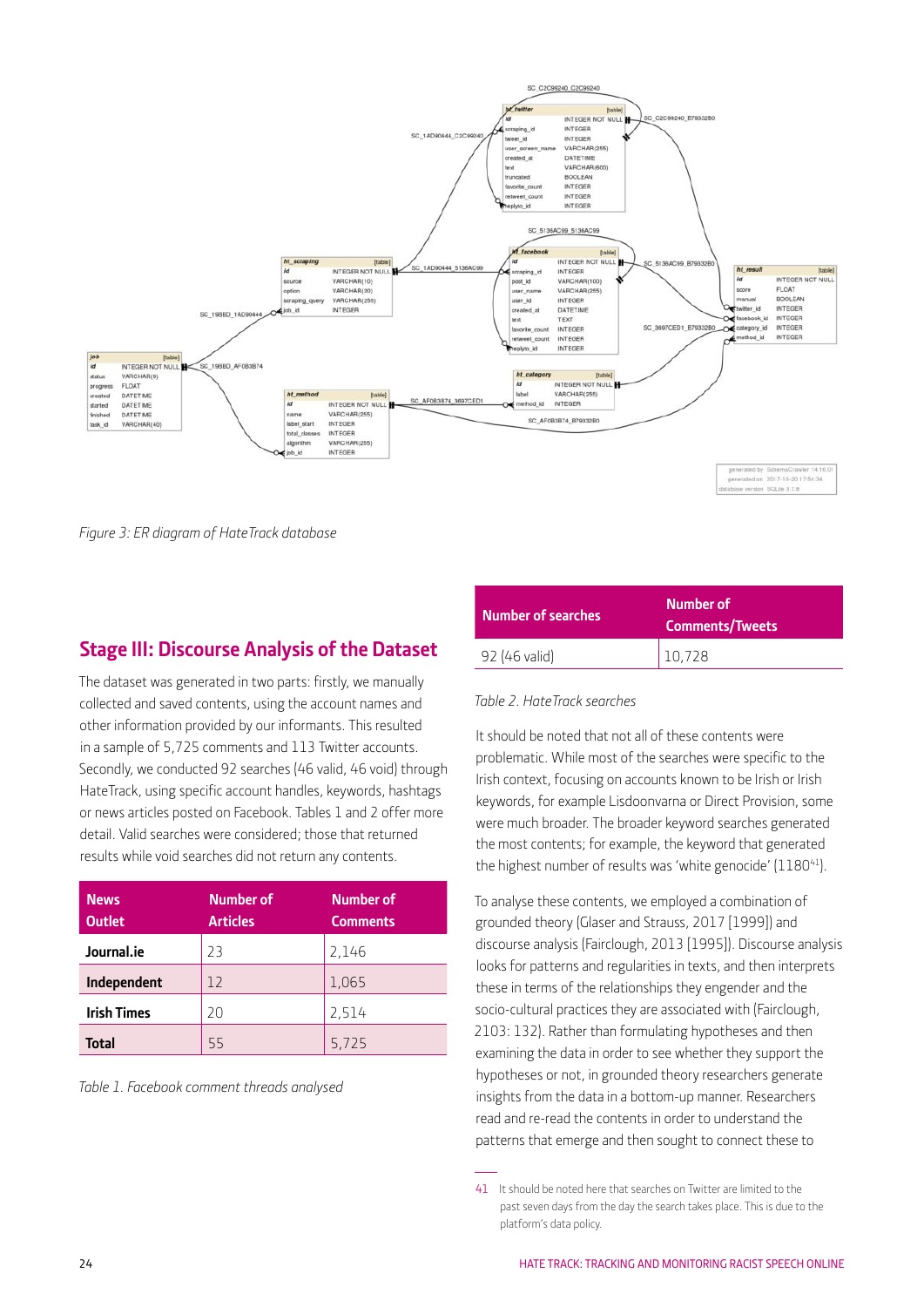socio-cultural practices of exclusion and racialisation. We developed several initial taxonomies which we then refined through examining the contents iteratively. In this, we were guided by two main questions: what kinds of discursive repertoires emerge around racialised others; and who are those racialised by these repertoires? The findings of this stage of the research are presented in terms of these two questions.

In parallel, we conducted research on a case study revolving around a fatal stabbing incident in Dundalk, in January 2018. The suspect was from Egypt, but before the facts of the case were made clear, there was considerable speculation regarding a possible terrorist incident. This incident made apparent the synergistic ways in which the mainstream media operate in tandem with some anti-immigration right wing accounts. Although the media may not be doing this on purpose, their speculative and sensationalistic headlines and tweets lend themselves to further exploitation by right wing accounts for their own purposes. The case study relied on an analysis of the first 1000 (out of 6302) tweets harvested through HateTrack using the hashtag #Dundalk and #Dundalkattacks.

### **Stage IV: Reporting Cultures**

In the last part of the research, we were concerned with identifying the circumstances and the kinds of contents that people tend to report. As with the other parts of the project, this research was conducted as an exploration of the 'reporting cultures' among young people rather than as a definitive study of reporting. The main aim here was to gain a sufficient first insight to allow for the development of this part in future research.

We ran three workshops with young people in higher education. These took place at DCU and Colaiste Dhulaigh (Coolock), attended by 3rd year journalism students and at Trinity College attended by MPhil Race and Ethnicity students. These seminars provided an opportunity to present the findings of the research; discuss different definitions of hate speech; examine the moderation polices of Facebook, Twitter, and newspapers like the Guardian and New York Times; and collect data on attitudes towards reporting. Students were asked to discuss real Facebook posts and tweets collected through HateTrack; whether they considered them problematic or racially-loaded; and whether they would have reported them or not and why. Students were divided into groups and were asked to consider the materials for about ten minutes. We then reconvened and discussed the examples together. The sessions were recorded, and the recordings are securely held. None of the students was identified by name.

### **Research Ethics**

The project followed the standard DCU procedure for a 'low risk' project, that is a project that does not involve vulnerable people or children. We sought and obtained informed consent from all participants, using plain language to describe the study and its objectives. We sought, and achieved gender balance in our research participants, with 7 out of 10 individual interviewees and 15 out of the 29 focus group participants being women. All recorded interviews, transcripts and data are stored in a password-protected digital folder. Full anonymity was promised to individual participants, although we noted that we may refer to the organisations they work for.

At the same time, the project required careful consideration of some ethical implications of this research. In Stage I, the main concern was the extent to which asking people who were themselves targeted was risking re-traumatising them. In asking participants to repeat racist or hateful materials, we may unintentionally cause them harm. This emerged out of our pilot focus group as well as in the first focus group we conducted. We remedied this by prefacing the request with 'we are asking you to share only things you are comfortable with'. Further, we asked participants to send us materials they come across with email.

In Stage II, in designing the algorithm, the main ethical issue concerned the names of social media users generating the problematic contents. This was resolved by designing the tool in ways that anonymise user accounts and return only the text. On the other hand, the issue of the names of those targeted still remained. How ethical is it to remove the names of those generating or sharing problematic contents and then keep the names of those targeted? This led to the decision in Stage III not to share openly the dataset created<sup>42</sup> and to remove the names of specific individuals targeted in reporting our findings. When, however, the target was a public figure, for example a politician, we have kept the name to show the extent to which such figures are publicly attacked with race-related hate speech. We have further decided to remove all pictures and memes. The reason for this removal is to avoid sensationalism and to avoid the repetition of hateful contents that often use the photographs of real people. In Stage IV, we obtained oral consent for the recording and use of the discussions in this research project. All students remained anonymous.

42 However, we will share the dataset with researchers upon request.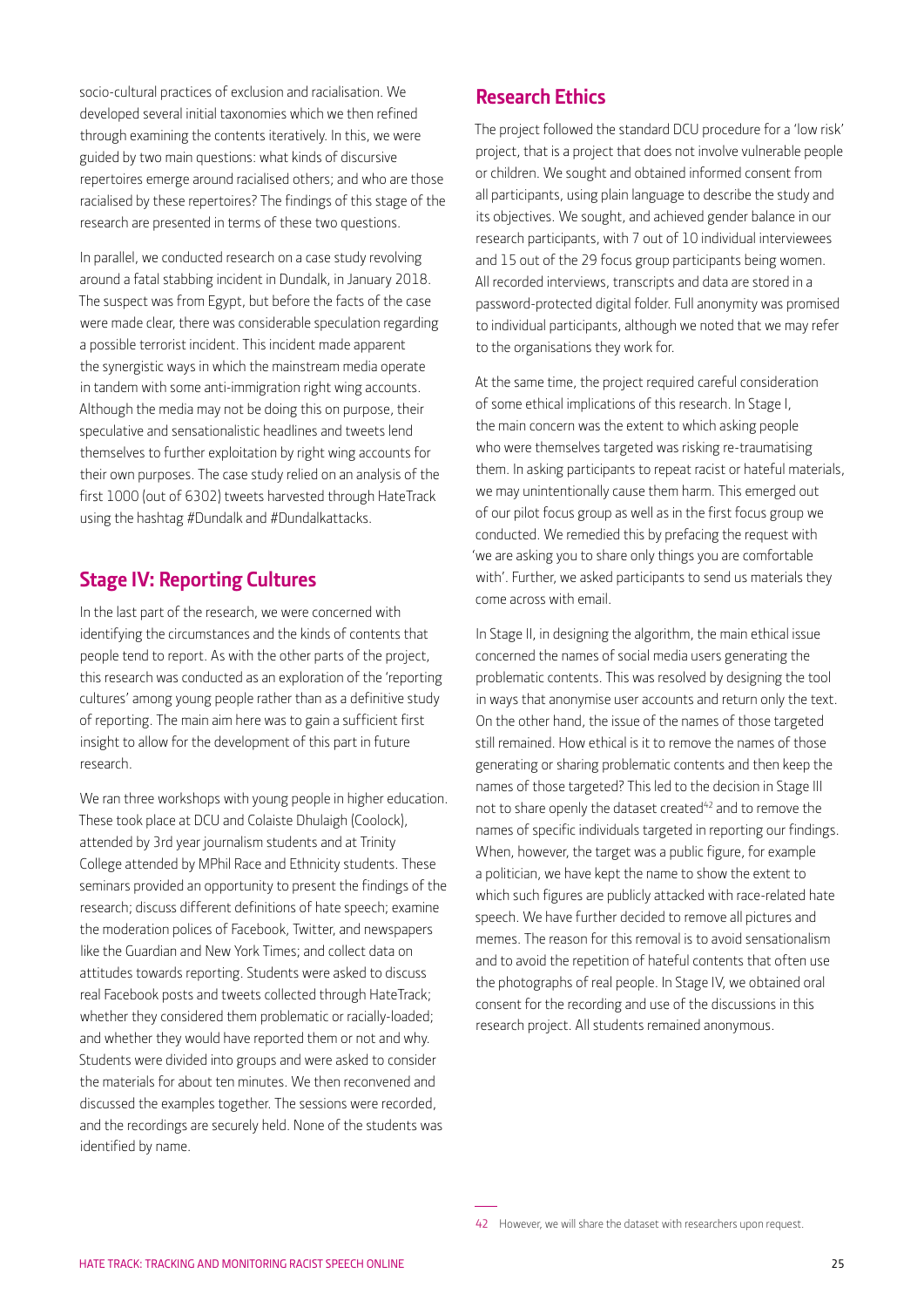# **Findings and Discussion**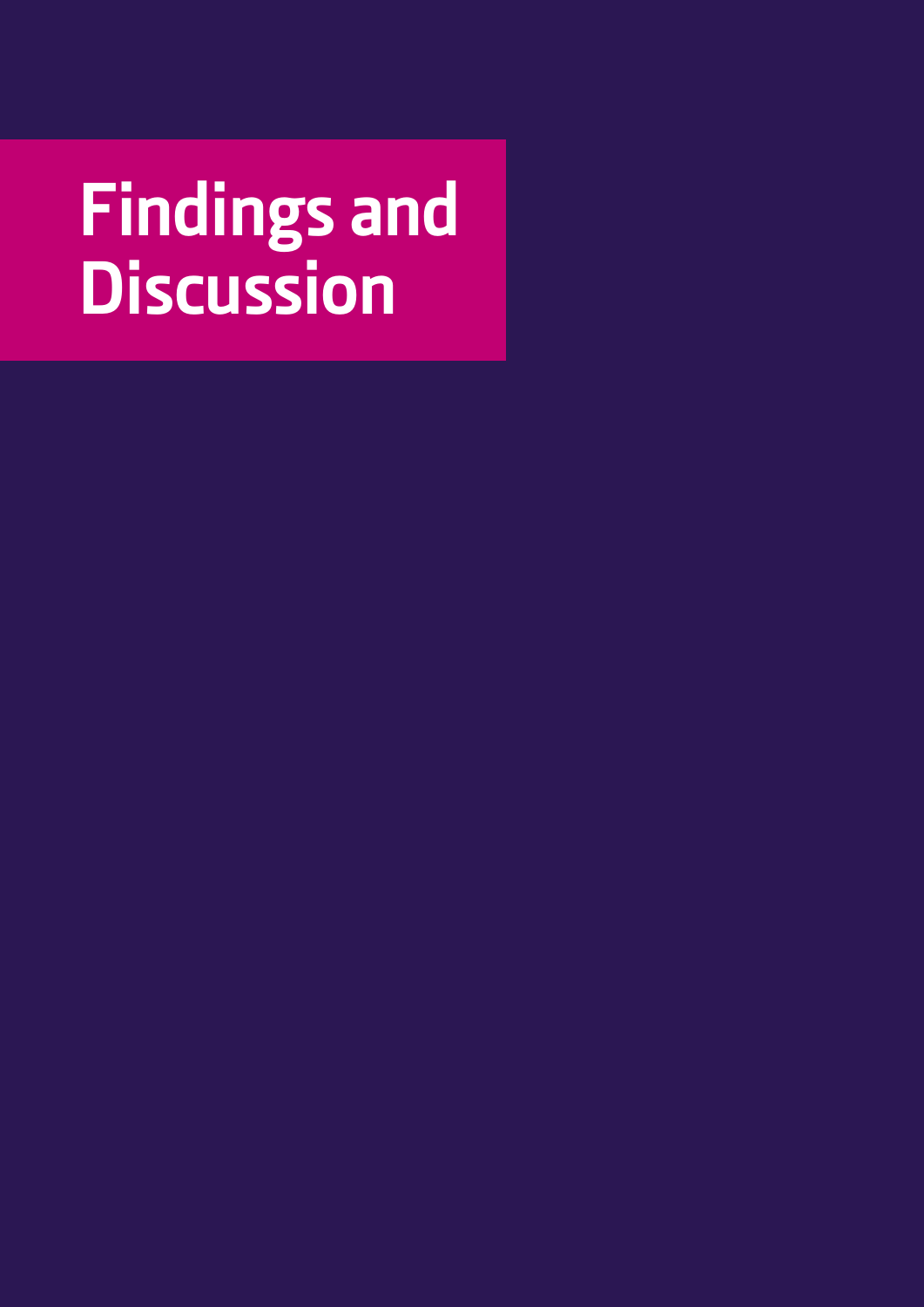# Findings and Discussion

## **Stage I: Defining Racist Hate Speech**

Given the complexity of the debates on hate speech, we do not pretend to have a ready-made solution. However, we note that, notwithstanding Matsuda *et al*'s invaluable contributions, the debate has not heard from those at the 'forefront' of dealing with racist hate speech and its fallout. Precise definitions of hate speech (i.e. definitions that prioritise the element of imminent threat and direct violence) may be necessary to define the remit of judicial intervention and to focus monitoring efforts on speech that is 'dangerous', especially in contexts of socio-political instability (Benesh, 2011; 2012; Pohjonen and Udupa, 2017). Similarly, a set of clear rules may be necessary for social media and their users in order to manage the circulation of contents in these platforms. On the other hand, more dynamic and nuanced definitions of racist speech have the advantage of shedding light on the cultures of hate that proliferate online, assisting in gathering information on worrying trends with the aim of shaping policy interventions and educational initiatives.

*Dynamic and nuanced definitions of racist speech have the advantage of shedding light on the cultures of hate that proliferate online, assisting in gathering information on worrying trends with the aim of shaping policy interventions and educational initiatives.*

This is why we turned to civil society, and specifically to groups and individuals with an involvement in experiencing and/or addressing racism in all its forms. One of our main findings here is that the various expressions of racist hate speech, from illegal hate speech to thoughtless 'banal racist' comments, tend to exist on a continuum of discursive online toxicity and reinforce one another. This is directly derived from the focus group discussions and interviews we had with the project's informants.

### **The civil society view and definitions of online racist speech**

During the focus groups' discussions and interviews, the challenges of defining what constitutes 'racist hate speech' and 'online racism' were debated at length. The general consensus was that 'hate speech', as defined in legislation and the community rules of social media platforms, fails to capture a broad range of 'everyday' racist discourses and race-talk that circulate in online environments. Research participants noted that extreme forms of racist hate speech – crude epithets, racist slurs, grossly offensive and dehumanising utterances – tend to be 'easy' to identify. This type of racism has a kind of compelling visibility and is generally frowned upon by the majority of online users as expressive of bigoted beliefs and ignorance. Dehumanising language is especially important to note as it is linked to genocide. Stanton (2004), who researched the Rwandan genocide, identified eight stages of genocide, placing dehumanisation at number three<sup>43</sup>.

However, online racism manifests itself in a variety of more or less 'coded' discourses, which often do not make explicit reference to 'race', narrowly intended as a descriptor of skin colour or other phenotypic or observable features, such as hair or eye colour and so on. This racism without race (Bonilla-Silva, 2003)<sup>44</sup> or 'cultural racism' is often normalised through ordinary speech rather than extremist speech.

<sup>43</sup> According to Stanton (2004), the stages of genocide are: classification (society is divided into different categories of people, 'them' and 'us'); symbolisation (these groups are given different symbolic attributes, for example through identity cards or in Nazi Germany, the golden star); dehumanisation (the targeted groups are likened to vermin, animals, or disease, and in general their humanity is removed); organisation (where the hate groups become more organised); polarisation (where any middle ground between 'them' and 'us' is effectively removed); preparation (where concrete plans are made); extermination (the actual killing of people en masse); denial (the refusal to accept and recognise what has happened). We are not claiming here that anything like this is occurring or even likely to occur. But we also need to be aware of these stages and the links between dehumanisation and genocide.

<sup>44</sup> Racism without race is not a new phenomenon as, for example, the racialisation of Jews in Europe and elsewhere, Travellers in Ireland, and Irish, Italian, Greek immigrants in the US shows. A focus group participant, who is a Traveller, said : *'I think in Ireland with Travellers, you don't need a different look, a different skin colour... because straight away the Irish people can recognise you as Traveller, I don't know how that happens... they can just give a look at you... so you are faced immediately with discrimination'*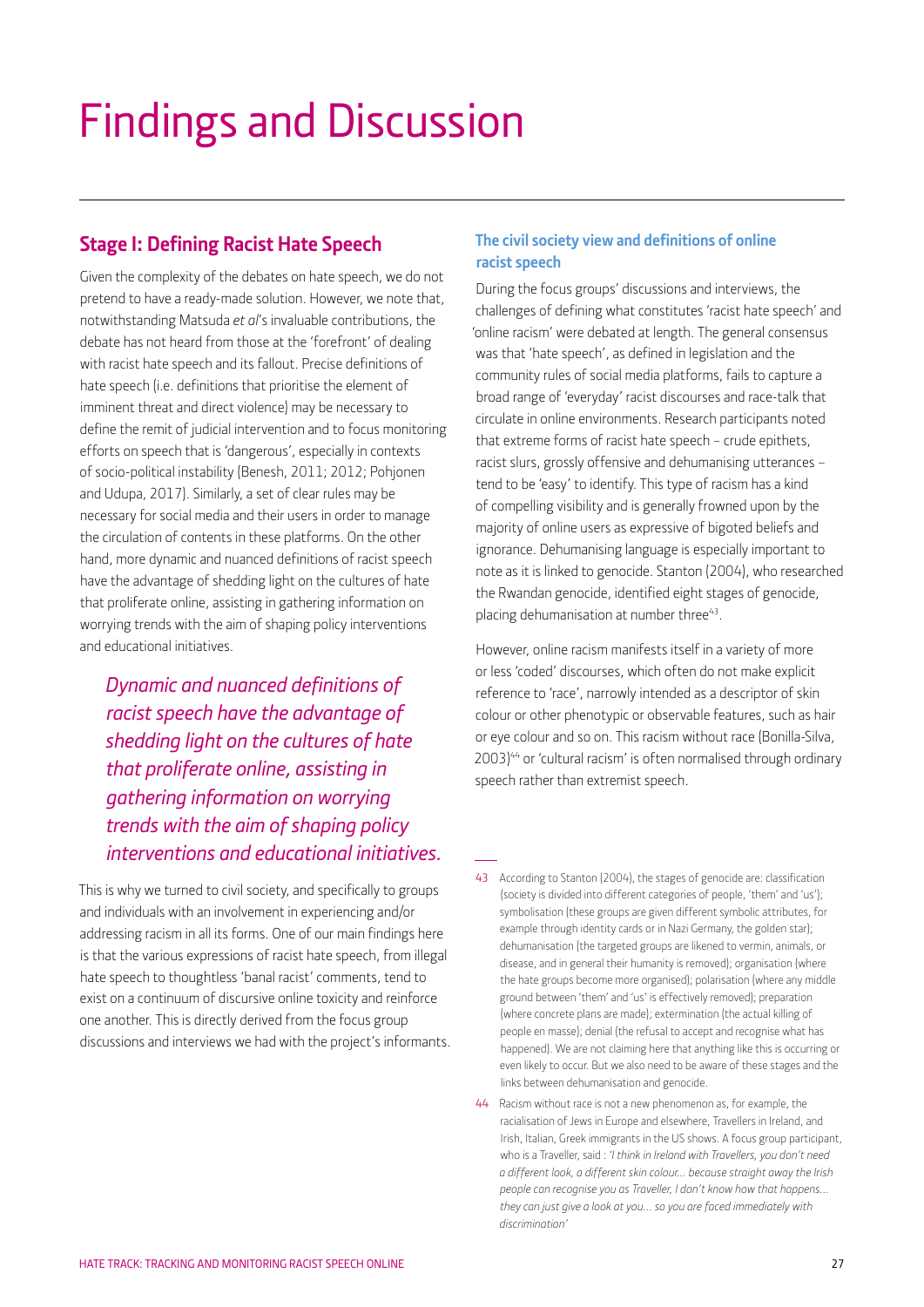*[…] Some of the terminology, especially on Twitter... sometimes you go into a conversation... and you follow a conversation and it may take a long time before you figure out what's the origin of it, what are they actually saying, who is saying what... because it is unclear... and it may be through a complete search down of something that you may find out that someone is actually perpetrating hate speech because it is not immediately obvious... so it may be difficult to pick in terms of specific terms... (focus group)*

*I think as well the homeless crisis that we have had here in Ireland… I think a lot of people justify their comments by saying 'what about our own'… 'our own homeless people', 'why are we not looking after them first?'… 'surely we should look after them first and then'… I think that argument has been used, particularly in the general public as a way of justifying hate speech… (focus group)*

There is a vast body of literature on race and racism, which firmly supports the epistemic validity of participants' definitions. Critical scholars in the areas of race and ethnicity (Barker 1981; Back and Solomos, 2000; Balibar and Wallerstein, 1991; Bonilla-Silva, 2003; Essed, 1991; Fredrickson, 2002; Gilroy, 2000; Goldberg, 2008, 2015; Hesse, 2004; Lentin A., 2004; Lentin and Lentin, 2006; Miles, 1982, 1989; Omi and Winant; 1986; van Dijk, 1993; for the Irish context see in particular Carr, 2015; Garner, 2004; Lentin and McVeigh, 2006; Michael, 2017) have all argued that, in the past few decades, racist discourses have tended to mobilise notions of culture, ethnicity, religion, that while non-racially specific, are seen as having quasi-biological properties. **Participants pointed out that both crude and coded references co-exist, while there is also a sense of escalation and learning or adaptation.**  These instances often do not breech social media platforms' guidelines:

*[…] [a] few years ago, they were more openly... going like 'oh they should all be put in concentration camps', 'they are scum... they are this and that'... but now they are... they may have a picture of Hitler as profile picture... but you go through the page and you cannot really report under the guidelines of the platform... there's nothing you can say, like 'ok, they are attacking Muslims... they are attacking Travellers or black people'... it is obviously racist but... (focus group)*

Participants pointed out that social media users and trolls in particular have become more and more skilled at evading possible accusations of racism as well as circumventing hate speech community rules by **using slang, circumlocutions, irony, and ambiguity.** 

 *what she was doing was, every time she was writing really racist comments, like 'all Travellers should be deported to Ireland and put in concentration camps'.. question mark at the end... and all her posts that were really racist had this question mark at the end... so she can say 'well, I was asking a question...' so trolls kind of become more 'educated'… they have become more and more sophisticated in the way they use hate speech online…(focus group)*

At the same time, **crude racism seems to be making a comeback**, this time supported by pseudo-scientific references to genetics. Another informant, a Traveller activist, mentioned the case of an anti-Traveller Facebook page:

*'this page was just putting up everything negative on Travellers, just like racist debates 'are Travellers even human?', 'are Travellers Neanderthals?'... all this kind of stuff... and debates about DNA stuff and genetics... like our brains are not able to absorb information and you know... all this kind of stuff and you get a message from FB saying 'it doesn't breach our community standards'... (focus group)*

Participants also noted that **white supremacist ideologies and their vocabulary have become more widespread**, not only among Irish groups linked to them, but also in comment threads.

*I think what I have been seeing for the last few years... it is racist concepts that have originated in the pages you were listing... Celtic Warriors types of pages and Youtube videos that maybe four years ago had fourteen views... I now see them replicated in comments by members of the public... one recently was this population replacement concept that was kind of 'niche' at the beginning and now comes up constantly (focus group)*

Research participants also suggested other variants of racist discourses, such as whataboutery ('what about our own'), narratives of elsewhere (e.g. 'look at Sweden'), use of bogus statistics ('80% of Africans are unemployed'), and metonymies (e.g. 'religion of peace' to refer to Islam ironically). Age-old anti-Semitic and Islamophobic stereotypes – e.g. the Jews as Christ-killers, and Christian crusades against Muslim invaders – seem to have been given **a new lease of life by the online right**, especially its Christian fundamentalist fringe: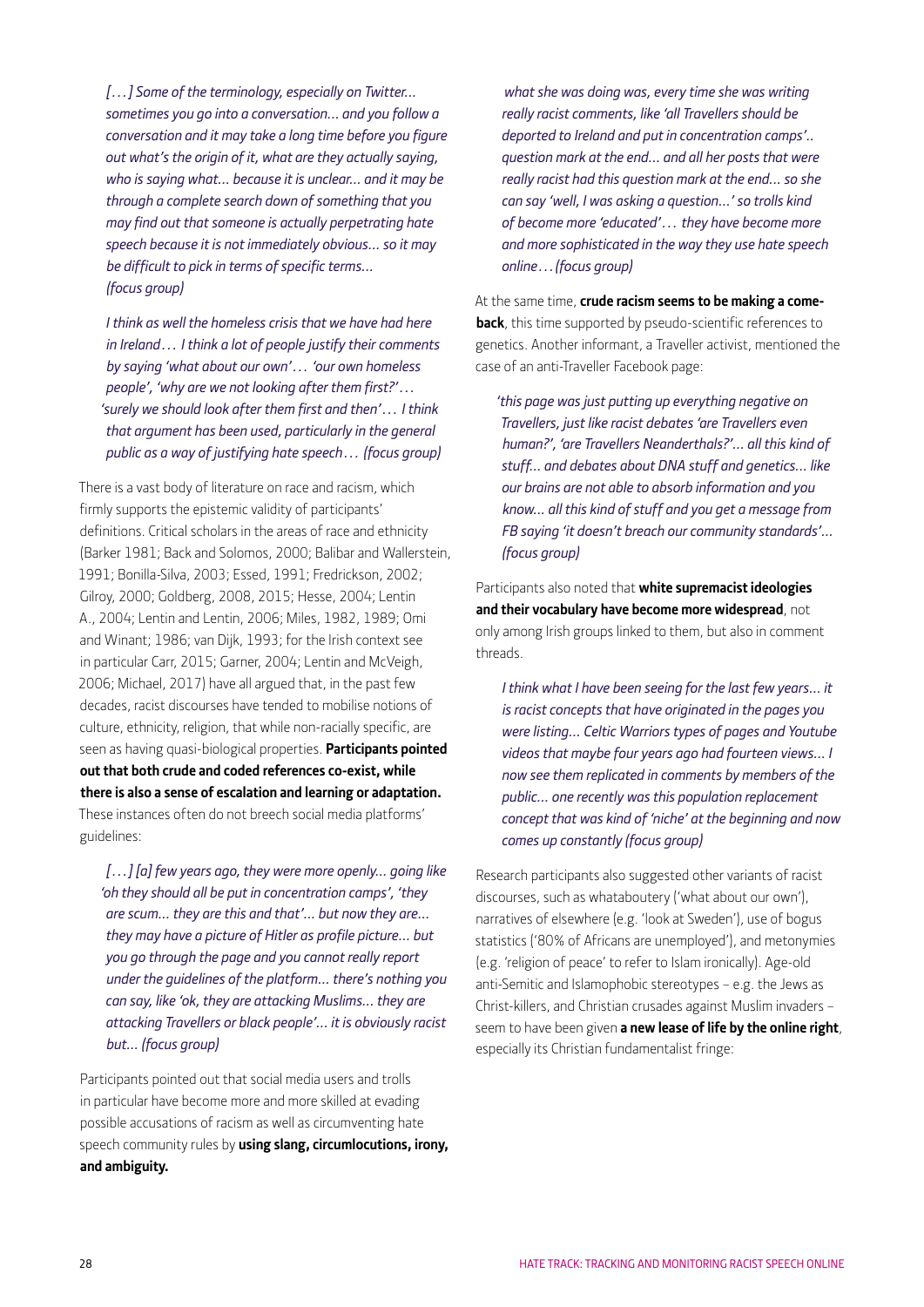*'This notion [that Jews are responsible for multiculturalism] goes back to the old Judeo-Bolshevik conspiracy theory… that you know 'the Jews are trying to keep themselves apart from the white races and they are trying to destroy the white races by bringing in blacks, by bringing in communism', etcetera, etcetera… this is the classic right-wing conspiracy theory… which I thought was gone… but it has totally come back in… you can see it in the attacks of George Soros, because you know what George Soros stands for… it stands for international cosmopolitan Jews… so the idea that the revolution will be Soros-funded as a way of the Jews trying to destabilise white Christian culture…is really a long held trope…that is acquiring more salience right now' (focus group)*

These discussions point to multiplicity and the ever-changing nature of the various categories of racist hate speech. In a discussion of the notion of racism in a post-racial context, Lentin (2016) distinguishes between *frozen* and *motile* varieties<sup>45</sup>, which operate in tandem and further complicate and obscure the workings of race. Lentin points to the 'acceptable' cases of calling out the crude racism encountered, for example, in instances of public racism on buses, at work and so on as particularly obscuring how race pervades the very structure of society and therefore cannot be dealt with merely by focusing of performances of *frozen racism* [please see glossary and definitions]. Similarly, pointing to frozen racism overlooks the way in which 'motile' racism operates: as the taken for granted backdrop of societies that are structured on the basis of racial divisions. We are, therefore, actively seeking to avoid the practice of pointing the finger to 'racist' discourses and accounts, turning instead towards identifying the variety of discourses that seek to naturalise and subjugate racialised others and ultimately to uphold and justify the current racial order. For this reason, and based on our informants' understandings, we shifted the focus from 'racist hate speech' to *racially-loaded toxic speech<sup>46</sup>*, in the hope that it will lead to a better diagnostic of the operations of race and racism and their pervasiveness in the online context**.** The following section explains how this was operationalised.

*We shifted the focus from 'racist hate speech' to racially-loaded toxic speech, in the hope that it will lead to a better diagnostic of the operations of race and racism and their pervasiveness in the online context*

### **Stage II: Building HateTrack**

In designing the HateTrack tool, we deliberately adopted the term 'racially-loaded' content characterised by varying degrees of toxicity. The terminology 'racially-loaded' reflects the wide array of discourses we were hoping to capture through the algorithm including expressions of everyday, mundane racetalk online, an area of study which has been thus far neglected (Sharma and Brooker, 2016) but which is nevertheless important in maintaining and reinforcing a 'racial' common sense.

We define racially-loaded language as 'toxic' when it conveys messages that entrench polarisation; reinforce stereotypes; spread myths and disinformation; justify the exclusion, stigmatisation, and inferiorisation of particular groups; and reinforce exclusivist notions of national belonging and identity. Racially-loaded toxic language typically uses expressions and arguments that make certain words/concepts/images and the negative emotions they evoke – fear, disgust, or distrust – 'stick' to particular bodies (Ahmed, 2004). Expressions like 'rapefugees' or 'religion of peace' or 'bogus asylum seekers' are used routinely online and they serve to evoke a whole set of racialising assumptions about specific groups.

*We define racially-loaded language as 'toxic' when it conveys messages that entrench polarisation; reinforce stereotypes; spread myths and disinformation; justify the exclusion, stigmatisation, and inferiorisation of particular groups; and reinforce exclusivist notions of national belonging and identity.* 

Our understanding builds upon the notion of toxicity as found in biology, where it is defined in terms of the degree of harm it causes. Definitions of what constitutes online toxicity vary greatly: some definitions refer to toxic language as language that is uncivil, aggressive or rude, while others focus on the demeaning or stereotyping content of a message irrespective of the language used (York, 2017). From our point of view, toxicity does not describe the words and style used to express an argument but refers to the specific content of online expressions and the ideologies shaping them. Indeed, our examination of the materials collected shows that 'counter speech' – speech that seeks to respond to racism – often contains strong language or ad-hominem attacks; it is language saturated in emotions including anger, indignation, and hostility. In some ways, anger may be the most civil response in the face of hateful or racist rhetoric. Focusing on toxicity as lack of

<sup>45</sup> See glossary and definitions

See glossary and definitions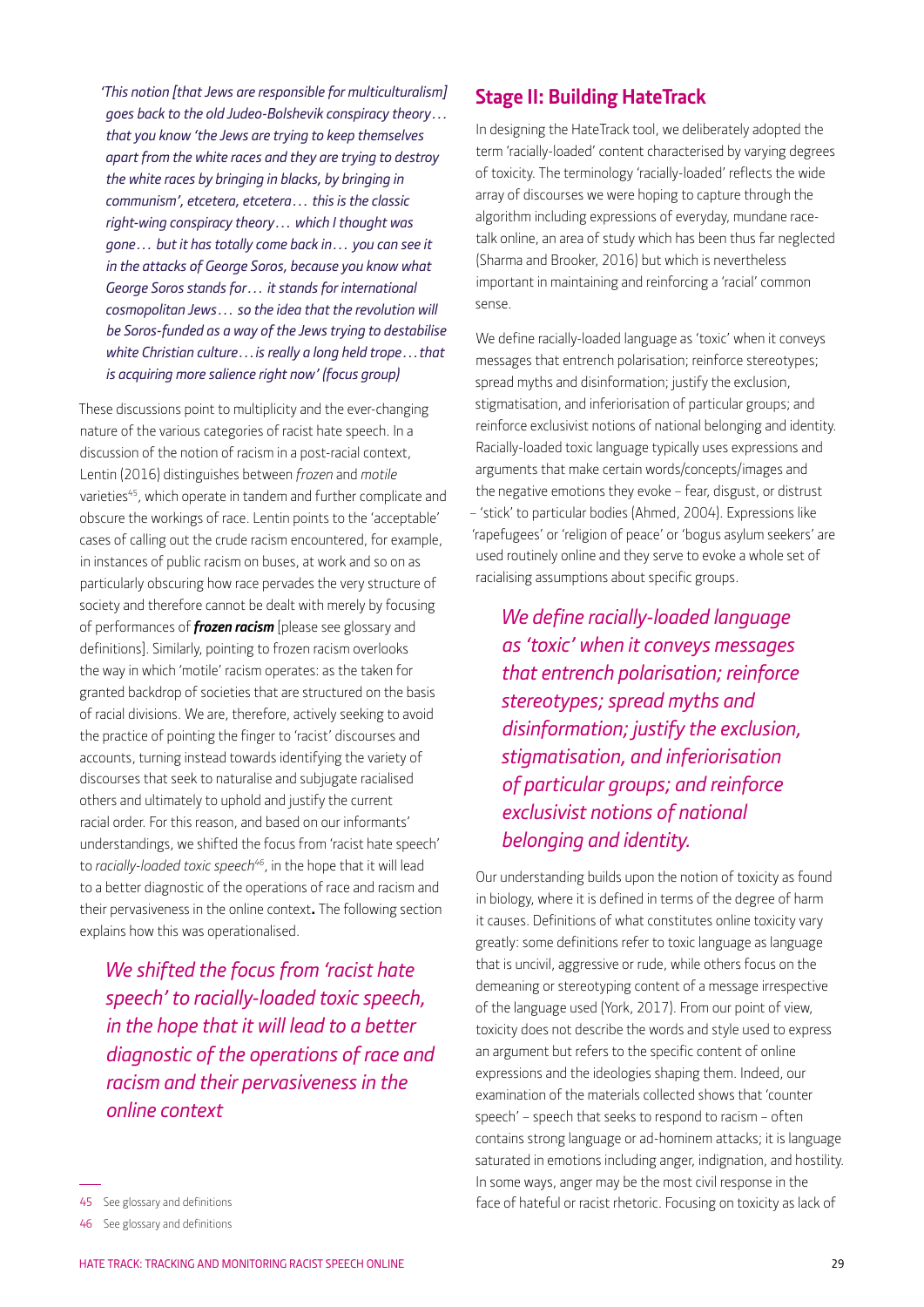civility, as for example, the machine learning tool Perspective<sup>47</sup> is doing, would miss these responses, as well as those contents couched in civil and formal terms, but which are nevertheless toxic in causing harm and justifying exclusion.

*The HateTrack tool was not designed as a means for policing or censoring specific racist content or for identifying potentially illegal material. Neither was it intended as a tool for labelling specific individuals or specific statements as*  racist or not-racist<sup>48</sup>. Rather the aim is *to use the tool as a monitoring tool and a diagnostic of the current state of the Irish digital public sphere with respect to racism. We used it to harvest a dataset which may help shed light on the type, severity and recursive character of racially-loaded toxic content online and to contextualise such content through a broader analysis of online hate.*

In short, in parallel to existing monitoring projects, the HateTrack tool aims to identify racially-loaded toxic contents in the Irish context, and to seek to understand the scope, spread, and forms that this takes.

This tool 'scrapes' Twitter and Facebook and allows users to track keywords, pages/accounts, or specific posts.

It then automatically classifies contents in terms of the probability to contain racially-loaded toxic contents (1=high,  $0 = low$ ).

The tool further allows users to manually enter their own classification of the material as high or low probability, which can be used to feed back and improve the accuracy of the algorithm.

Finally, users can save, download and export the results in a spreadsheet format, allowing further processing.

At present, the tool is only available on DCU servers and is password protected. In the future, we plan to continue hosting it at DCU but offer the possibility for external users to use it through a registration process.

### **Stage III: Analysis of the Dataset**

The complexity of the theoretical framework and methodology underpinning our study, alongside the large amount of data collected, makes the task of interpreting and summarising our research findings rather challenging. The analysis is based upon the dataset including the content manually classified with the purpose of training the algorithm; and the contents harvested through the HateTrack tool. We hope that this study may contribute to understanding the range and pervasiveness of online racism – both the crude 'frozen' type and the subtler varieties that tend to pass unnoticed. While our dataset allows for some modest generalisations, it should be noted that further research is necessary to support, validate and extend these findings, or to modify and refine them.

Overall, and as noted by our informants, we can observe that hate speech is pervasive on Facebook and Twitter and runs the spectrum from crude biological racism and white supremacist views, mostly encountered in specific Twitter accounts to coded or common sense racism most typically found in the comment sections of the Facebook pages of the Irish Times and Journal.ie.

- 1. **Crude and coded forms of racism utilise different discursive strategies**, including grammar, semantics, style of argumentation. The cruder forms typically employ insults, slurs, profanity, animal comparisons, direct denigration, or appeals to well-entrenched racial stereotypes or 'race science' myths.
- *Too many uninvited and unwanted bogus, smelly immigrants and fake asylum seekers* f

*Ireland 2 bcome crime-ridden darky shthole 70,000 eyeballing liar muslims here already &40 fakeKid rapefugees on way*

*that's why Marxism in all its depraved manifestations are best left in the century gone by. If you feel adding a few 70 IQ sub-saharan Africans into your families genepool is evolutionary progress then off you pop*

<sup>47</sup> Perspective can be accessed here: https://www.perspectiveapi.com/#/

<sup>48</sup> Writing about the Charlie Hebdo shooting, Gavan Titley (2015) makes a powerful case for the need to 'to critique racism without the reductive certainty of categorising racists and anti-racists'. Available at http://www. irishleftreview.org/author/gavan-titley/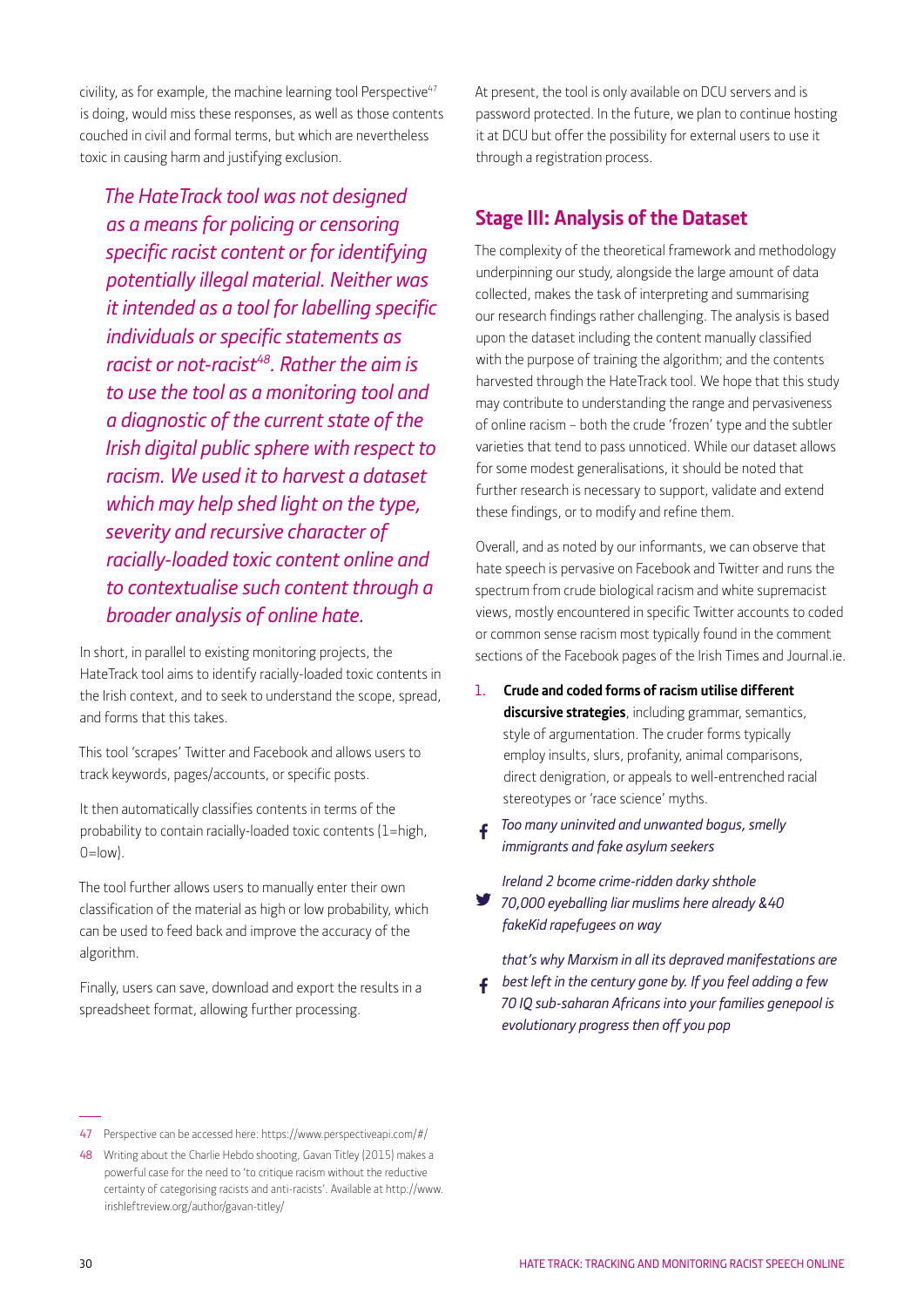**Coded racism relies on supposedly race-neutral principles like culture, values, ethnicity; and employs seemingly well-reasoned or common sense arguments** (e.g. the need to distinguish between genuine refugees and economic migrants; taking care of 'our own' first).

- *We shouldn't be housing Africa's surplus population, let's house our own people first* f
- *Its not racism thats going on in Ireland its survival of the fittest. Providing housing, benefits and education for foreign nationals over our own causes people to lash out*

*Read our proclamation, every man woman and child be treated equally. The floods of immigrants being allowed into Ireland is ridiculous. What happened to taking care of our own first*

2. **Racially-loaded toxic discourses often coalesce around notions of 'Irishness' and what it means to be Irish**, with specific individuals and groups being targeted directly, often through ad hominem attacks, or indirectly. Ethnic minority Irish people, especially if they have a public profile, have been and remain at the receiving end of racist hate speech, as evidenced in the case of the #WeareIrish campaign49 and the abuse directed at Ibrahim Halawa and footballer Cyrus Christie. The #WeAreIrish campaign for instance, while receiving widespread support, also attracted a number of racist tweets from users (many based in the US) trying to hijack the hashtag. Some of these read:

### *#WeAreIrish Is like me saying im indian because i dont have a toilet lol*

*The patriots of Ireland martyred themselves for the Irish people – oriental deracinated transplants are NOT Irish! #weareirish #paperIrish*

y

f

*There is now an active campaign to flood Ireland with biotrash from all over the globe to atone for being too safe and white.*

Narrow articulations of 'Irishness' can make explicit reference to race, ethnicity, and/or religion - positing Irish identity as exclusively white and Christian (and specifically Catholic)- or are expressed in more generic formulations such as 'we have to preserve our culture'.

49 The #WeareIrish tag and campaign began as a means for celebrating the diversity of Irishness. The campaigners were directly targeted by racist hate speech and the campaign generated a multitude of racist tweets, comments and memes.

- *[being Irish] does not mean just being born here. It means both parental genetics is W. European & at least 1 parent being descended from Irish* y
- *you look African, you're not Irish. Irish people are white*

*As an #Irishman you are the oldest and Whitest of the Aryan peoples, the Irish are the furthest there is from* 

- *black, brown or yellow peoples*
- 3. **Calling out racism in online environments typically leads to accusations of being 'over-sensitive' or 'playing the race card', or 'being racist' against white people.**  Discursive retorts such as 'you're being too sensitive' or 'why are you bringing race into this?' function in two ways: firstly, they silence or undermine the grievances of minority and ethnic communities treating racism as a problem of the past, all the while 'recycling' old racist tropes via a more civilised vocabulary. Secondly, the casting of Blacks, Muslims, or Travellers as profiting from cultures of victimhood erase these communities' long histories of political, cultural, and grassroots mobilisation and their hard-fought battles against institutional and State discrimination.

*Foreign nationals always, always, always play the race card even when they are downright rude and belligerent themselves, it's just too easy to play that racism card so that they can get what they want.* f

*agree 100% why are immigrants given first choice? Because Irish society doesn't want to be called racist. So much huff about racism that we are forgetting to house our own it's so sad* f

*stop blaming everything on whites. the fact is it was white people who ended slavery for all and whites definitely have a lot to be proud of*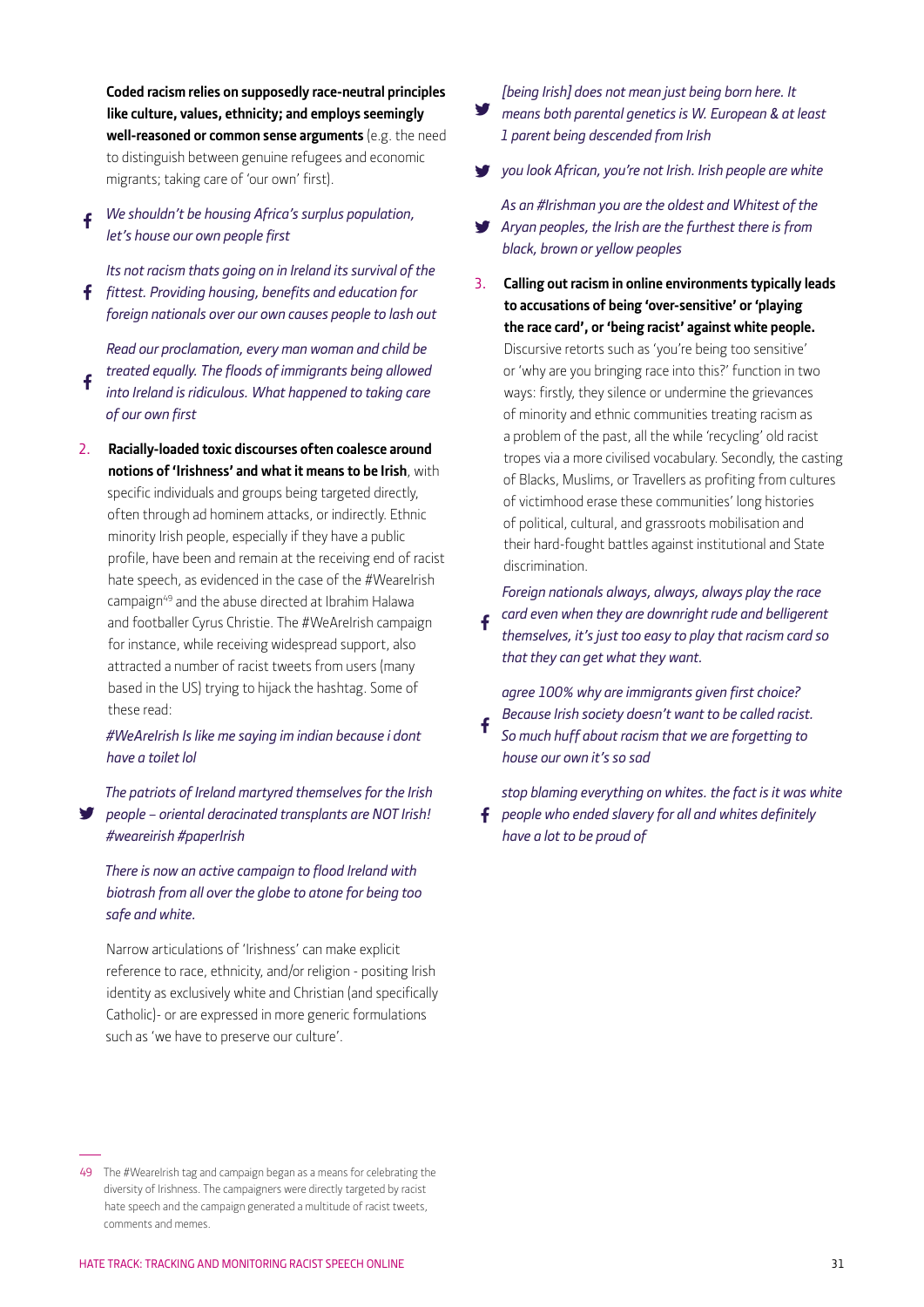4. **There are clear patterns of shared language between international hard right and alt-right groups and parts of the Irish digital public sphere**, including the adoption of racist ideologies such as 'white supremacy' produced in the context of the United States and the Identitarian movement originating in France50. Particular expressions like 'white genocide' and 'population replacement' and references to a 'globalist conspiracy' with a clear anti-Semitic streak have spread to the Irish context.

### *Just in case anyone thinks Jews aren't involved in the replacement of the white race*

y

y

*Deport them all. Ireland is finished if they keep letting in invaders #KalergiPlan White replacement*

*Screams of racism are efforts to stop an ethnic group asserting their right to protect themselves and their rights of sovereignty over their ancestral ethnic territory and thus are complicit in the genocide of that ethnic group* f

**'Identitarian' ideologies** use the seemingly neutral vocabulary of ethnicity, ancestry, and genetic difference to advance both white supremacist arguments and 'ethnic tribalism'. This draws upon primordial ideas of the ethnic or the nation which posit that ethnicities are socio-biological entities that offer important evolutionary advantages hence people's attachment to them (van der Berghe, 1978). In the popularised version of this idea, people are seen as naturally belonging to different ethnic/racial groups and should live separately to preserve their cultural and biological uniqueness and specificity.

*The Irish are a people that share a common heritage that's unique to them. The same is said for the Polish. Just ask the Polish and how they are not Greek. When a people share a common heritage a common ethnicity and generally look like one another. That's what makes them, them. Just go to Pavee point and they'll agree with that. Now a nice guy like you wouldn't deny a minority their heritage now would you? … Human nature boils down to this. Identity and the want for territory. If a people are* 

50 The Identitarian Movement was founded in 2012, after a split from the Bloc Identitaire, when the youth part of Génération Identitaire decided to go its own way. Soon, other similar groups emerged across Europe: the German Identitäre Bewegung (Identitarian Movement), the Austrian Identitäre Bewegung Österreichs, the Italian Generazione Identitaria, Generation Identity United Kingdom and Ireland, but also the US-based Identity Europa, all with the same anti-immigration, anti-multiculturalism nationalist agenda. Their symbol is the Greek letter Lamda, found on the Spartan shields (standing for Lacedaemonia, another name for Sparta) and alluding to the battle of Thermopylae and King Leonidas (Virchow, 2015). The Identitarians are against the EU and against what they perceive as the old and corrupt ruling elites of Europe that push a multicultural agenda. The references to the 'Kalergi plan' refer to Richard von Coudenhove-Kalergi and his ideas of a pan-European Union and a mixed-race future.

### *unwilling or unable to defend their land people will just come and take it*

Identitarian discourses tend to naturalise and normalise hatred by presenting it as the inevitable result of illegitimate attempts to mix and amalgamate primordially incompatible or distinct groups.

*Flood a country with open-door mass immigration and tensions are bound to pick up… Working class communities have been ravaged by the scourge that is ''multiculturalism''. Our very culture, history, heritage and identity is at stake, and there will eventually be a large pushback'*

f

*Syrians, refugees, Islam etc not at fault for #Dundalk attack, no more than you can blame a pitbull for savaging a child, when it merely acts on its nature. Ultimate responsibility lies w/the owner, in this case, the political class #RefugeesWelcome brigade. Blood on your hands* y

Identitarianism and *primordial nationalism* [see glossary and definitions] are sometimes bolstered by nationalist and sectarian sentiments, a mix which can be considered idiosyncratic to the Irish context. For instance, migrants and refugees are seen as the new settlers - thus rendered equivalent to British colonialists in the 17th century – intent on establishing a new 'plantation'.

*The new Plantation, Zionists invade Ireland, Anti-White, Anti-'Christian', the new Federal Europe of ONE identity* y

*Stop stealing our money to finance the Invasion and Plantation of Ireland by a migrant horde. What you are doing will cause more violence and war in Ireland than the Plantation of Ulster did* y

*Look around you, the natives are only 4 out of 5 of the population here and shrinking. It's a plantation.*

The eclectic nature of these discursive constructions testify to the fact that some aspects of Irish online racism partake in a global political movement while infusing it with local, historically specific inflections.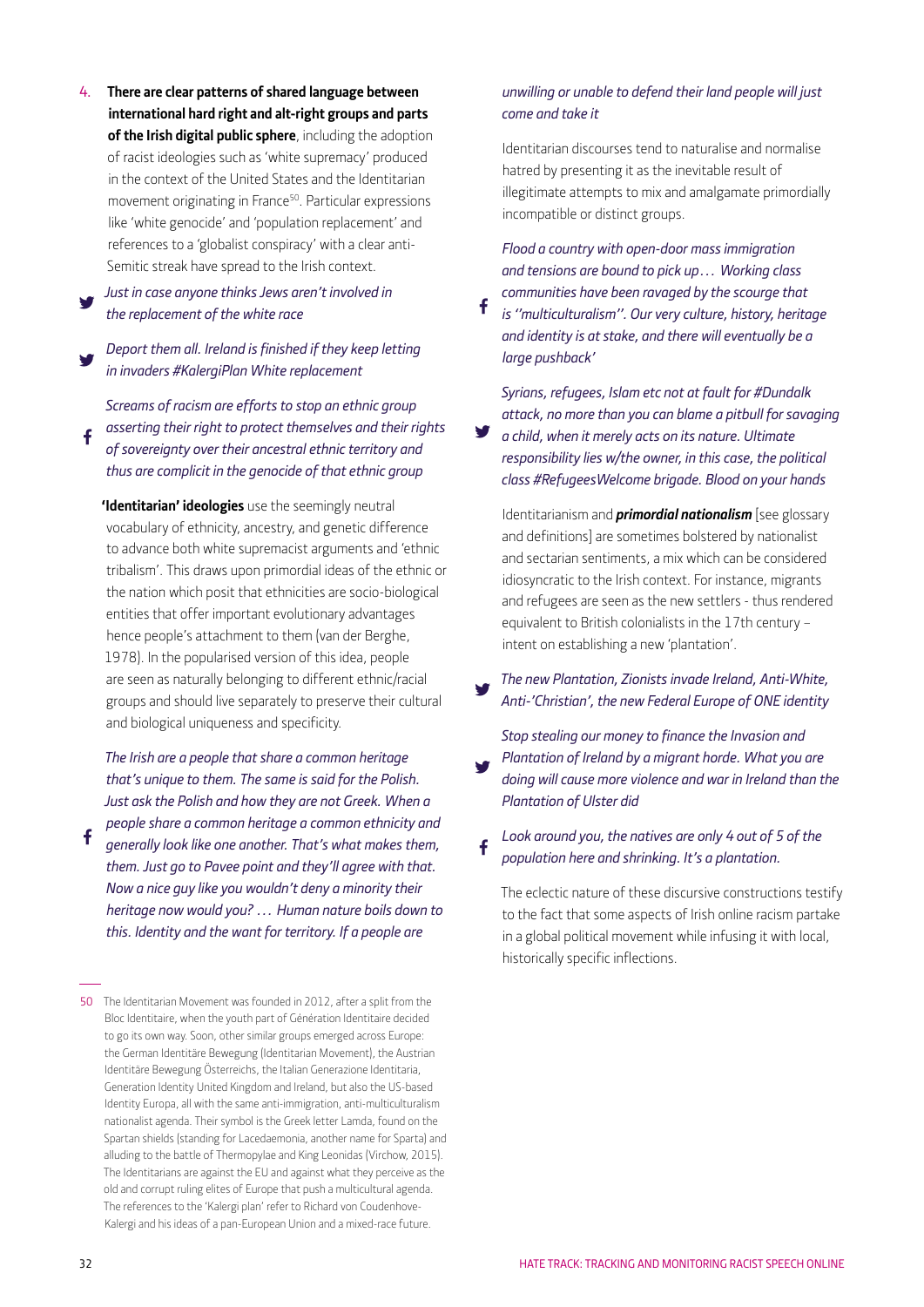5. **Racially-loaded toxic discourses feed on fake news, bogus statistics, research published by institutes with dubious credential and 'recited truths'** (Lentin and Titley, 2011) coalescing around the alleged failures of multiculturalism, no-go Muslim areas, and African youth gangs terrorising locals.

*If immigration is a good thing, why did a 100-strong African gang rampage through Lusk recently causing it to go into lock-down? What forced 700 people come out and protest African gangs in Balbriggan? Why was an African gang leader's home fire-bombed in Tyrrelstown?*  y

### *Blackbriggan needs Right Wing Death Squads #BeyondThePale51*

y

y

*Look at sweden. ....over 50 No Go areas....and all started by anti social behaviour perpetrated by people who they had welcomed into their country.....now they cannot even walk the streets in some areas of their own country*

Some accounts in particular seem to be part of a densely linked network of right-wing, alt-right, accounts – some of these in the US and UK – all circulating and amplifying stories about migrants, Muslims, and refugees – through linking in powerful news sites (e.g. Breitbart, Infowars) and sharing and re-tweeting unverified or fabricated facts. We examined a small number of accounts whose sole *raison d'être* appears to be rumour mongering and posting negative stories involving Muslims or migrants found in mainstream media (BBC, CNN, Irish Independent, Irish Times, etc.) that are then shared in a deliberately misleading context. This is not false information as such but is framed in a mendacious way, with the sheer accumulation of 'incriminating evidence' serving a very clear racist agenda (Titley, 2017b). Some accounts also circulate images that are often manipulated, unrelated to the context, or again misleading (typically involving large groups of black or Muslim men). Unverified facts or misleading facts often end up integrated into comment threads, thus 'contaminating' the broader public sphere.

It should be noted here that Titley (2017b) cautions against the risk of seeing fake news as merely a problem caused by social media platforms and their dynamics. He contends that one of the reasons fake news works so well in racist terms is because the work of pointing out certain populations as a problem has already been done politically and not just by the right wing. For Titley, this has already been done by the political mainstream, and therefore it

is not simply that there is an informational infrastructure through which this kind of material circulates successfully, but there is also a political and ideological infrastructure which means that people are predisposed to share it, to feed it as legitimate, and are predisposed to believe that it is legitimate to act on it because it has already been sanctioned in many ways by the mainstream.

6. **Facebook pages of news outlets and their comment threads seem to play an important role in channelling racially-loaded toxic contents**. There are a number of news topics that tend to trigger racist responses and commentaries, with Ibrahim Halawa, refugees, terrorist attacks, Direct Provision, Islam, and crime involving non-Irish nationals topping the chart. We define these as *trigger events*52. News articles about Muslims, Roma, and Travellers appear to elicit dehumanising racism, irrespective of the article's context. **The way mainstream media frame and present news is likely to have an impact on the type of comments that are likely to appear**, with sensationalist headlines attracting a large volume of hateful comments<sup>53</sup>.

# *The way mainstream media frame and present news is likely to have an impact on the type of comments that are likely to appear, with sensationalist headlines attracting a large volume of hateful comments*

An illustration of this was found in the *Irish Times*, which in August 2017 published an article detailing the findings of a report on children living in Direct Provision under the questionable headline 'Children in direct provision complain about food, overcrowding'. Some of the comments under the piece, posted on the IT Facebook page, read:

*'Ungrateful shower of freeloaders, send them back if they don't like it'*

*'We can't afford this bullshit anymore .. Ship them out and finally house the nearly 8000 Irish homeless'*

*'Round them up and repatriate them to their own country where they can enjoy their own food, ungrateful fcuks*

<sup>51</sup> 'Beyond the pale' is used to denote the boundaries between civilised and non-civilised world, between what is acceptable and what isn't. In contemporary language, it can also be used to critically refer to the Government allocating all its resources to Dublin, leaving other areas unprotected.

<sup>52</sup> See glossary and definitions

<sup>53</sup> This may be because people tend to read headlines but not necessarily the whole article. In a 2016 study, Gabielkov et al. found that 59% of shared news items the link hadn't been clicked, meaning that users never read anything beyond the headline.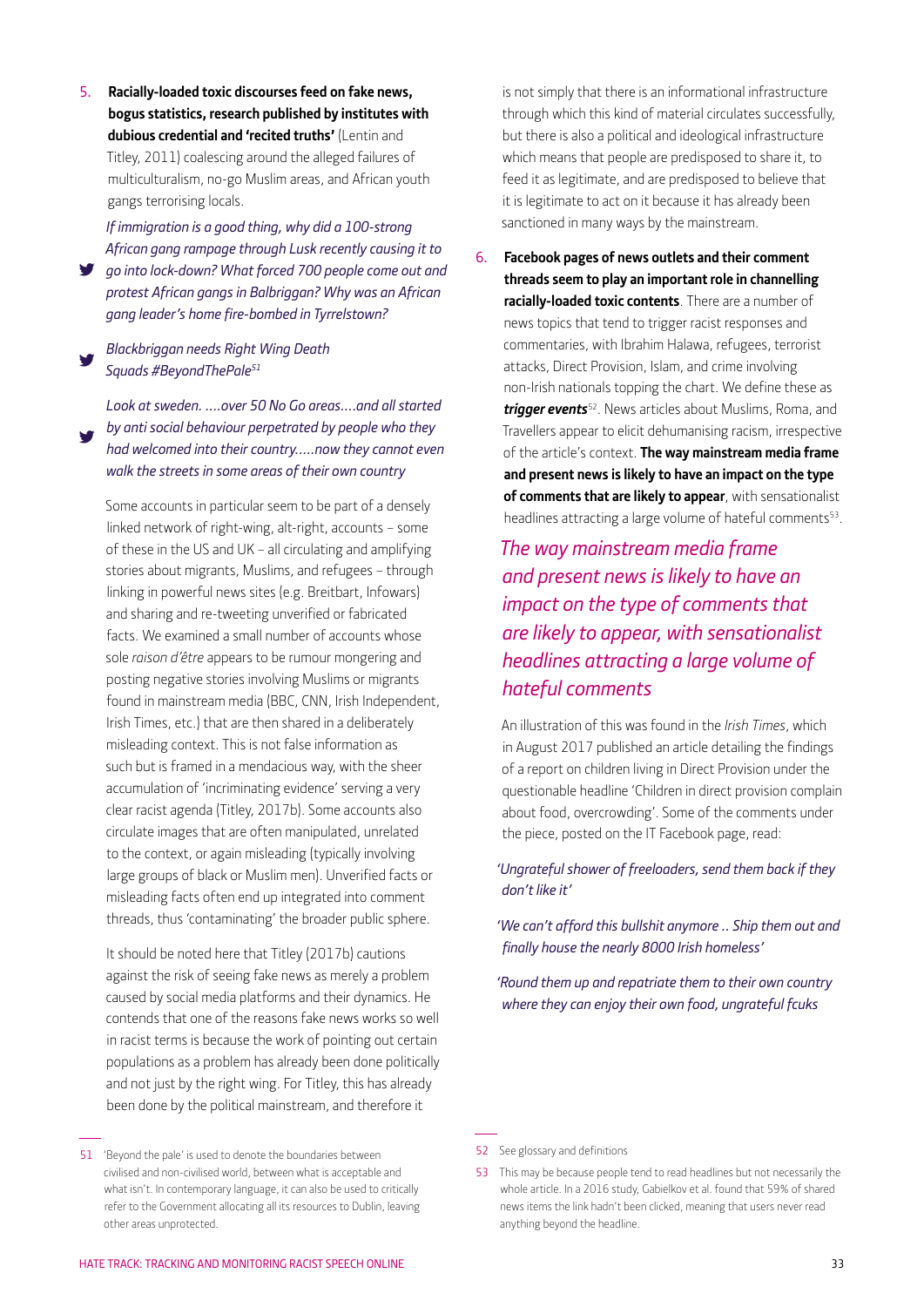7. **Expressions of racism online are punctuated with misogynist, homophobic, and transphobic attacks directly targeting specific women and members of the LGBT community in general**.

*Varadkar being half-Indian erodes the national identity of Ireland. And being a homosexual means he is immoral & mentally ill.* 

*[Trump is] Just what the West needs. A real man. Feminisation of the west means, the west will become* 

*far more emotional, far less intellectual, far more submissive, less likely to rebel against oppressors. Look around Europe and it becomes apparent. We are losing our identities and culture to alien cults*

*shitskins and middleaged women that no sane european man will fuck them so they wait for the rapefugees to take care of them*

Debates around abortion and reproductive rights constitute another arena for racially-loaded toxic speech targeting pro-choice campaigners and anti-racism activists – as conspiring to bring about the demographic destruction of the Irish race.

*I don't see much potential with the Irish women these days, who are hurriedly having the next generation* 

*flushed down into sewers as clinical waste in English abortion clinics, so maybe traditional Polish women do have a place ;)* 

*Thousands of #SoyBoy and #refugeeswelcome cucks bravely battle strong evidence of migrant terror today. Normal service resumes tomorrow with familial bleating about "muh bodily autonomy". #Dundalk*

8. **Social media affordances and tropes lend themselves well to racially-loaded toxic contents, which can include memes, multimedia materials, hashtags, tagging and other forms that allow the materials to travel further.**

The expressive possibilities afforded by social media – especially share and re-tweet buttons, the use of memes and hashtags, and the ability to upload pictures and videos – means that racist discourses can be expressed in a variety of non-textual formats.

The term 'meme' comes from Richard Dawkins' (1976) book The Selfish Gene, and is defined as small cultural units of transmission, which, much likes genes, are 'replicators' that spread from person to person by copying or imitation. In digital culture, memes are defined as instances of digital content that share common characteristics of content, form and stance, which spread quickly and become a shared cultural experience (Shifman, 2014). Image macros, where an image is superimposed with text, are the most

common forms of memes. Because they are easy to recognise, relatable and often funny and cleverly done, these kinds of contents are more likely to spread. In this research, we came across various racist memes, often with distorted or unflattering pictures of people of colour, and accompanied by ironic hashtags. In general, visual elementss tend to be recalled faster than audio or text and retention for images is better and more accurate compared to verbal and textual information (Stranding et al., 1970). This is important to note here because it implies that images of hate may be more pernicious than words alone.

The practice of hashtags on Twitter can serve to re-signify or re-contextualise either ironically or metonymically seemingly neutral content in ways that activate racist inferences. For instance, links to news articles reporting on criminal cases involving ethnic minority individuals can be accompanied by the hashtag #refugeeswelcome or #culturalenrichment. These hashtags, typically used to suggest 'humour', 'irony' or express a 'factual observation'– are a key strategy of denying racist expression and propagating the ambiguities of race talk (Sharma and Brooker, 2016)

*Zappone must be checking to see if all her Syrian children are at home reading up on transgender theory. #Dundalk*

*Arab #Muslim terrorism has arrived in #Dundalk #Ireland #RefugeesWElcome1 dead 2 injured* y

*The new irish integrating in local events what wonderful doctors and engineers we have invited to #Jobstown #Tallagh #LidlLooting #Lidl @AMDWaters*

### **Targets of racially-loaded toxic discourses**

While the above analysis presented the main tropes and forms of racially-loaded toxic discourses, the section below discusses the dataset in terms of the communities targeted. These include the following groups in no apparent order: the refugee and migrant communities; the Muslim community; the Traveller and Roma communities; the Jewish community; the Black community; and second generation Irish people. In this, our findings add to the existing body of research on race and racism in Ireland that has so far identified anti-Black, anti-Muslim, and anti-Traveller/Roma racism – in parallel to anti-LGBT and disablist hate (see Haynes, Schweppe and Taylor, 2017; also above pp. 11-13). At the same time, these findings support the recent findings by IHREC-ESRI and the focus on 'whiteness'.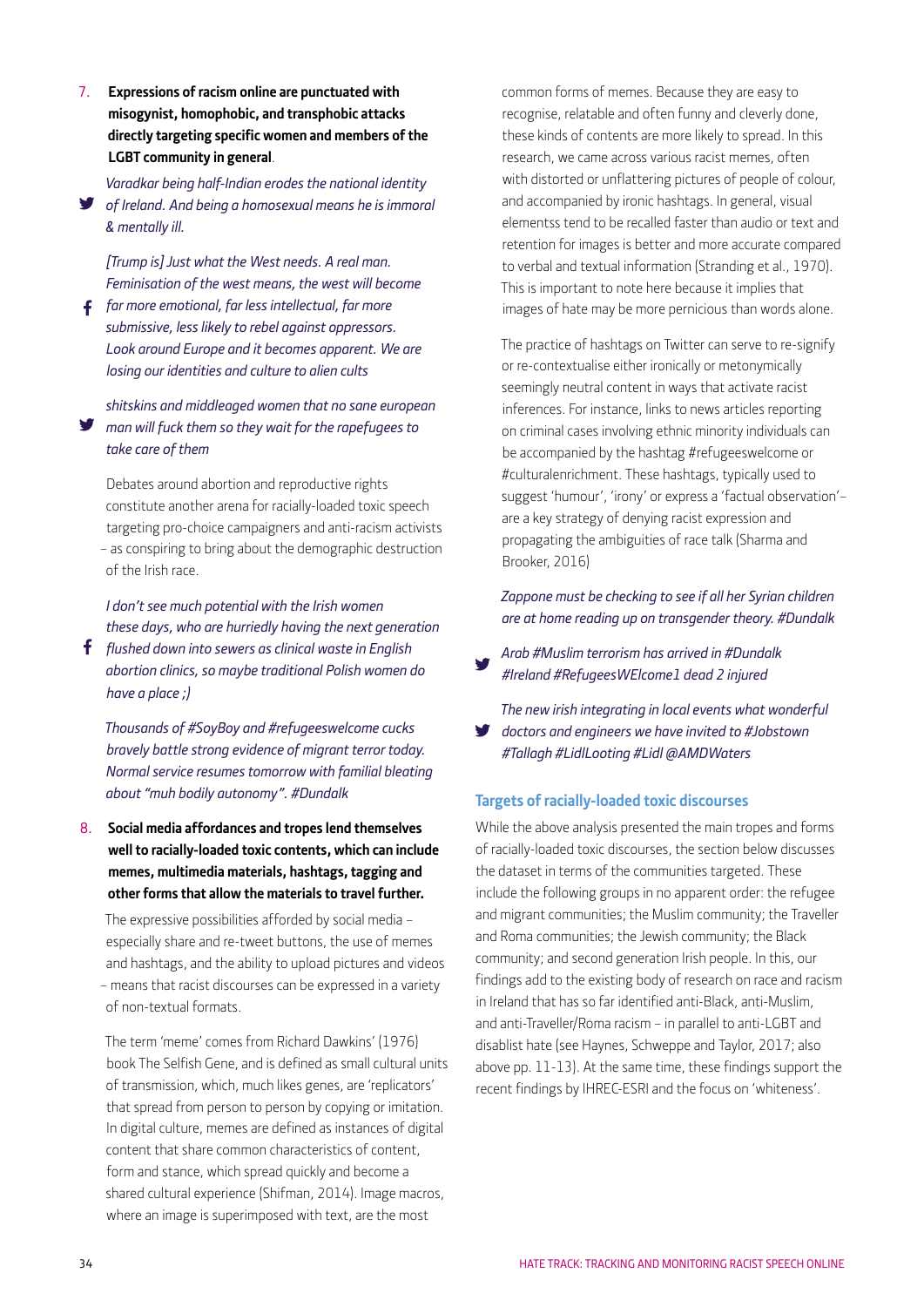### **Anti-refugee and anti-immigrant discourses**

The majority of anti-refugee and anti-immigration discourses mobilise three inter-related tropes:

- 1. access to welfare and housing;
- 2. moral deservedness; and
- 3. the good versus bad immigrant.

#### **Access to welfare and housing**

**The first trope shows that socio-economic anxieties tend to be conflated with notions of national identity and race.** Online debates on refugee quotas are often punctuated with comments that cast migrants as unworthy recipients of public funds and to be blamed for the current housing crisis.<sup>54</sup>

*Ireland needs to close its borders and start vetting ppl... Send all refugees home.... Not only would it make the country safer by knowing who is in it but it will also resolve some of the housing problem the hospitals been* 

*under pressure and it will lower the weekly welfare needed .. Time people got their PC heads out of their asses and looked after OUR country and OUR problem… THEN we can think about extending our charity to others* f

*The welfare tourists that abandon their own countries* 

*and want a ready made answer to their economic problems on the backs of decades of Irish nationals who worked hard to progress* £

*Some of these ethnic people are robbing us left right and centre. Social scams, rent allowance and some bringing 3 and 4 wives into our Country and getting dole and every benefit going* f

### **Moral deservedness**

**Discourses about refugees are often couched in terms of a polarisation between 'people fleeing wars' who may deserve protection and economic migrants or bogus asylum seekers taking advantage of the system**. Generic expressions like 'send them back', 'don't let them in', 'deport them all', are particularly widespread. The casting of asylum seekers as 'African immigrants' and 'welfare shoppers' shows that articulations of illegality co-exist with forms of racialisation premised on bodily features.

*I wouldnt even bother with 'fit in or fuck off', they should just fuck off – on a leaky banana boat preferably for all the trouble they made!* y

*Too many bogus "asylum seekers" coming here, illegally, through other safe countries. Time to call their bluff, get* 

*tough and kick them out. They are unwanted, unnecessary, unwelcome and, in the case of most mohommedans, parasites who are unwilling to work or to integrate*

*The Irish military should not be being forced to act as a ferry service for smugglers and illegal economic migrants in the Mediterranean*

#### **Good versus bad immigrant**

**A trend consistent with discursive racist repertoires found in other countries is the good migrant-bad migrant dichotomy**:

if migrants are perceived as being, for instance, Roma, Muslims, or from Africa, they are stereotyped as inherently lazy, breeding too much, sexually rapacious, bringing diseases, etc. The moral deservedness of refugees/immigrants is for example discussed by Holmes and Castaneda (2016) in the context of Germany, where they found that mainstream media typically make distinctions between refugees from Syria, who are seen as 'deserving' and 'economic migrants' from other countries in the Middle East and Africa, who are seen as undeserving despite the fact that they too may flee war or conflict. This stereotyping language is racialised in as much as it attacks specific moral traits to specific bodies but is also gendered as it targets and pathologises men and women differently.

*Hey you guys, in the hazmat suits...Do you fear contamination? What about us? These illegal African men, bring us numerous diseases*

*It is now illegal to buy sex in #Ireland http://jrnl. ie/3309170 That won't stop immigrant prostitutes from coming. (pun intended)*

*THESE APES ARE NO REFUGEES, Fully Trained Muslim Troops, Ready to get their Raisins in Heaven. The Enemy is RELAXING, WAITING FOR ATTACK!* 

In terms of content, we notice a difference between 'everyday' anti-immigrant rhetoric and the types of discourses put forward by certain political groups, with the latter often coalescing around the notions that multiculturalism has failed, and that 'diversity' is inherently bad or socially corrosive; such views are also infused with a nostalgia for an assumed ethnically homogenous past. These notions betray a broader ideological agenda combining anti-Muslim racism, sexism, nationalism, and racialised definitions of Irishness.

*The reason why multiculturalism exists is to pretend that inferior cultures aren't inferior and that superior cultures aren't superior. It's a way to tell nice lies about rotten cultures and rotten lies about great cultures* y

<sup>54</sup> It should be added though that the housing crisis has also become a key arena for the expression of anti-racist ideas and grassroots solidarity projects.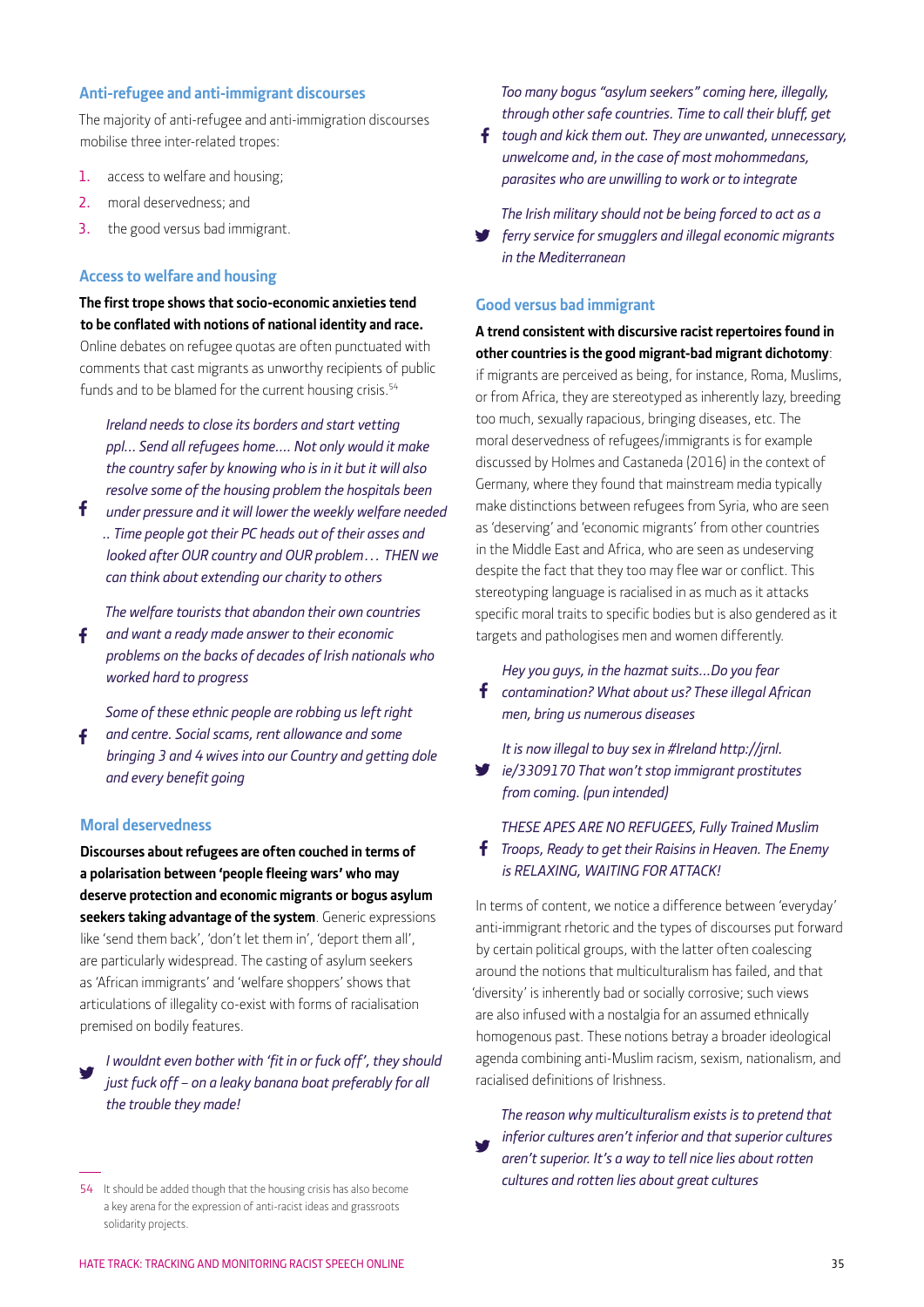- *the whole of Europe needs to unite and rid the continent of the cancer that is #islam and # multiculturalism* y
- *#dublintogether is this your future? hiv aids pakis raping your women? #enrichment* y

### **Anti-Muslim racism and Islamophobia**

During the period this study was conducted, terrorist attacks in Europe, the Ibrahim Halawa case, and the Dundalk stabbing were the key news events shaping online discursive interactions around Muslims and Islam. Anti-Muslim discourses occasioned by these online debates can be classified into four broad categories: terrorism; clash of civilisations; Muslim men as misogynist and sexually deviant; and a general and unspecified antipathy.

Firstly, **discourses around terrorism identify all Muslims as terrorists** and cast any crime committed by a Muslim as a terrorist act.

*In addition, his theory about Muslims biting the hand of those that feed them is sadly very true. Ireland will not wake up until there is a terror attack here*

*Mass deportation, get all these fucking parasites off welfare and deport them they FUCKING HATE THE WEST it's obvious when another savage kills innocent civilians....* 

*#Dundalk looks like we finally got it, some fucking sand monkey finally attacked us with intent on killing as many as possible* y

**Clash of civilisation narratives** typically construct Muslims and Islam as a threat to European values of democracy, civility, and enlightenment.

*Islam actively promotes this. There is no "white supremacy" religion that promotes murder of innocents. A serious conversation needs to be had about the compatability of Islam and western civilisation* f

*these rats who follow the pedophile Mohammad certainly have no place in Ireland or any other country outside there* 

 ${\mathsf f}$  own shitty hell holes... Let them rape and behead until *there satanic hearts content in there own sewer infested CUNT REES.* 

*Islam is an existential and real threat to the European way of life. I commend you for speaking out as you are entitled to.* f

**Pseudo-feminist and sexualising discourses** represent Muslim men as barbaric and abusive towards women, as having abnormal sexual proclivities, and a repressed sexuality.

*Give it a few years & we will have cases in courts of* 

*Muslim sex grooming gangs. People need to educate on what we face*

*The dirty perverted Muslim men involved WITHOUT* 

- *DOUBT..recorded the evil gang-rapes of these very young vulnerable girls*
- *whilst your average moohamiden has 3 or 4 wives and at least a dozen mini moohamiden's* y

*#Lisdoonvarna. This is simply a kick start to the* 

*old matching tradition there. " Abdul, you look like a man in need of a fourth wife "*

Finally, what appears as a *sui generis* **anti-Muslim racism** is expressed in antipathy, dislike, disgust, and aversion.

*People in Europe do not believe all Muslims are terrorists. the reason they dont respect them is the fact that* 

- *Muslims living in France England Holland, and Belgium are usually on Welfare, have too many children, get involved in petty and/or violent crime*
- *Muslims as a whole are nauseating people*
- *Bungee jumping.1000ft drop. £35 per person. Muslims go free. No strings attached* y

#### **Anti-Roma and anti-Traveller racism**

Discourses stereotyping, dehumanising, and denigrating Roma and Travellers are pervasive. Keeping in mind the structural inequalities that Roma and Travellers suffer, the damaging impact and possible corollaries of hate speech on these groups' ability to feel safe, be part of society, and enjoy equal status cannot be under-estimated. Twomey's (2017) discussion of the connections between Facebook pages against Travellers/ Roma and street violence is an illustration of this dynamic. On the other hand, an important dimension to note here concerns the difference between direct attacks against individuals of Traveller or Roma ethnicity and generalised anti-Traveller racism. One of our Traveller informants made the point that 'online noone knows I am Traveller' highlighting the face-to-face racism that they experience. At the same time, events such as the recognition of Traveller ethnicity or the Carrickmines fire trigger generalised attacks. Typically, Traveller and Roma people are **targeted as undeserving, 'uncivilised', thugs and criminals; they can further be targeted using a dehumanising language.**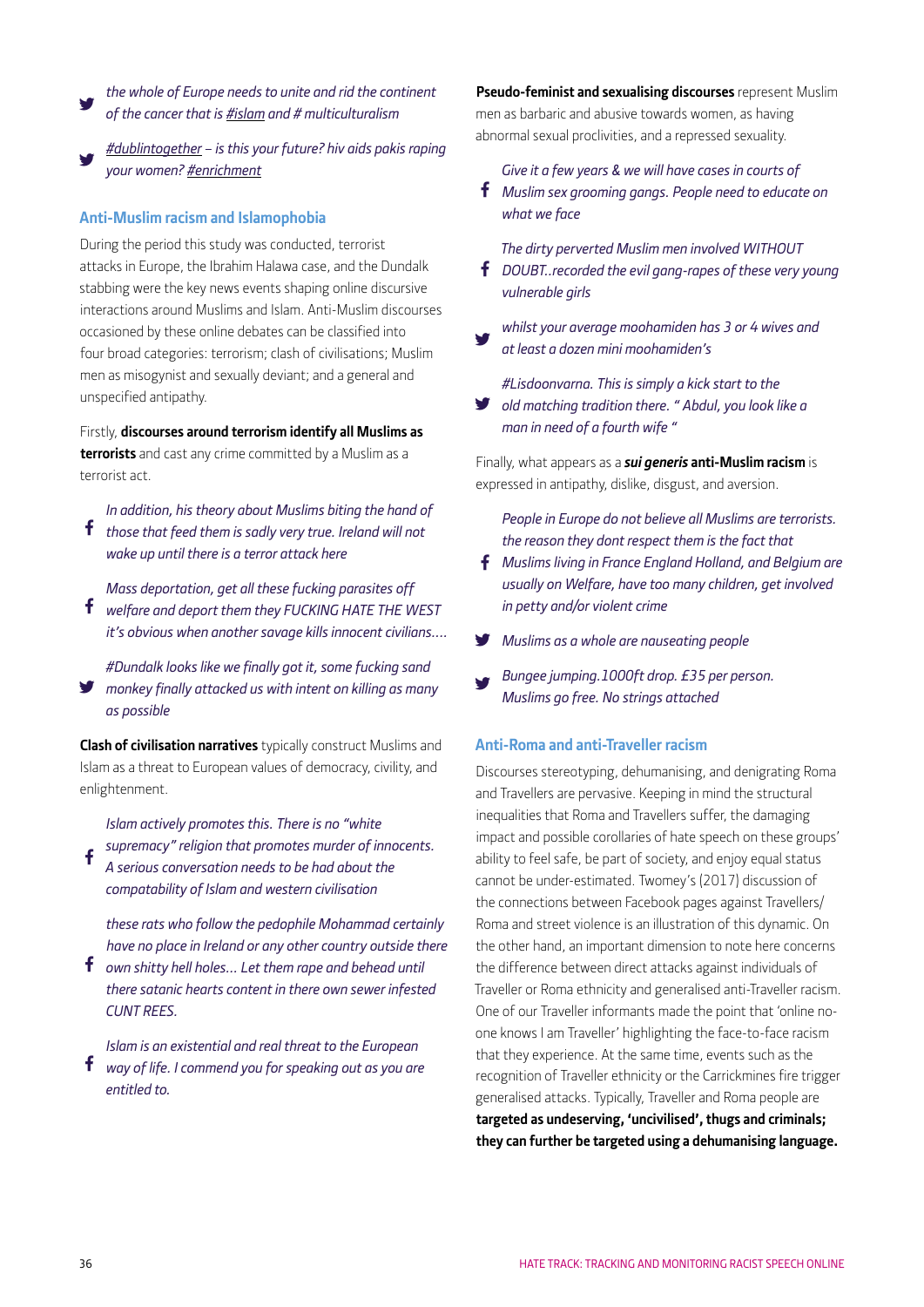*Travellers trying to make a quick quid no surprise there.* 

*They are thugs like the are betrayed and the women usually dress like hookers from a young age*

*Reminder that knackers are a foreign people, ethnically distinct from us Irish, and that this is recognised by the Oireachtas*

*I always considered knackers to be like Muslims and Nigerians they get almost everything handed to them*

Anti-Roma discourses in particular can contain bestial metaphors and other dehumanising language. One post in a Facebook business page we were directed to by one of our informants attracted hundreds of comments of this tenor:

- *ther rats from sewers* £
- *Voted the The most hated animal by the whole of the human race .. Yes that is correct the Romanian gypsies* f
- *Dirty foreign smelly cunts should be burned out* f

#### **Anti-Semitism**

Anti-Semitism remains pervasive. In our dataset, it takes mainly three forms: it is often woven through anti-immigration discourses that depict the cosmopolitan and rootless Jew as **the agent of globalisation and the 'hidden hand' orchestrating international finance and 'mainstream' media** (Linehan, 2012); it reproduces the figure of **the Jew as Shylock**; it **constructs Jewish people as 'unassimilable'**, or what Gellner (2008 [1983]) referred to as 'inhibitors of social entropy': and it **denies the importance and magnitude of the Holocaust**.

- *time magazine a kike owned shit rag* y
- *Oven dodging kikes run Twitter censor that ya fucking faggots* y
- *big people are behind it like #rothschilds #goldmansachs all zio jews of course that worship the devil...they want to tear us apart.........*

*You mean "shush" don't destroy the revenue source funding Jewish world hegemony, while they continue with their campaign to destroy Whites*

**Age-old racist stereotypes of Jews** as scheming merchants, greedy, nit-picky, and Christ-killers are not uncommon:

- *So called Alt-Right people are shilling for Jews. These kikes must never be trusted* y
- *American jews pretending to be socialists. Jews can never be real socialists. Judaism is a mercantile religion* £
- *One day we will shut their dirty lying jewish mouths! Our patience has its limits!!* f

A final anti-Semitic current seeks to **minimise or deny the Holocaust** or to caricature it.

- *Every Jew I've ever met or read about or had to endure listening to, had a relative in Auschwitz. How big was that party.*
- *Ah sure are we not allowed to call them all big noses anymore or what? :p Big bunch of PC pussies wanting to lock people up and destroy them over a few words ffs*

*There is No scientific evidence to say anyone died in a gas chamber. It's about time that a full scientific* 

*investigation to prove exactly what happened and how,the dead are worth that more than ridiculous false claims made by people with hidden agendas surely.* 

### **Anti-black racism**

Anti-Black racism cuts across some of the categories above, in particular the anti-refugee/anti-immigration and Islamophobia, as well as the attacks against second generation Irish people, as Black people can be targeted as refugees/ migrants, as Muslims and more broadly as not belonging. But it is important to further identify the specific ways in which Black people are targeted. **The ways we identified in our dataset include the trope of criminality; the trope of being uncivilised, lazy, parasitic; and the dehumanising trope of African men as animals.** 

In terms of criminality, the main references are to 'African gangs' as for example below:

*If immigration is a good thing, why did a 100-strong African gang rampage through Lusk recently causing it to go into lock-down? What forced 700 people come out and protest African gangs in Balbriggan? Why was an African gang leader's home fire-bombed in Tyrrelstown? https://t.co/M67aS3r8Vt* y

*1000 residents of Balbriggan, Dublin attended a protest over the weekend against the African gangs plaguing their community. Well done!* 

African men are particularly targeted as being lazy or parasites:

*The African immigrants no women no children just young* 

*lusty males in their droves ready to do anything for Islam except work of course*

*Traumatised, starving African children, stay in Africa.* 

- *Instead, thousands of African parasites & predators like these arrive in Europe daily*
- *Big nose, big lips, big appetite for social welfare*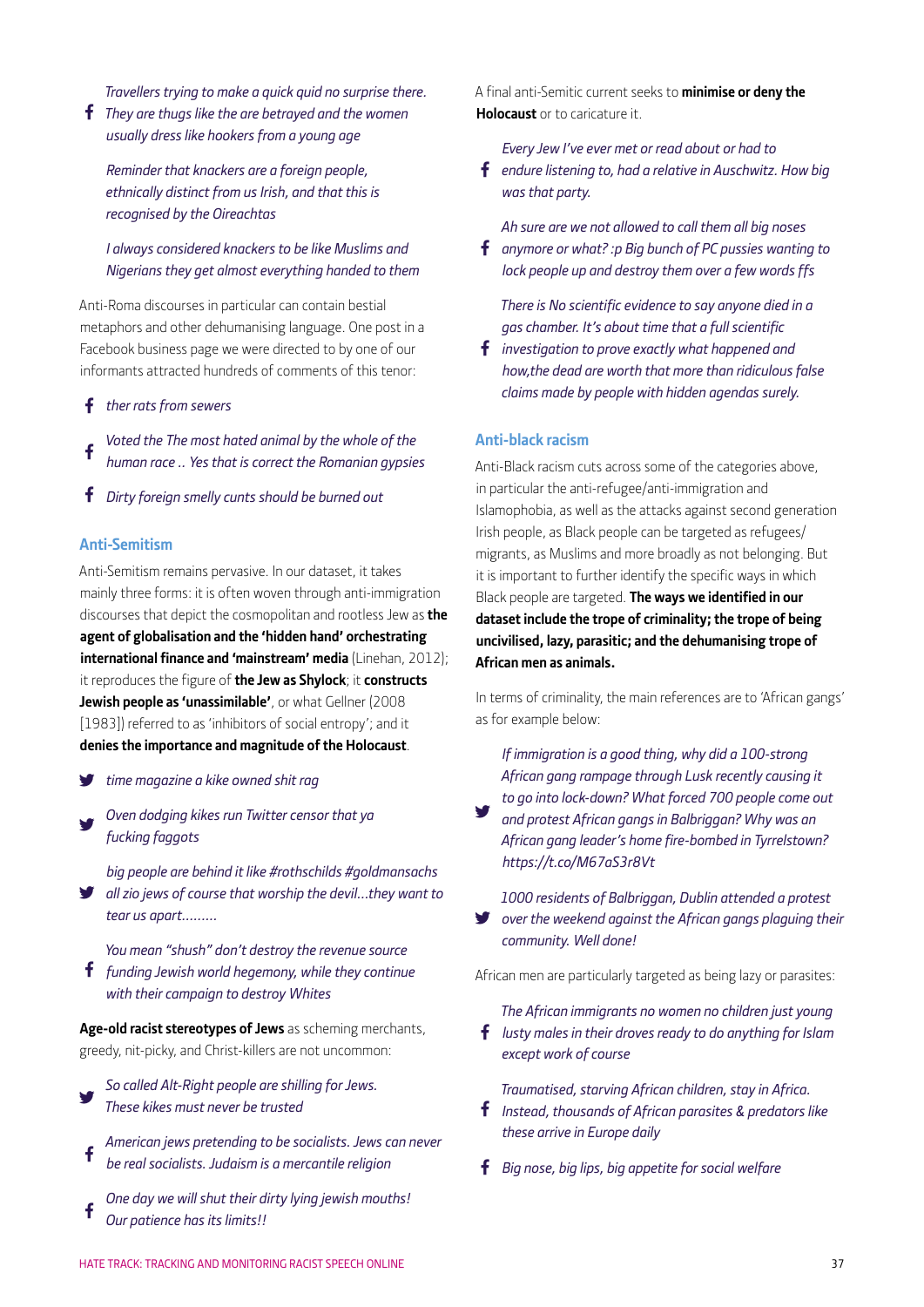Africans are further constructed as uncivilised and uneducated:

*Was Macron right about Africans? That they have a "civilisational" problem...*  f

*Why should I feel pity for ARMIES of uncivilised anonymous, fit, young African & Arab Muslim men invading our peaceful, civilised continent?* 

*You won't get an answer either, even for sub-saharan standards he's thick. In any case there's no point debating Irish affairs with African blow-ins who married their way into the country.*  f

Dehumanising comments and especially comparisons to animals are used to establish the 'inferiority' of Black people and the 'need' to raise concerns regarding the purity of the white race. There is an evident misogynistic element here, as partners of Black people are directly targeted:

*it seems a lot more common that women are willing to sleep with monkeys then men. You're much more likely to see a black man with a white woman in Europe than the other way around.*  y

*The parents of Ireland should be very concerned about the kind of porch monkeys we're letting into this country*  y

Based on all this, violence or calls to violence are made justifiable:

*I want to go outside and start punching random black people while wearing the flag of Ireland as a cape*  y

#### **Second-generation or mixed-background Irish**

Second generation Irish people are specifically targeted in terms of their lack of any biological or ethnic connection to Irish-ness. Their claims to belong are dismissed and Irishness is constructed in exclusively White terms. The two main ways in which this group is targeted is firstly through the trope of **population replacement or colonisation** often using this community to make political points; and secondly, through making a distinction between **'real' Irishness, which is based on a 'biological' and 'cultural' bond and Irish citizenship which is a kind of 'fake' Irishness**. What is striking here is the use of rhetoric associated with identity politics and anti-colonial politics to attack any claims of this community to belong to Ireland. This identity politics from the right is directly linked to the Identitarian movement and rhetoric.

The trope of **colonisation and replacement** is explicitly political and tries to score against so-called liberals and multiculturalists:

*Liberals: Colonialism was wrong! Also liberals.. Africanscan take over Ireland! It'sfine! Pick one, idiots! #WeAreIrish*

*#WeAreIrish is about making indigenous white Irish people a minority in their own homeland, despite never colonising or enslaving anybody*

*Irish people are Irish. They are an indigenous people native to the island. Stop appropriating their culture #WeAreIrish*

The claims to Irishness are ridiculed and denied outright – second-generation Irish people are **only Irish in name or paper**:

*Who are these extra million people? The Irish birth rate is below sustaining, our population should be decreasing. Or is this the beginning of a new plantation? Brits out, everyone else?! #paperirish*

*They're not new irish. They're africans with irish passports. #paperirish*

*We all know these people aren't Irish, in fact their only form of "being one of us" is their passport. The #PaperIrish will pull any shit they can to claim this is their Homeland.*

### **Who posts racially-loaded toxic comments?**

We developed a preliminary typology of the posters of such contents. We argue that a crucial distinction needs to be made between organised political groups and ordinary online users in the way they produce and reproduce racially-toxic discourses. Unlike the latter, people or groups behind explicitly Islamophobic or anti-immigrant pages and accounts invest real labour, time, and resources in promoting the everyday circulating of racist discourses. They do so by carefully curating the content on their online platforms: spreading ill-founded stories (e.g. gangs of African youths terrorising locals in Balbriggan); misinformation; and attacking/harassing other online users. Strong similarities in language and the memes or links found in some accounts and pages may also indicate that these are managed by the same individuals, which again testify to their investment in spreading hateful messages. On the other hand, racist expressions found in comment threads tend to be more 'reactive' – occasioned by certain news content – and generally do not appear connected with any organised ideological project.

It could be argued that one of the functions of organised political groups is precisely to provide a set of ritualised scripts and 'merchandise' (links, memes, sources) through which racist hate can be channelled and expressed. However, this may be over-estimating the power of such groups in terms of shaping and circulating racist discourses: banal, everyday racist utterances may emerge from a 'psychic reservoir' (Davis, 2008) that is nourished by a broader range of more powerful actors – borrowing from the media, judiciary, academic and political institutions. This preliminary typology points to some general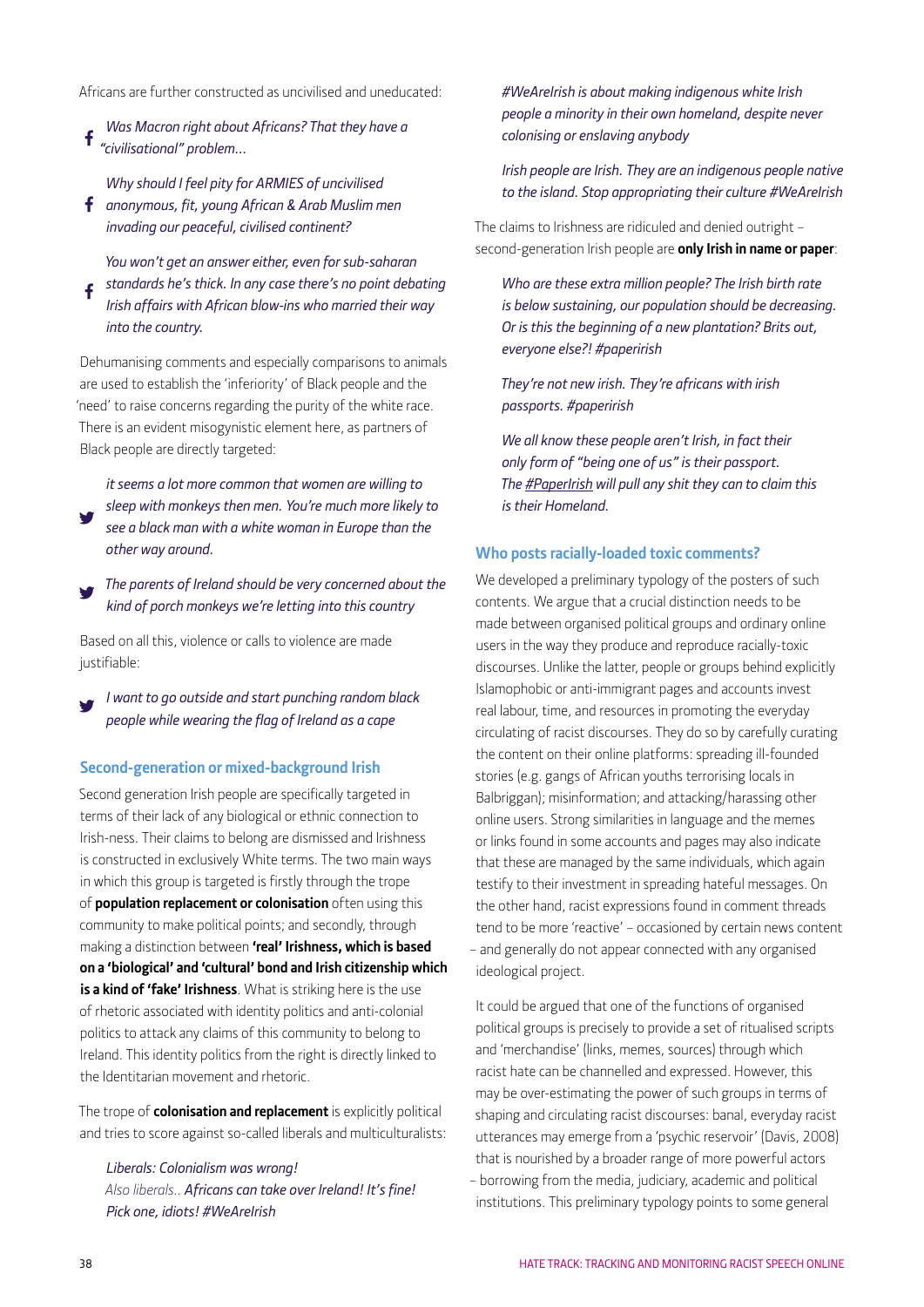categories of posters, making some initial distinctions, but more work needs to be undertaken in refining this further.

- 4. **Shitposters/gamers and trolls.** The mobilisation of racially-toxic memes and tropes here is mostly undertaken 'for the lulz<sup>55</sup>' (Coleman, 2014) or in order to 'bait' or annoy others – there is a clear performative dimension, where these posters are trying to cause as much outrage as they can.
- 5. **Cultural racists or nativists**. They are against diversity, Islam, migrants, all seemingly responsible for the cultural and ethnic genocide of 'Irish natives'. They use terms such as 'rapefugees' and welfare migrants and refer to the purported incompatibility between Islam and the West. They feel they have been wronged by 'globalist' governments embracing diversity and bringing in migrants to drive down wages or dilute whiteness. They are often staunch defenders of Christianity, and specifically Catholicism, seen as the foundation of Western civilisation and fiercely against pro-choice arguments and Irish women having full reproductive rights.
- 6. **Identitarians:** Separated from the above category as they are part of organised racist groups, forging links with right-wing groups in the UK and elsewhere and pursuing a certain political agenda.
- 7. **Contrarian/libertarian posters:** They are against migrants, multiculturalism, diversity, Islam, women but use a more sophisticated language (especially dark irony), alpha-male rhetoric, and have a clear and ugly misogynist streak. They appear to be media savvy and able to fully exploit the potentialities of new online platforms. Their shared hatred of feminism, the welfare state, political correctness, 'cultural Marxism', mainstream media, and 'normies'56, and their peculiar aesthetic sensibilities have emerged from online environments and are influenced by alt-right social media celebrities.
- 8. **Everyday, casual, or banal racism**. This broad category encapsulates a wide range of online utterances that rarely make reference to 'race' or use demeaning and offensive language but still routinise racialising meaning. Everyday racism of this kind is expressed through comments such as *'we need to look after the homeless before we accept more refugees*'; *'Most Muslims are ok, but Islam poses a threat to democratic values'*; *'Migrants should adapt to our way of life'*; *'I have no problems with hard-working migrants*', etc. This discursive variety of racism employs a stock of familial and 'common sense' arguments that may

not be explicitly hateful but remain central to the collective reproduction of racist ideologies and their rationalisation.

### **Trigger events**

Our analysis identified the central role of so-called **trigger events** in shaping the configuration (in terms of frequency and content) of online racist utterances, a finding consistent with research conducted elsewhere (Legewie 2013, King and Sutton 2014, Hanes and Machin 2014; Williams and Burnap, 2015). 'Triggers' can be events that have a transnational resonance (e.g. terrorist attacks, the Brexit referendum, the US Presidential elections) or national relevance (e.g. the opening of a Direct Provision centre in Lisdoonvarna). Legewie (2013) argued that events that construct an out-group as threatening or events that direct attention towards potential sources of intergroup conflict may trigger negative attitudes in response, at least in the short term. Online, such events, and their framing by the media can function to 'validate' and channel prejudicial sentiments, opening up a space for the escalation of cyberhate, the circulation of rumours and calls for retribution. On the one hand, trigger events seem to unleash and legitimise public expressions of hatred amongst 'ordinary' online users; on the other hand, organised groups capitalise upon the expediency of such events, intentionally circulating ill-founded scare stories, misinformation, and other narratives demonising migrants and Muslims. Trigger events can also be used to justify forms of more explicit, crude racism. An example of this is the stabbing incident in Dundalk, which was immediately construed as a terrorist attack because of the ethnicity of the person accused – see the case study below.

In more theoretical terms, Sharma's (2017) model of web racism is particularly useful to describe and understand the role of trigger events, showing the rhythms of racist talk online. Sharma argues that web racism has a power law distribution, and can be divided into (i) spectacular, highly visible racism, that follows highly publicised events, such as for example, terrorist attacks; (ii) explicit racism, typically triggered by milder events, for example, statements by politicians or public figures; (iii) ambient or 'long tail' racism, which forms a constant backdrop is not necessarily triggered by any events as such. What we can add to this model based on the current research is that the mid-range 'explicit racism' described by Sharma can also be triggered by media reports; specifically reports on topics such as immigration and refugees, housing and welfare or anything that has to do with Travellers or prominent second generation Irish people.

<sup>55</sup> An online expression meaning doing something for a laugh, with no purpose behind it. Coleman (2014) has identified this seemingly purposeless behaviour as integral to the early hacking culture.

<sup>56</sup> This refers to 'normal', conventional or mainstream people, and it is used in pejorative sense.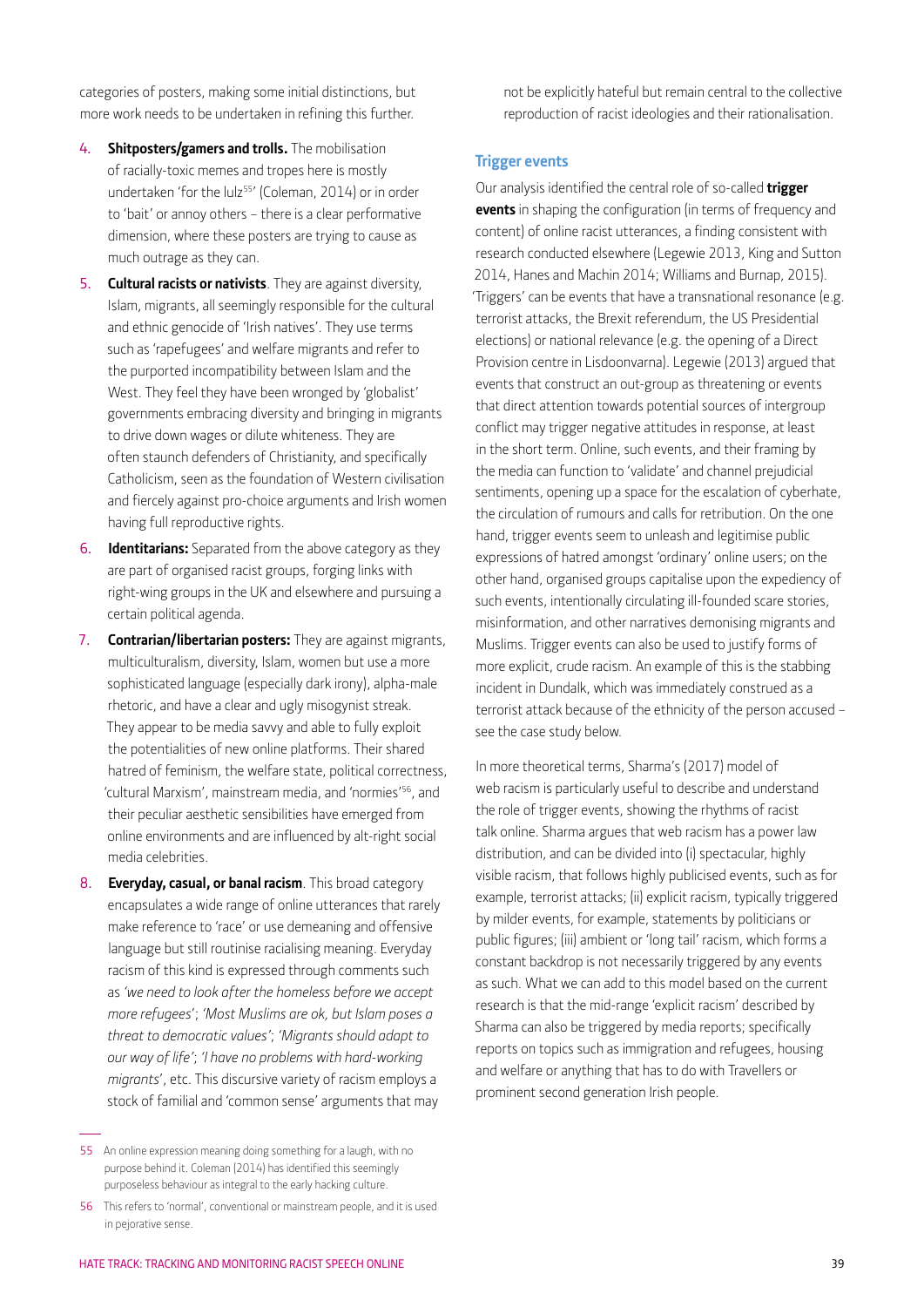## **Stage IV: Attitudes Towards Reporting**

In monitoring and regulating hate speech, social media platforms rely almost exclusively on users. It is, therefore, crucial to understand the circumstances under which users are inclined to report hateful content. To this end, in order to gain an entry point in the emerging cultures of reporting among ordinary users, we presented our findings to students and asked them whether they would be reporting any of the contents we showed them. This is the least developed part of the research, as we only had the time to conduct three of these group discussions. Nevertheless, the results are suggestive of a dynamic of under-reporting and we believe that they merit consideration. It is also hoped that these initial findings will lead to further research in this area, which evokes the responsibilities and duties of all of us towards hateful contents and our duty of care towards those targeted by these contents.

The main finding of these discussions is that people will not report racially-toxic contents even if they do recognise them as problematic. In fact, only three people admitted they had reported contents. Two of those reported materials that targeted them or their community (one self-identified as non-heterosexual and one as Muslim); the third reported a death threat, admitting that the bar was set 'ridiculously high'. In general, students acknowledged the moral or ethical implications of hateful words, but did not see these as connected to broader, systemic issues of inequality. They view racist outbursts as a form of social ignorance. Efforts to reduce misogyny or racism online, even when these efforts simply revolve around pointing at the pervasiveness of such contents, are viewed as censorship, a way of policing social media and stifling freedom of speech. Based on these discussions, we identified four 'cultures' that contribute to or justify the reluctance to reporting racially-toxic contents.

- 9. **Freedom of speech trumps everything else**; while respondents recognised the contents as problematic, they insisted that those posting these were entitled to their freedom of opinion.
- 10. **Racist utterances online are the preserve of idiots and bigots** who expose themselves as such and can be dealt with by others through taking them on and arguing against such views. In these terms, respondents felt that those posting racist contents were collectively judged as idiots and there was no need for any further action.
- 11. **Reporting hateful or racist comments is pointless because online racism is too pervasive and intractable.** This was a common response by our respondents, who felt that the whole process is 'disheartening' to quote one of the terms used.

12. There was a form of **disavowal of responsibility or a 'bystander effect'** whereby some felt someone else would deal with it; it was not their job to do anything about it because it did not concern them; or felt it was not their job to do this.

Considering our discussions with students as an entry point to 'lay' understandings of hateful and racist contents, a preliminary analysis seems to suggest that:

- Unlike focus group discussions and interviews with antiracist activists and experts, where the emphasis was very much on the effects and roots of online hate, students **limited their analysis of racism to the discursive field** (i.e. the content itself), without reflecting on the connection between racist discourses and structural racism, and the silencing, intimidating effects that online racism can have on 'minority' writers/bloggers/social media users.
- Students tended to **view online hate speech as a product of the specific features of online interactions (anonymity, unfettered access to global audiences)**. They see online racism as 'a glitch' of the internet (Nakamura, 2013), caused by single individuals' utterances. Little attention is paid to the discursive, everyday and collective reproduction of racism and racial meanings and the real consequences this has for those targeted.
- Students tend **to view race-based offensive remarks through a post-racial lens lubricated by 'a culture of racial equivalence'** (Song, 2013): on the one hand, racism is a relic from the past; on the other hand, every sort of racially inflected abuse is considered equally damaging. Some students, rather vehemently, took issue with the notion that there are privileges that often accrue from being white; instead they argued that being a 'young, white, working class man' nowadays makes them an easy target for all sorts of abuse.
- Yet, students were also alert to the nuances of language and were able to identify when words or phrases were deployed indexically to create racial meaning or pathologise groups without direct reference to race. Students made distinctions between utterances that they found offensive and yet to be tolerated and utterances that go beyond the threshold of what is acceptable. The type of content that they found most abhorrent and unacceptable was broadly the same that was identified as intolerable by focus group participants. This is typically content that contains slurs/epithets or dehumanising comparisons and describes targeted groups as biologically inferior, sexual threats, or carriers of diseases.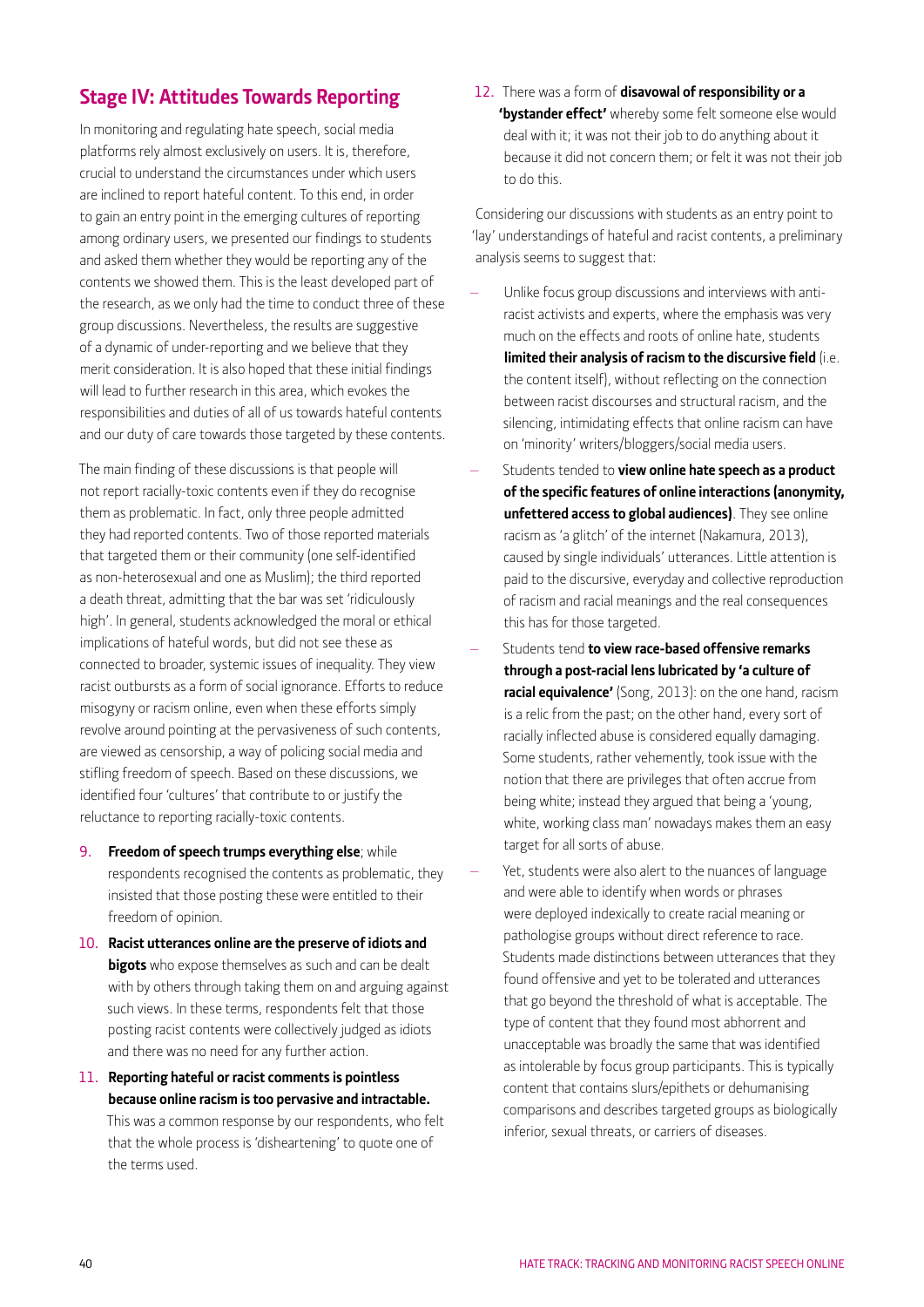# **Conclusions**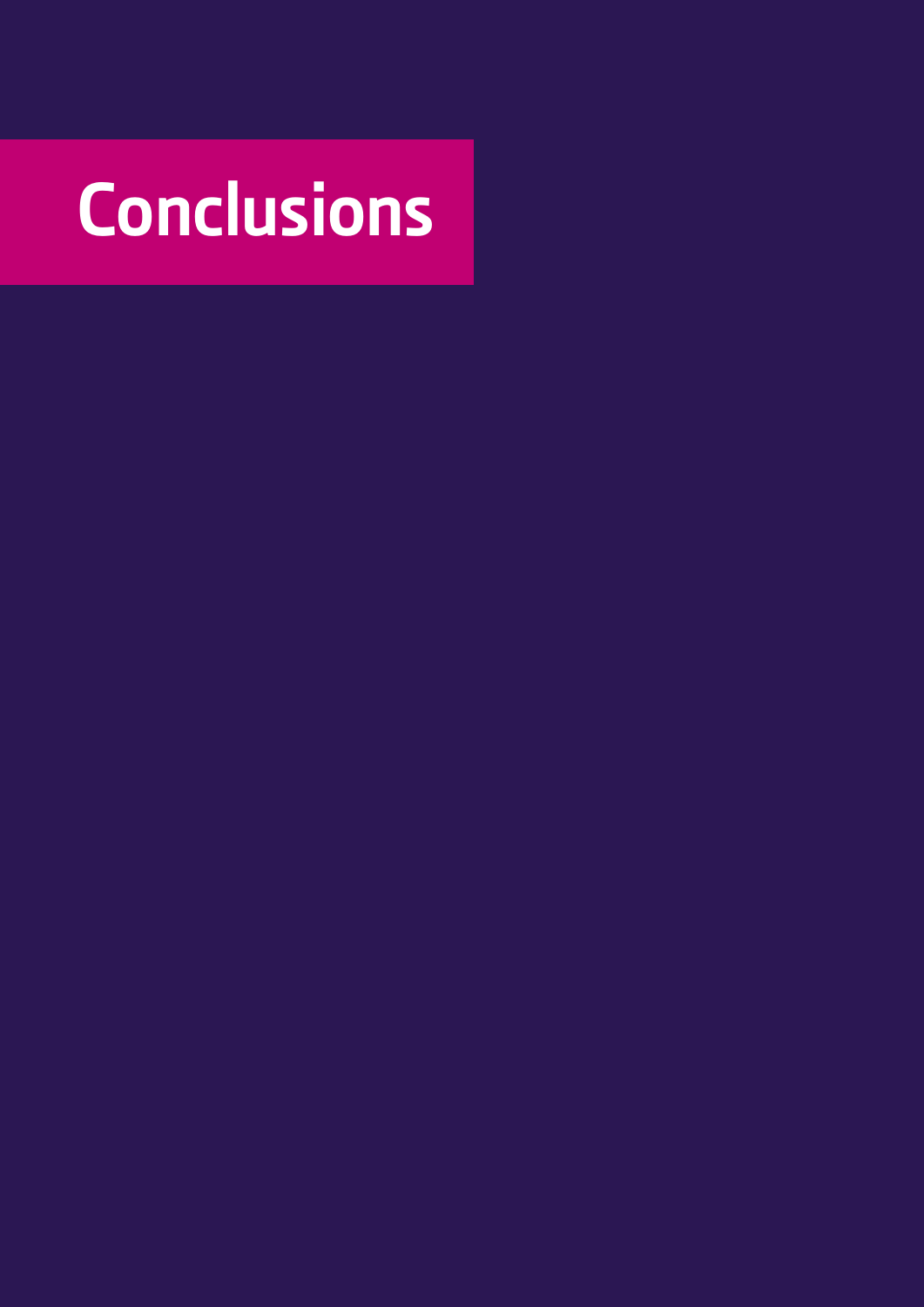# **Conclusions**

The HateTrack project posed three research questions. Below, we summarise how these were addressed.

### **RQ1: What are the defining characteristics, the range and severity of online racist hate speech?**

This question was addressed in Stage I and in Stage III of the research. Stage I relied on a series of focus groups and in-depth interviews with expert informants, while Stage III relied on a discourse analysis of online contents. Our analysis generated rich insights in how anti-racist activists and other people in the 'front line' understand and define online hate speech. Their understandings are more fluid and broader than those codified into law as 'illegal hate speech'. We have operationalised these understandings as racially-loaded toxic contents, as they contain discourses that cause harm through racialising and othering groups of people. Our results point to the variety of toxic contents, groups targeted, categories of posters, and trigger events. We found both crude 'frozen' instances and more nuanced, subtle and 'moving' forms, that may not be immediately apprehended as racially-toxic, but which nevertheless racialise and discriminate against targeted groups. We identified both organised and semi-organised groups, operating through specific pages and accounts, mobilising specific kinds of exclusionary rhetoric, as well as random, generic, 'casual', 'common sense' racially-toxic material, emanating from people who may not understand themselves as involved in any form of racism. We highlighted the specificities of the Irish varieties of racially-loaded toxic discourses, but also continuities and commonalities with US, UK and European racism. We traced the increased volumes of racially-toxic contents that are triggered by highly publicised events – for example, the Ibrahim Halawa case or the supposed 'terrorist' attacks in Dundalk – alongside the mid-range volume triggered by occasionally sensational media headlines covering Direct Provision and other refugee-related topics, migration, Travellerrelated topics, or the pressures on social welfare, hospitals and housing. These were occurring on the backdrop of alwayspresent racially-loaded toxic contents understood by Sharma (2017) as *ambient racism* [please see glossary and definitions].

### **RQ2: How can these materials be tracked on public pages on Facebook and on Twitter?**

This was addressed in Stage II of the research. We employed the information obtained through Stage I to collect and classify a corpus of online contents which we then used to train the HateTrack algorithm. The tool now harvests contents from Twitter and Facebook, classifies them in terms of their probability to contain racially-loaded toxic contents and allows users to export as spreadsheet files. The tool can be very useful to both civil society actors who can use it for monitoring purposes, and to academics studying racism. It can also be extended to include more functionalities and to cover a broader range of toxic discourses, for example, against women, nonheterosexual people, or disabled people.

### **RQ3: What kinds of online racist incidents tend to get reported in Ireland and how do they compare to the broader racist hate materials circulating?**

What are the perceived barriers to reporting and what kinds of experiences do victims and bystanders of online racist hate have to report?

This question was addressed in the fourth and final stage of the research. It should be noted once more that this was the least developed part of the research, drawing on three workshops with students. The main finding here is that there is a great reluctance to report contents. In the three workshops we ran, only three people had ever reported contents, pointing to a reluctance or reticence in dealing with racially-loaded toxic contents. Significantly, the burden is placed on those directly affected to report or deal with such contents. This echoes the work of Nakamura (2015) who thematised the extra burden faced by those targeted by online racism and misogyny, discussing their work in calling this out as a form of unpaid digital labour. The barriers to reporting that we identified here include a kind of 'first amendment absolutism', which suggests a poorly understood notion of what constitutes freedom of speech/expression in Europe; a position that such contents are better dealt with by the broader community, who will identify and appropriately shut down the 'idiots'; a view of the reporting process as pointless in the face of extremely large volumes of online racism; and a 'bystander' effect, in which responsibility is diffused because there are many others exposed to the same contents.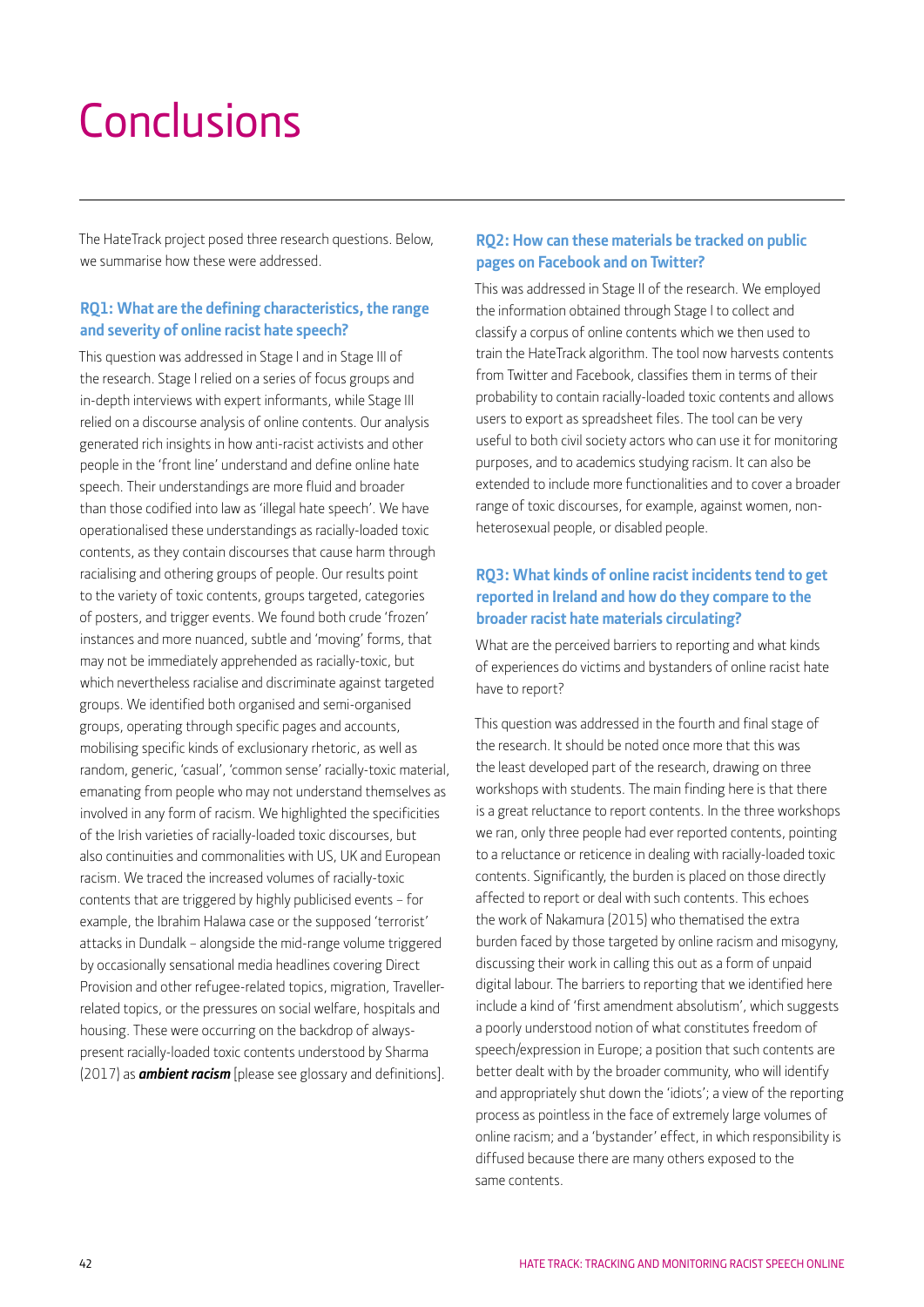Overall, the findings of this research suggest continuity with what has been found by researchers studying racism in other contexts within Ireland, notably in employment (Joseph, 2017), in print media (O' Regan and Riordan, 2018), and in social interactions (Carr, 2017; Michael, 2017) and it reflects the ambivalent attitudes of Irish citizens towards race and cultural diversity (McGinnity et al, 2018). This research complements these studies by pointing to the concurrent existence of three further inter-related discourses found in social media:

- i. the emergence of cross cutting-categories and specifically in the emergence of Irish people of either ethnically mixed backgrounds or descendants of migrant parents as specific targets for racism and whose Irishness is explicitly and constantly questioned and denied;
- ii. the intersection of categories of race/ethnicity, gender and sexuality, with women and men positioned differently, and with sexuality featuring prominently in some racist discourses; and
- iii. the cross-fertilisation of Irish-based discourses with international discourses revolving around 'white supremacy' and discourses associated with the Identitarian movement. This suggests the operation of organised or quasi-organised groups in this sphere.

Our research further noted a synergy – which we assume is unwitting – between coverage of certain events or themes by the media and a surge in online racially-toxic contents. It is important, finally, to point to the specificity of online racism which is found both in the kinds of discourses mobilised but also in the accumulations of racially-toxic discourses across platforms and over time. What we found here in terms of the substance of these discourses constitutes for the most part a repetition of racially problematic discourses circulating in society at large. In theoretical terms, we see both frozen and motile versions of racism, that suggest both a regression to old-fashioned forms of racism as biological or cultural inferiority, and more sophisticated discourses of preserving cultural integrity and uniqueness through cultural separation, but which end up victimising those deemed as culturally 'alien' or unassimilable. What is specific to social media, however, is the constant repetition and 'pile up' of all these discourses in places that are understood as public, such as the Facebook pages of online news outlets, and Twitter, which may end up silencing those targeted and forcing them to remove themselves from these spaces. Returning to Habermas' ideas of an inclusive public sphere as a requirement for a properly functioning democracy, it is clear that the circulation of racially-toxic speech may compromise this inclusivity affecting the overall state of our society.

### **Limitations**

The definitions and categories we use throughout the report –'hateful content', 'racist discourses', 'racially-loaded toxic contents' – are sociological constructs. They are not intended to match or approximate any legal definition or threshold outlined in criminal law. There is no suggestion that any of the content analysed is unlawful or that it should be removed.

It should also be noted that Facebook and Twitter are not a representative window into Irish society so our analysis of online racist discourses can only shed limited light on the broader dynamics of racism. Social media are not used evenly by different groups; it is likely that socioeconomically disadvantaged groups are the least represented on these platforms.

Overall, this research was undertaken with the aim of testing the methodological viability and reliability of using automated techniques and qualitative methods to identify and classify hateful content. As such, it is intended to be an indicative, firsttake analysis of the type of racist discourses that proliferate on Facebook and Twitter and that pertain to the Irish context. The findings presented here are neither exhaustive or definitive but shared with the hope of stimulating further research on these very important topics.

In terms of the focus group discussions, we interviewed only those designated as experts in the field. Clearly, there is scope to broaden this to include a wider range of informants. Indeed, we tried to identify some 'lay' understandings of online racist speech in the discussions with students, conducted in the final part of the research. But more research needs to be conducted to examine the range of understandings of what constitutes racially-loaded toxic speech across the Irish society.

It should be noted that the HateTrack tool is not perfect: the technology used is inherently probabilistic, and the algorithm needs further refinement. Additionally, it could be made to be more user-friendly, especially working with Facebook posts, but also in terms of saving and downloading selections.

A further issue is that although we identified a set of racist discourses, targeted groups, posters, and trigger events, we were not able to perform any statistical analysis of the frequencies or the distribution metrics of these. Similarly, our analysis focused on a particular period of time and it is uncertain whether these discourses are valid over a longer period of time.

Finally, our analysis of the reporting cultures was limited to groups of students and its general validity needs to be tested in broader segments of the population. The emphasis on freedom of speech narrowly understood may be the outcome of talking to journalism students.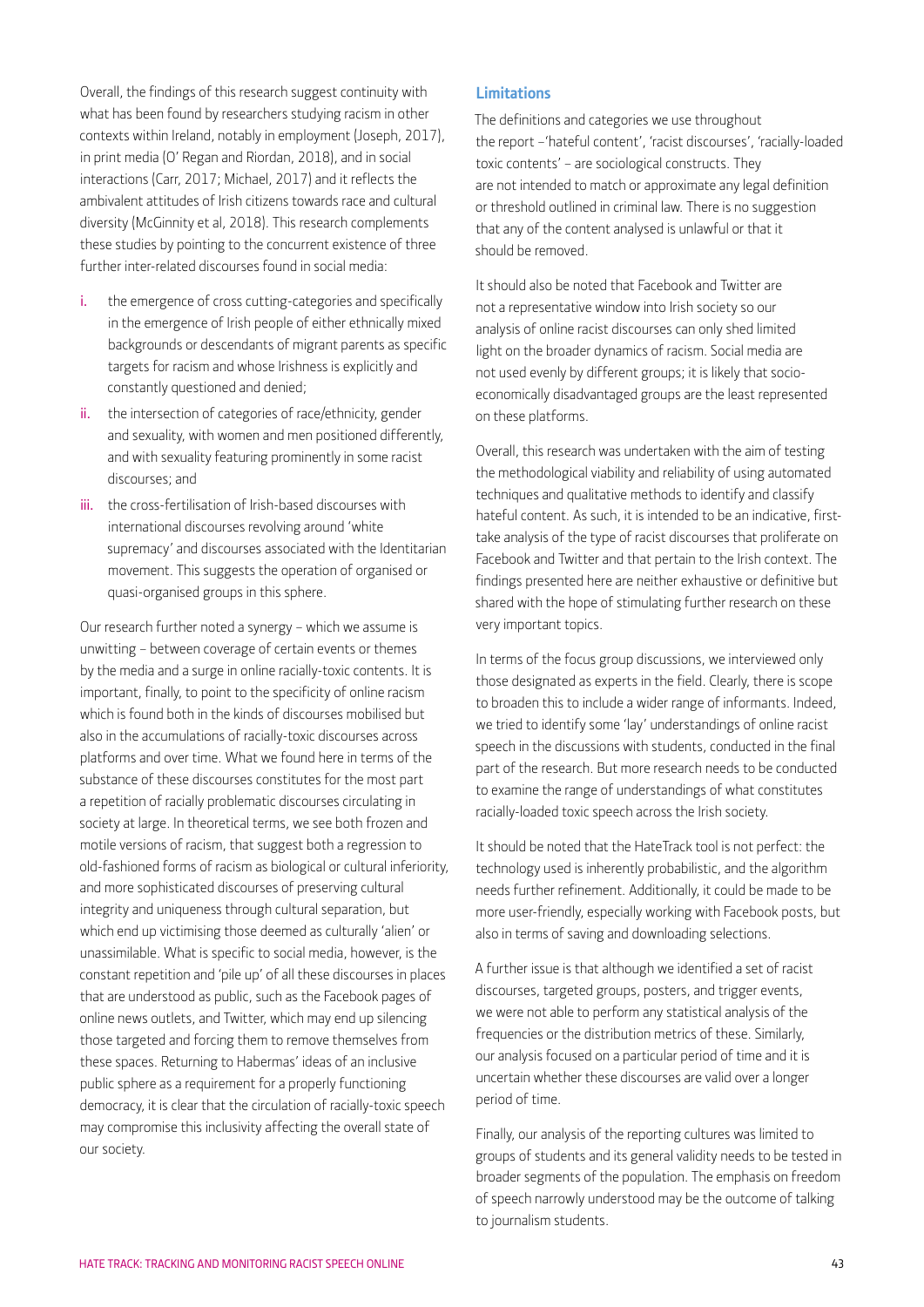### **Future research directions**

This research was an inter-disciplinary collaboration between social scientists and computer scientists. It has proven fruitful in generating new insights. Future research may extend these and look for other ways of combining the two disciplines. As a first step towards this, we made available the HateTrack tool and dataset to two MSc Digital Analytics students who will use it for their dissertations. One project will look at geotagging and locations and try to associate these with specific racially-toxic discourses; this seeks to replicate the work of the Geography of Hate project<sup>57</sup>. The second project will perform a network analysis of the accounts offering more information on the role of organised groups. The dataset we generated, and which can be extended through further searches using HateTrack, affords different kinds of future study. One particularly interesting one would be to use topic modeling, which refers to applying a statistical model for discovering the clustering of terms, thereby allowing the emergence of other semantic patterns from the data, that our manual analysis could not identify.

In terms of the HateTrack tool itself, this is built in a way that allows it to be extended. Three such extensions can be as follows: (i) the tool could be recalibrated to identify other kinds of hate speech, for example, misogynist, homophobic or ableist contents; (ii) it could extend to search for contents in YouTube and other social media platforms and it may also be adapted for the comments sites of news and other websites; (iii) it could be extended to operate in other languages. Future research may, therefore, help develop this tool further.

While the current project focused on defining and tracking racially-toxic contents, it would be useful to know which of these discourses tends to be more frequent or which groups are the most targeted. This would require a quantitative methodology that would look to track the rhythms of racially-toxic contents across time. In doing so, it will help clarify the operation and role of trigger events. Additionally, future research can identify the responses and counter-arguments used by others when they encounter racially-toxic speech. These 'lay' counter-narratives can be studied both for their range and their effectiveness in dealing with the various problematic discourses identified. Further, while this study derived its definitions of racial toxicity from anti-racist and community-base groups, future research may examine the extent to which these find broader resonance within the Irish society.

Examining the role of organised or quasi-organised groups was beyond the scope of this research but it has emerged as especially significant. Future research can develop relevant research questions, such as looking at the diffusion of specific vocabularies or terms, the extent to which these have infiltrated the mainstream, and their links with organised groups located elsewhere in Europe or the US.

Finally, future research can examine the 'reporting cultures' by looking more closely at the kinds of contents people tend to take issue with and report, and what they may perceive as the main barriers. Further research here can firstly expand the sample of people to include different ages and different backgrounds; and secondly, examine the diffusion of the various justifications concerning reporting across different demographic categories.

<sup>57</sup> See here for more details: http://users.humboldt.edu/mstephens/hate/ hate map.html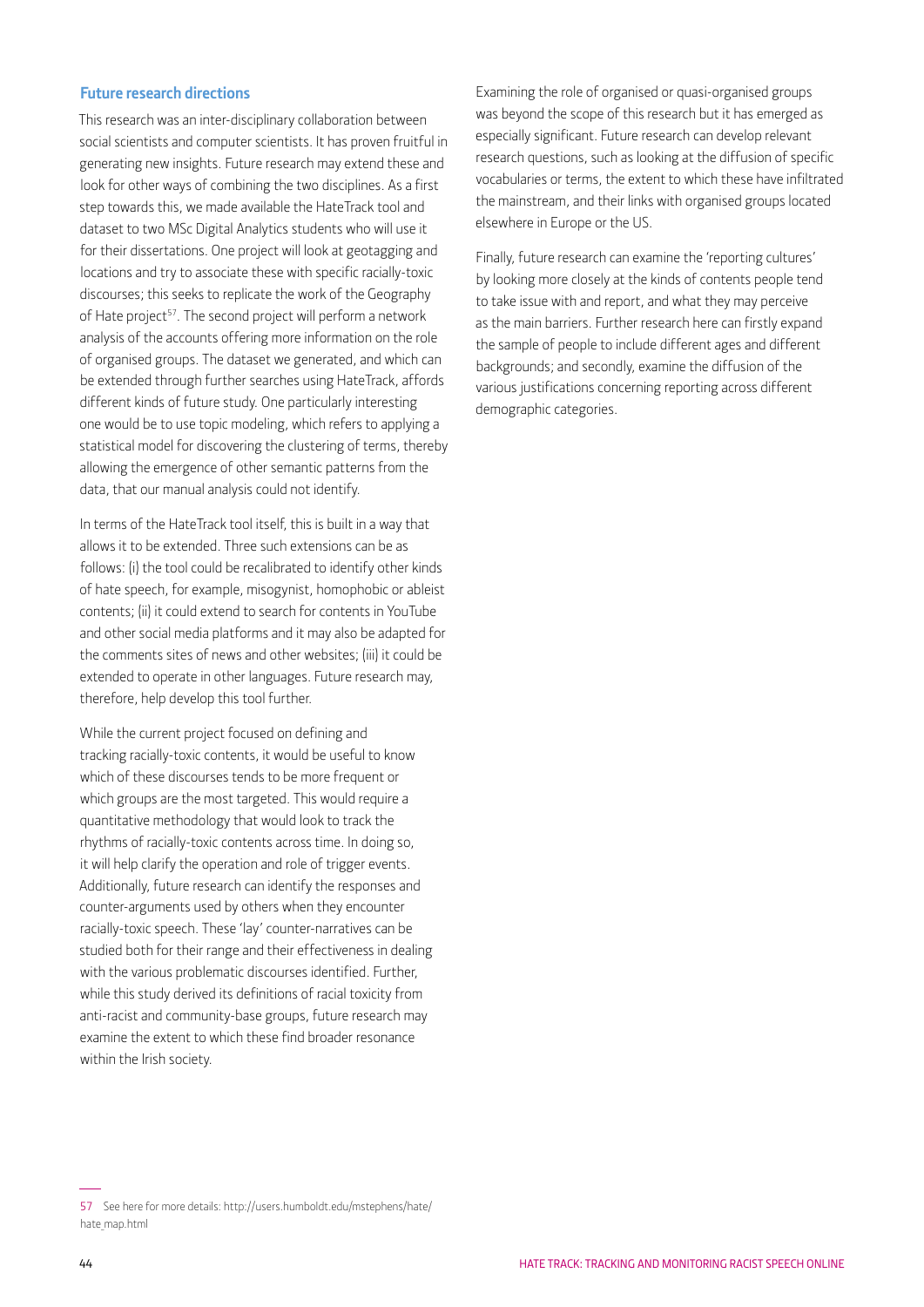# Glossary and Definitions

**Algorithm:** a step-by-step process for solving a problem.

**Ambient racism:** Sharma (2017) defines ambient racism as the kind of always-present, low level, banal racism forming the backdrop of social media.

**Digital public sphere:** Habermas (1991) defined the public sphere as a sphere between civil society and the State, which allowed for a critical public discussion of matters of general interest to the public. Habermas considered the mass media and, in particular journalism, as the principle institutions of the public sphere and rational-critical discussion as the principle communicative form. The digital public sphere can be considered as a communicative space that is comprised of digital and social media, where participation is open to all, who can then discuss matters of common concern, using a diverse range of communicative forms, from rational discourse to memes and emojis (Schafer, 2015).

**Frozen racism:** Lentin (2016) describes crude forms of obvious racism as 'frozen' because they are constructed as a thing of the past that is, or ought to be overcome in the post-WWII world. Moreover, this 'frozen' racism associated with slavery, the Holocaust, and other such events of the past, is considered an evident 'real' form of racism. Lentin argues that frozen racism is used to obscure the shifting ways in which race operates.

**Identitarianism:** The idea that cultures should remain pure and not mixing with others, or if necessary only mix with similar others while retaining their core identity. The three core ideas of identitarianism are: (i) Ethnopluralism, i.e. the idea that cultures should be allowed to retain their uniqueness and dynamism, but separately from one another; ethnopluralism does not make explicit claims of cultural superiority. (ii) Post-ideology, the positioning beyond left and right and primarily as a cultural movement. (iii) 'Retorsion', the idea that the majority is now somehow a threatened minority in its own territory and this needs to be resisted (Ahmed and Pisoiu, 2017).

**Informational libertarianism:** the belief that a free market of ideas and information should operate on the internet and that this can only happen in a minimal regulatory context. This view is closely associated with some of the first and most influential online civil rights organisations, such as the Electronic Frontier Foundation (EFF) (Jordan, 2001; see also, Barbrook and Cameron, 1996).

**Machine learning:** Machine learning is a field of computer science that applies statistical analyses of commonalities in data. The goal of machine learning is to develop methods that can automatically detect patterns in data, and then to use the uncovered patterns to predict future data or other outcomes of interest (Murphy, 2012, page xxvii).

**Motile racism:** the converse of 'frozen' racism. Lentin (2016) follows Back and Solomos (1996) in understanding racism as a scavenger ideology, borrowing and using ideas and concepts developed elsewhere and for different purposes. Motile racism refers to the various mutations and shifts within racism, which may not necessarily be linked to racism as an ideology of biological superiority of one race over other, but which nevertheless are used to subjugate and inferiorise certain groups of people.

**Neural network:** This is a method of machine learning that is inspired by the biological neural networks in the human brain. Rather than performing operations sequentially, neural network techniques explore many competing hypotheses simultaneously, using parallel architectures composed of simple computational elements connected by links with variable weights (Karayiannis and Venetsopoulos, 2013: 2-3).

**Primordial nationalism:** Smith (1998) defines as primordial nationalism the claim that ethnies or nations exist because of 'primordial' bonds that connect their members, either through 'blood' or genetic ties (as in the socio-biological paradigm of Pierre van den Berghe) or through perceived cultural similarities of language, religion, territory and kinship (found in the culturalist approach of Clifford Geertz).

**Racialisation:** The ascription of 'racial', i.e. biological, immutable and unchanging characteristics to certain groups of people, including the association of phenotypical characteristics such as skin or hair colour with certain behaviours (see Barot and Bird, 2001; Goldberg, 1993). Carr and Haynes (2015: 22) understand this as "an ideological process utilised to justify or explain social stratification, inclusion or exclusion.".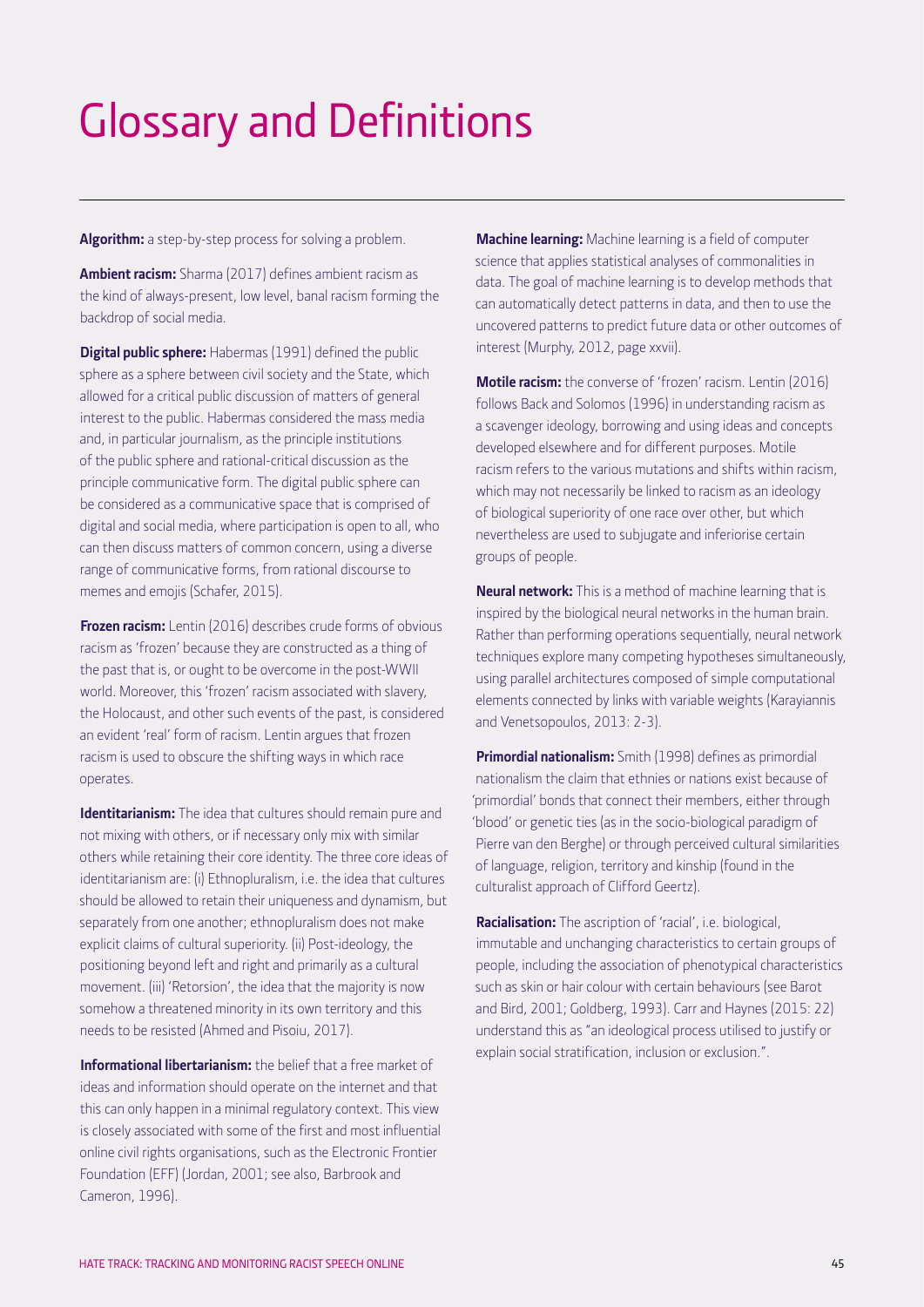**Racially-loaded toxic contents:** We define as raciallyloaded toxic contents and kind of content that creates a division between 'them' and 'us', whereby the former is constructed as inferior; reinforce stereotypes; spread myths and disinformation; justify the exclusion, stigmatisation, and inferiorisation of particular groups; and reinforce exclusivist notions of national belonging and identity. Racially-loaded toxic language typically uses expressions and arguments that make certain words/concepts/images and the negative emotions they evoke – fear, disgust, or distrust – 'stick' to particular bodies (Ahmed, 2004).

**Spreadability:** The potential for digital media users to share contents online (Jenkins, Ford and Green, 2013). Specifically, Jenkins et al. use this term to encompass: the technical attributes of digital media that make it possible and easy to share contents, the economic structures that enable or restrict circulation, the attributes of the texts/contents shared, and the social networks that link people.

**Trigger events:** Topics or themes that tend to elicit reactions including racially-loaded toxic comments. It should be noted that often it is not the events themselves but their coverage by the media that trigger reactions and comments. This draws on the work of sociologist Joscha Legewie (2013), who found that events that construct an out-group as threatening or events that direct attention towards potential sources of inter-group conflict cause negative attitudes in response at least in the short term.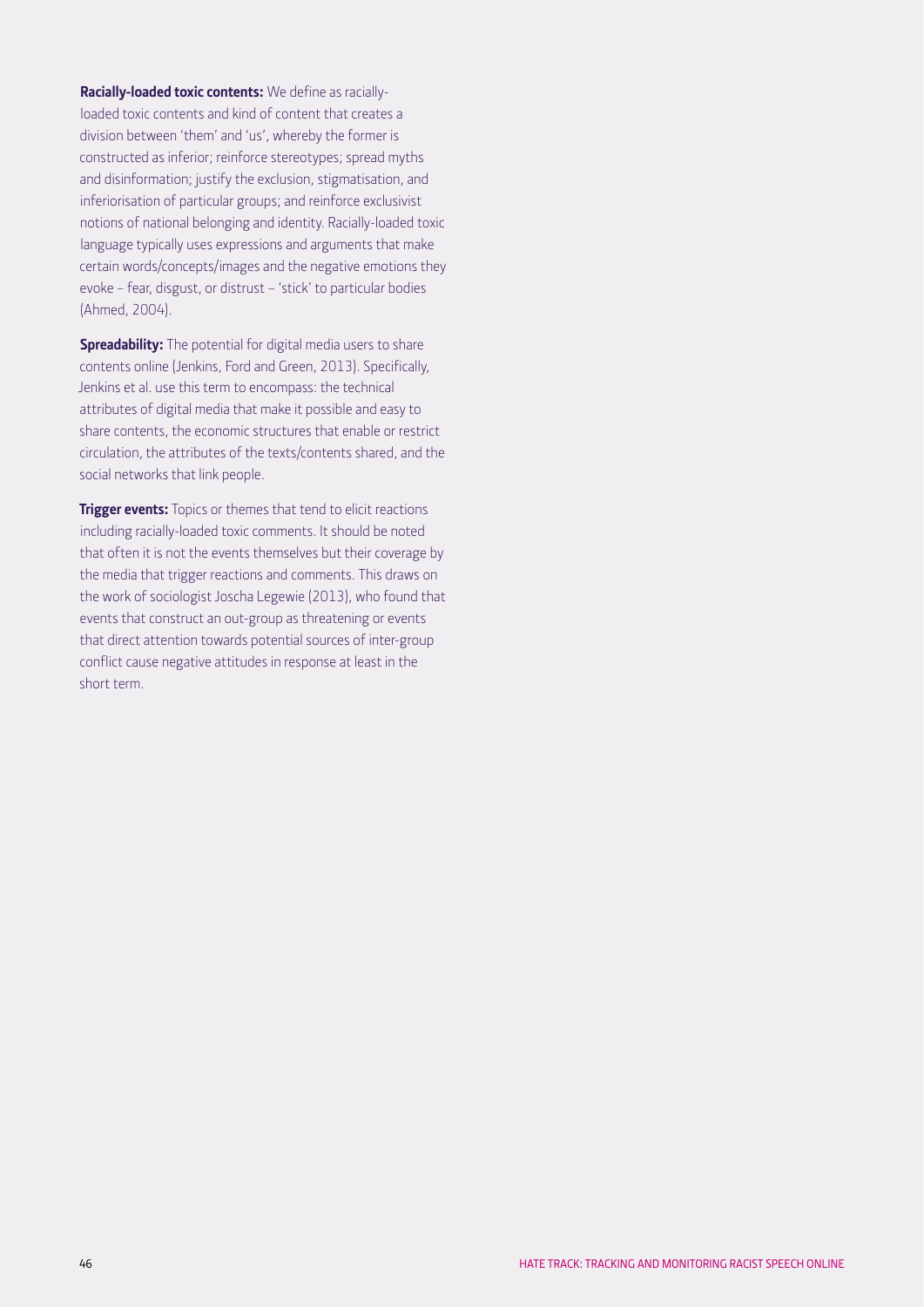# **Bibliography**

Ahmed, Reem and Pisoiu, Daniela (2017), The New, the Old and the Grey: Ascertaining the Discursive and Social Overlaps in the (Extreme) Right Spectrum Online, paper presented at the ECPR General Conference 2017, Oslo, 6-9 September

Ahmed, Sara (2004) *The Cultural Politics of Emotions*, Edinburgh: Edinburgh University Press.

Back, Les and Solomos, John (eds) (2000) *Theories of Race and Ethnicity*. A Reader, London: Routledge.

Balibar, Etienne and Wallerstein, Immanuel (1991) *Race, Nation, Class: Ambiguous Identities*. London: Verso.

Banks, James (2011) 'European Regulation of Cross-Border Hate Speech in Cyberspace: The Limits of Legislation', *European Journal of Crime, Criminal Law and Criminal Justice*, 19: 1-13.

Barbrook, Richard and Cameron, Andy (1996) The Californian ideology. *Science as Culture*, *6*(1), pp.44-72.

Barker, Martin (1981) *The New Racism*, London: Junction Books

Barot, Rohit, and John Bird. "Racialisation: the genealogy and critique of a concept." *Ethnic and Racial Studies* 24, no. 4 (2001): 601-618.

Bartlett, Jamie, Reffin, Jeremy, Rumball, Noelle and Williamson, Sara (2014) Anti-Social Media, available at https://www.demos. co.uk/project/anti-social-media/

Benesch, Susan (2011) 'Election-related violence: the role of dangerous speech' speech given at Centre for Human Rights and Global Justice, New York University, 25th March 2011

Benesch, Susan (2012) 'Dangerous Speech: A Proposal to Prevent Group Violence', available at http://www. worldpolicy.org/sites/default/files/Dangerous%20Speech%20 Guidelines%20Benesch%20January%202012.pdf

Bonilla-Silva, Eduardo (2002) 'The linguistics of colour-blind racism: how to talk nasty about blacks without sounding "racist" ', *Critical Sociology*, 28(1–2): 41–64.

Bonilla-Silva, Eduardo (2003) *Racism without Racists: Colour-Blind Racism and Racial Inequality in Contemporary America*, New York: Rowman & Littlefield.

Brindle, Andrew (2009) A Linguistic Analysis of a White Supremacist Web Forum, PhD dissertation (unpublished). Lancaster University.

British Institute of Human Rights (2012) Mapping study on projects against hate speech online, Council of Europe, available at https://rm.coe.int/16807023b4

Butler, Judith (2017) 'Sovereign Performatives in the Contemporary Scene of Utterance', *Critical Inquiry*, 23 (2): 350-377.

Carr, James (2015) *Experiences of Islamophobia: Living with Racism in the Neoliberal Era*, London: Routledge.

Carr, James (2017) Islamophobia, Anti-Muslim Racism and Conceptions of Irish Homogeneity, in Haynes, A., Schweppe, J., and S. Taylor (eds.) *Critical Perspectives on Hate Crime: Contributions from the Island of Ireland*, pp. 253-274, Basingstoke: Palgrave.

Carr, James and Haynes, Amanda, 2015. A clash of racialisations: The policing of 'race'and of anti-Muslim racism in Ireland. *Critical Sociology*, *41*(1), pp.21-40.

Citron, Danielle K. (2009) 'Cyber Civil Rights', *Boston Law Review*, 89: 61-125.

Citron, Danielle K (2014), *Hate Crimes in Cyberspace*, Harvard University Press.

Cohen-Almagor, Raphael (2011) 'Fighting Hate and Bigotry on the Internet', *Policy and Internet,* 3 (3): 1–26.

Cole, Teju (2016) 'A Time for Refusal', The New York Times Magazine, 11 November, available at https://www.nytimes. com/2016/11/11/magazine/a-time-for-refusal.html? r=0

Coliver, Sandra (1992) *Striking a Balance: Hate Speech, Freedom of Expression and Non-discrimination*, London: University of Essex press.

Daniels, Jessie (2008) "Race, Civil Rights, and Hate Speech in the Digital Era", in Anna Everett (eds) *Learning Race and Ethnicity: Youth and Digital Media*, The John D. and Catherine T. MacArthur Foundation Series on Digital Media and Learning, Cambridge, MA: The MIT Press.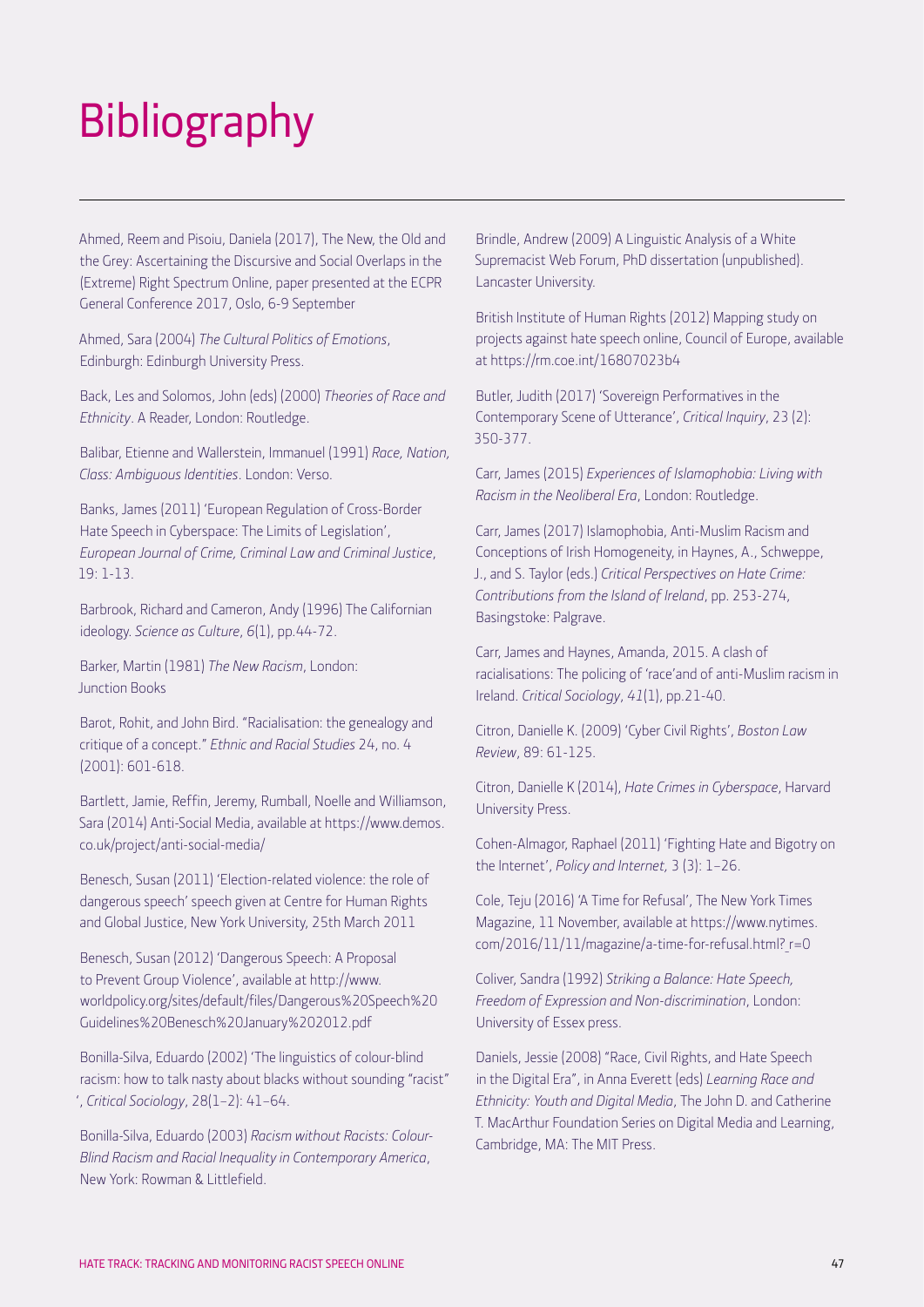Davis, Angela (2008) 'Recognising Racism in the Era of Neoliberalism', Vice Chancellor's Oration at Murdoch University, available at http://www.truth-out.org/opinion/item/16188 recognising-racism-in-the-era-of-neoliberalism

Dawkins, Richard (1976). The Selfish Gene. Oxford: Oxford University Press.

Dikaiakos, Marios D., Pallis George., and Markatos, Evangelos P. (2016) Mandola: Monitoring and detecting online hate speech, ERCIM News 2016, 107.

Essed, Philomena (1991) *Understanding Everyday Racism*, London: Sage

European Commission (2014), Report on the implementation of Council Framework Decision 2008/913/JHA on combating certain forms and expressions of racism and xenophobia by means of criminal law, available at: https://publications.europa. eu/en/publication-detail/-/publication/ea5a03d1-875e-11e3- 9b7d-01aa75ed71a1/language-en

Fredrickson, George M. (2002) *Racism: A Short History*, Princeton, N. J.: Princeton University Press.

Gabielkov, Maksym, Ramachandran, Arthi, Chaintreau, Augustin and Legout, Arnaud (2016) 'Social clicks: What and who gets read on Twitter?', ACM SIGMETRICS Performance Evaluation Review, 44(1), pp.179-192.

Gagliardone, Iginio, Patel, Alisha, Pohjonen, Matti (2014) Mapping and Analysing Hate Speech Online: Opportunities and Challenges for Ethiopia, available at http://pcmlp.socleg.ox.ac. uk/wp-content/uploads/2014/12/Ethiopia-hate-speech.pdf

Gagliardone, Iginio, Gal, Danit, Alves, Thiago, and Martinez, Gabriela (2015). *Countering online hate speech*. UNESCO Publishing.

Gallagher, Charles A. (2003) 'Playing the white ethnic card: using ethnic identity to deny contemporary racism', in Doane Ashley W. and Bonilla-Silva Eduardo (eds) *White Out: The Continuing Significance of Racism*, New York: Routledge, pp. 145–158.

Garner, Steve (2004) *Racism in the Irish Experience*, London: Pluto Press.

Garton Ash, Timothy (2016) *Free Speech: Ten Principles for a Connected World*, Yale: Yale University Press

George, Cherian (2016), *Hate Spin*, MIT Press.

Gilroy, Paul (2000) *Between Camps: Nations, Cultures and the Allure of Race*, London: Routledge

Goldberg, David T. (1993) *Racist Culture: Philosophy and the Politics of Meaning*, Oxford: Blackwell.

Goldberg, David T. (2008) *The Threat of Race: Reflections on Racial Neoliberalism*, Oxford: Wiley/Blackwell.

Goldberg, David T. (2015) *Are We All Postracial Yet?*, Cambridge: Polity Press.

Griffin, Dan and McMahon, Aine. 2016. ' RTÉ receives 1,300 complaints over Katie Hopkins interview', Irish Times, November 11. Available at: https://www.irishtimes.com/news/ ireland/irish-news/rt%C3%A9-receives-1-300-complaints-overkatie-hopkins-interview-1.2864436, accessed 11/10/2017.

Habermas, Jurgen (1991), *The Structural Transformation of the Public Sphere*, Cambridge: Polity Press.

Hanes, Emma and Machin, Stephen (2014) 'Hate Crime in the Wake of Terror Attacks: Evidence from 7/7 and 9/11', *Journal of Contemporary Criminal Justice*, 30 (3):247-267.

Heinze, Eric (2016) *Hate Speech and Democratic Citizenship*, Oxford: Oxford University Press.

Herz, Michael and Molnar, Peter (2012) *The Content and Context of Hate Speech: Rethinking Regulation and Responses*, Cambridge: Cambridge University Press.

Hesse, Barnor (2004) 'Im/plausible deniability: racism's conceptual double bind', *Social Identities*, 10 (1): 9-29.

Holmes, Seth M., and Heide Castañeda. (2016) 'Representing the "European refugee crisis" in Germany and beyond: Deservingness and difference, life and death.' *American Ethnologist* 43, no. 1: 12-24.

Hughey, Matthew W. (2011) 'Backstage discourse and the reproduction of white masculinities', *Sociological Quarterly* 52(1): 132–153.

Jenkins, Henry, Ford, Sam, and Green, Joshua (2013) *Spreadable media: Creating value and meaning in a networked culture*. NY: NYU Press.

Jordan, Tim (2001). Language and libertarianism: The politics of cyberculture and the culture of cyberpolitics. *The Sociological Review*, *49*(1), pp.1-17.

Joseph, Ebun. (2017) 'Whiteness and racism: Examining the racial order in Ireland'. *Irish Journal of Sociology* (2017): 0791603517737282.

Joyce, Sindy, Kennedy Margaret, and Haynes, Amanda, (2017)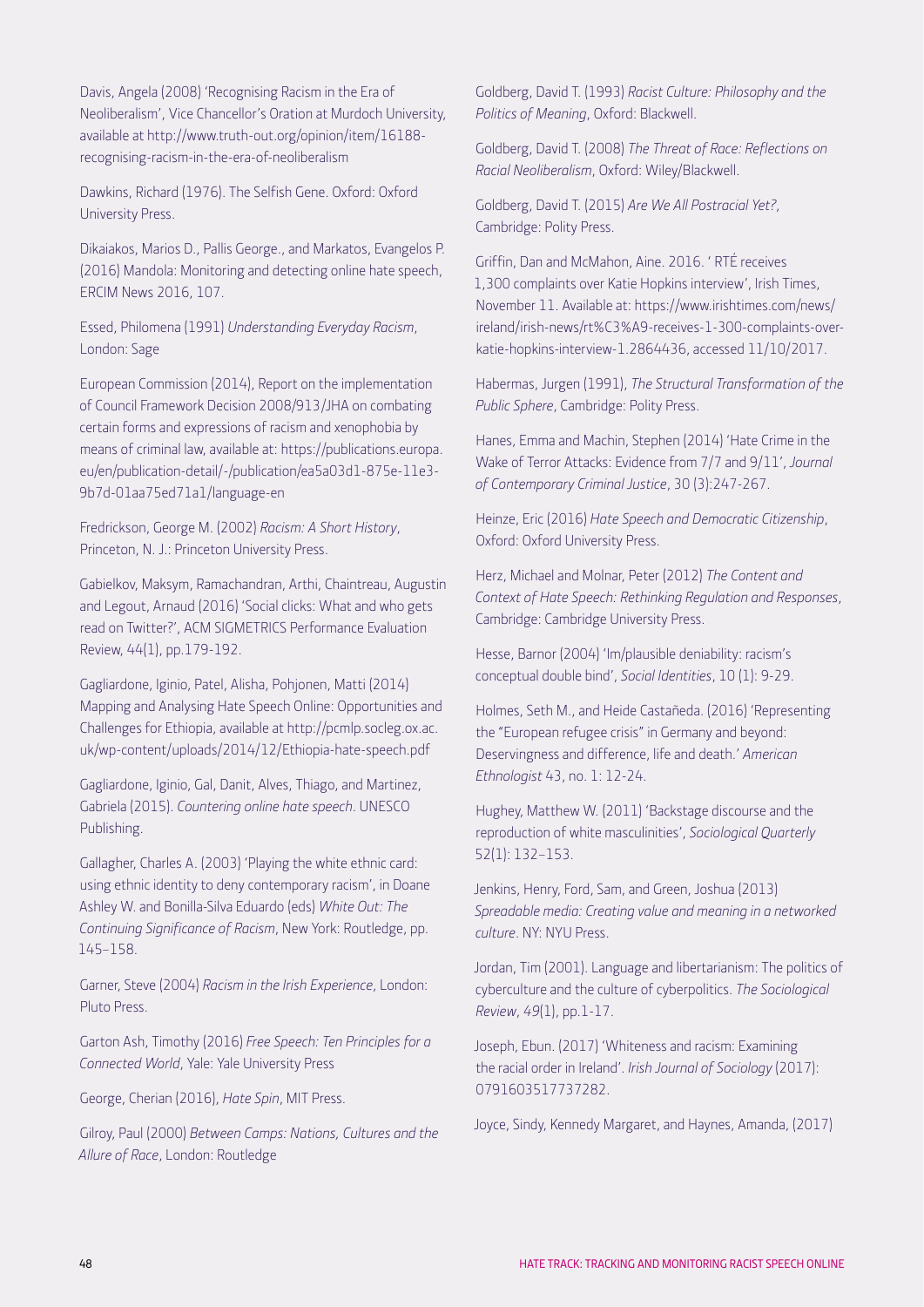Travellers and Roma in Ireland: Understanding Hate Crime Data through the Lens of Structural Inequality, in Haynes, A., Schweppe, J., and S. Taylor (eds.) *Critical Perspectives on Hate Crime: Contributions from the Island of Ireland*, pp. 325-354, Basingstoke: Palgrave.

Jubany, Olga and Roiha, Malin (2016) "Backgrounds, Experiences and Responses to Online Hate Speech: A Comparative Cross-Country Analysis", available at http://www. unicri.it/special topics/hate crimes/Backgrounds Experiences and Responses to Online Hate Speech A Comparative Cross-Country\_Analysis.pdf

Karayiannis, Nikolaos and Venetsanopoulos, Anastasios, (2013) *Artificial neural networks: learning algorithms, performance evaluation, and applications* (Vol. 209). Springer Science & Business Media.

King, Ryan D. and Sutton, Gretchen M. (2014) 'High Times for Hate Crimes: Explaining the Temporal Clustering of Hate Motivated Offending', *Criminology*, 51 (4):871-894.

Krizhevsky, Alex, Sutskever, Ilya., and Hinton, Geoffrey E. (2012) 'Imagenet classification with deep convolutional neural networks', in *Advances in Neural Information Processing Systems* 25, F. Pereira, C. J. C. Burges, L. Bottou, and K. Q. Weinberger, Eds. Curran Associates, Inc., pp. 1097–1105.

Legewie, Joscha (2013) 'Terrorist events and attitudes toward immigrants: A natural experiment', *American Journal of Sociology*, 118 (5):1199–245.

Lentin, Alana (2016) 'Racism in Public or Public Racism: doing anti-racism in post-racial times', *Ethnic and Racial Studies*, 39(1): 33-48.

Lentin, Alana (2004) *Racism and Anti-Racism in Europe*, London: Pluto Press.

Lentin, Alana and Humphry, Justine (2017) 'Anti-racism apps: framing understandings and approaches to anti-racism education and intervention'*, Information, Communication, and Society*, 20:10, 1539-1553

Lentin, Alana and Lentin, Ronit (eds) (2006) *Race and State*, Newcastle, UK: Cambridge Scholars Press.

Lentin, Alana and Titley, Gavan (2011) *The Crises of Multiculturalism: Racism in a Neoliberal Age,* London: Zed Books.

Lentin, Ronit and McVeigh, Robbie (2006) *After Optimism? Ireland Racism and Globalisation*, Dublin: Metro Éireann Publications.

Linehan, Hugh (2017) 'Digital safety watchdog could prove a milestone online', *Irish Times*, 8 February.

Linehan, Thomas (2012) 'Comparing Anti-Semitism, Islamophobia, and asylophobia: the British case', *Studies in Ethnicity and Nationalism*, 12 (2): 366-386.

McGinnity, Frances, Grotti, Rafaelle, Kenny, Oona and Russell, Helen, (2017), Who experiences discrimination in Ireland?, ESRI Research Series, available at: https://www.ihrec.ie/app/ uploads/2017/11/Who-experiences-discrimination-in-Ireland-Report.pdf

McGinnity, Frances, Grotti, Rafaelle, Russell, Helen, and Fahey Éamonn (2018), Attitudes to Diversity in Ireland, ESRI Research Series, available at: https://www.ihrec.ie/app/ uploads/2018/03/Attitudes-to-diversity-in-Ireland.pdf

Matsuda, Mari J., Lawrence Charles R., Delgado, Richard and Crenshaw, Kirnberle. . (1993) *Words that Wound: Critical Race Theory, Assaultive Speech, and the First Amendment*, Boulder, CO: Westview Press.

Michael, Lucy, 2017. Anti-Black Racism: Afrophobia, Exclusion and Global Racisms. In *Haynes, A., Schweppe, J., and S. Taylor (eds.) Critical Perspectives on Hate Crime: Contributions from the Island of Ireland, Basingstoke: Palgrave,* pp. 275-299, Basingstoke: Palgrave.

Mikolov, Tomas, Sutskever, Ilya, Chen, Kai, Corrado, Greg, and Dean, Jaffrey (2013) Distributed representations of words and phrases and their compositionality. In Proceedings of the 26th International Conference on Neural Information Processing Systems - Volume 2, NIPS'13, Curran Associates Inc., pp. 3111–3119.

Miles, Robert (1982) *Racism and Migrant Labour*, London: Kegan Paul.

Miles, Robert (1989) *Racism*, London: Routledge

Miller, Carl, Smith, Joshua, and Dale, Jack (2016) 'Islamophobia on Twitter: March to July 2016', Centre for Analysis of Social Media, Demos, UK, available at https://www.demos.co.uk/ project/islamophobia-on-Twitter/

Mosse, George (1985) *Towards The Final Solution: A History of European Racism*, Madison: University of Wisconsin Press.

MRAP (Mouvement contre le racisme et pour l'amitié entre les peuples) (2009) Internet, enjeu de la lutte contre le racism, available at http://ancien.mrap.fr/documents-1/rapportmrap2009.pdf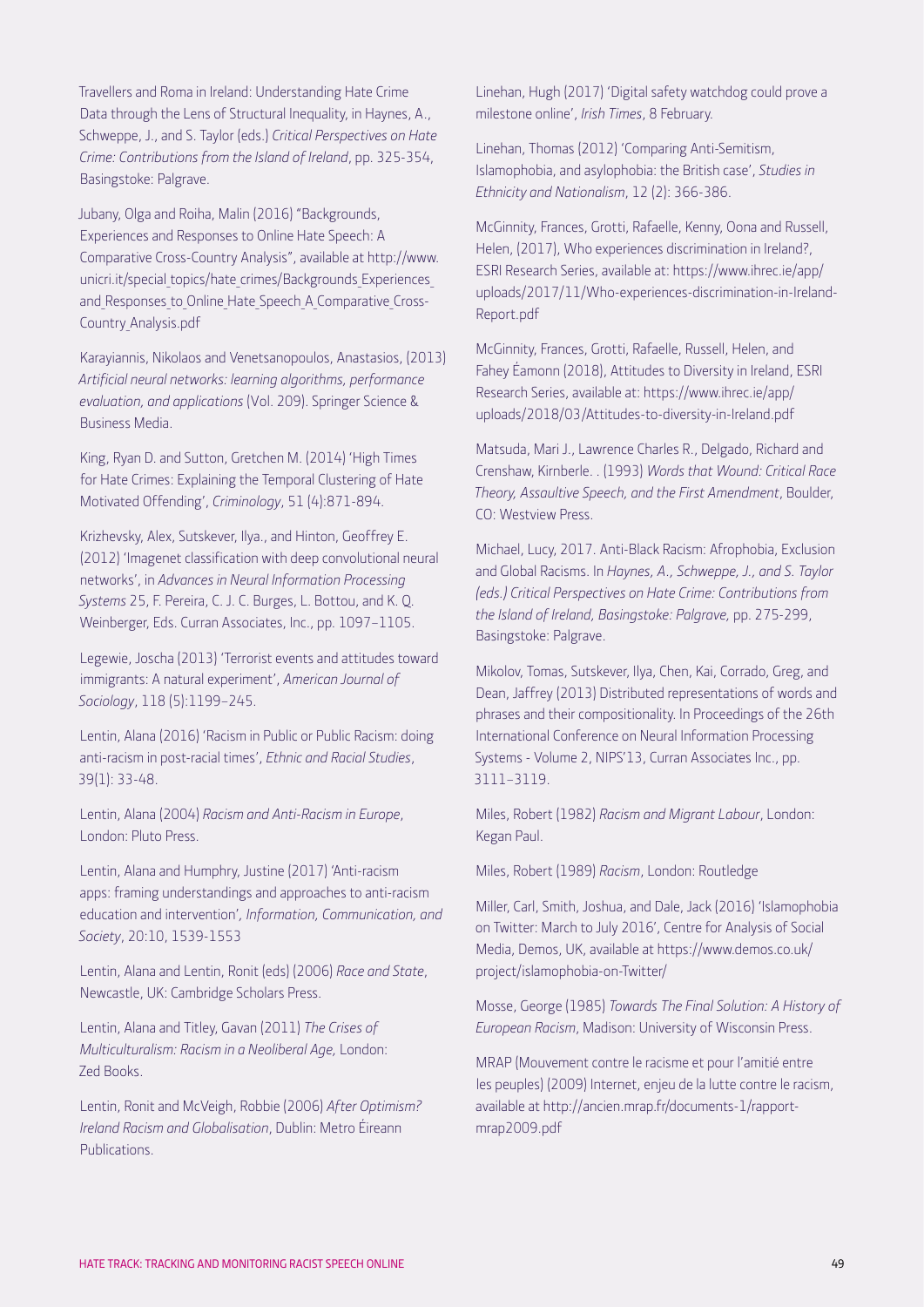Mullaly, Una (2017) 'Why The Irish Times should not have published Nicholas Pell', *Irish Times*, 5 January.

Murphy, Kevin (2012) *Machine Learning: A Probabilistic Perspective*. Cambridge, MA: MIT Press.

Nakamura, Lisa (2013) 'Glitch Racism: Networks as Actors within Vernacular Internet Theory', *Culture Digitally*, available at http://culturedigitally.org/2013/12/glitch-racism-networks-asactors-within-vernacular-internet-theory/

Nakamura, Lisa (2015) The unwanted labour of social media: women of colour call out culture as venture community management. *New Formations* 86, no. 86: 106-112.

O'Mahony, J. (2011) 'Man cleared of online hatred against Travellers', *Irish Examiner* [online], 1 October, available at: http://www.irishexaminer.com/ireland/mancleared-of-online-hatred-against-Travellers-169325.html, accessed 11 October 2017.

O'Regan, Veronica and Riordan, Elaine, (2018) Comparing the representation of refugees, asylum seekers and migrants in the Irish and UK press, Journal of Language and Politics, DOI: http://dx.doi.org/10.1075/jlp.17043.ore

Omi, Michael and Winant, Howard (1986) *Racial Formation in the United States*, London: Routledge.

Pohjonen, Matti and Udupa, Sahana (2017) 'Extreme Speech Online: An Anthropological Critique of Hate Speech Debates', *International Journal of Communication*, 11: 1173-1191.

Prentice, Sheryl, Rayson, Paul and Taylor, Paul J. (2012) "The language of Islamic extremism: Towards an automated identification of beliefs, motivations and justifications", *International Journal of Corpus Linguistics*, 17(2), 259-286.

Rainey, Bernadette, Elizabeth Wicks, and Ovey, Claire (2014). *The European convention on human rights*. Oxford: Oxford University Press.

Reisigl, Martin and Wodak, Ruth (2001) *Discourse and Discrimination: Rhetorics of Racism and Antisemitism*, London: Routledge.

Riggs, Damien W. and Augoustinos, Martha (2004) 'Projecting threat: managing subjective investments in whiteness', *Psychoanalysis, Culture and Society*, 9 (2): 219–236.

Schafer, Mike, (2015) 'Digital Public Sphere', in Mazzoleni, Gianpietro et al. (2015, Eds.): The International Encyclopedia of Political Communication, pp. 322-328. London: Wiley Blackwell.

Sharma, Sanjay (2017), Theorising Online Racism: the stream, affect & power laws, paper presented at the Association of Internet Researchers (AoIR) conference, 19-21 October, University of Tartu, Estonia.

Sharma, Sanjay and Brooker, Philip (2016) '#notracist: Exploring racism denial talk on Twitter', in Jessie Daniels, Karen Gregory and Tressie McMillan Cotton (eds) *Digital Sociologies*, Bristol: Policy Press, pp. 463-485.

Shifman, Limor (2014) Memes in Digital Culture. Cambrige (MA): MIT press.

Siapera, Eugenia, Viejo-Otero, Paloma, Moreo, Elena (2017), Hate Speech: Genealogies, Tensions and Contentions, paper presented at the Association of Internet Researchers (AoIR) conference, 19-21 October, University of Tartu, Estonia.

Smith, Anthony D (1998) *Nationalism and modernism: a critical survey of recent theories of nations and nationalism*. London: Routledge.

Song, Miri (2013) 'Challenging a culture of racial equivalence', Malmö Institute for Studies of Migration, Diversity and Welfare (MIM), Working Papers Series 13:5, available at https:// www.mah.se/upload/Forskningscentrum/MIM/Publications/ WPS%2013.5%20Miri%20Song.pdf. Accessed March 12, 2018.

Southern Poverty Law Centre (2016) 'Anti-Muslim sentiment dominated extremist Twitter accounts after the election', available at https://www.splcenter.org/ hatewatch/2016/12/15/anti-muslim-sentiment-dominatedextremist-Twitter-accounts-after-election . Accessed March 12, 2018.

Standing, Lionel, Conezio, Jerry and Haber, Ralph. (1970) Perception and memory for pictures: Single-trial learning of 2500 visual stimuli. In Psychonomic science 19, no. 2: 73-74.

Stanton 1, Gregory H. (2004) "Could the Rwandan genocide have been prevented?." *Journal of Genocide Research* 6.2: 211-228.

Steyn, Melisa and Foster, Don (2008) 'Repertoires for talking white: resistant whiteness in post-apartheid South Africa', *Ethnic and Racial Studies*, 31(1): 25–51.

Titley, Gavan (2016) 'The debatability of racism. Networked participative media and post-racialism', available at https:// raster.fi/2016/02/17/thedebatabilityofracismnetworkedparticipativemediaandpostracialism/. Accessed May 5, 2017.